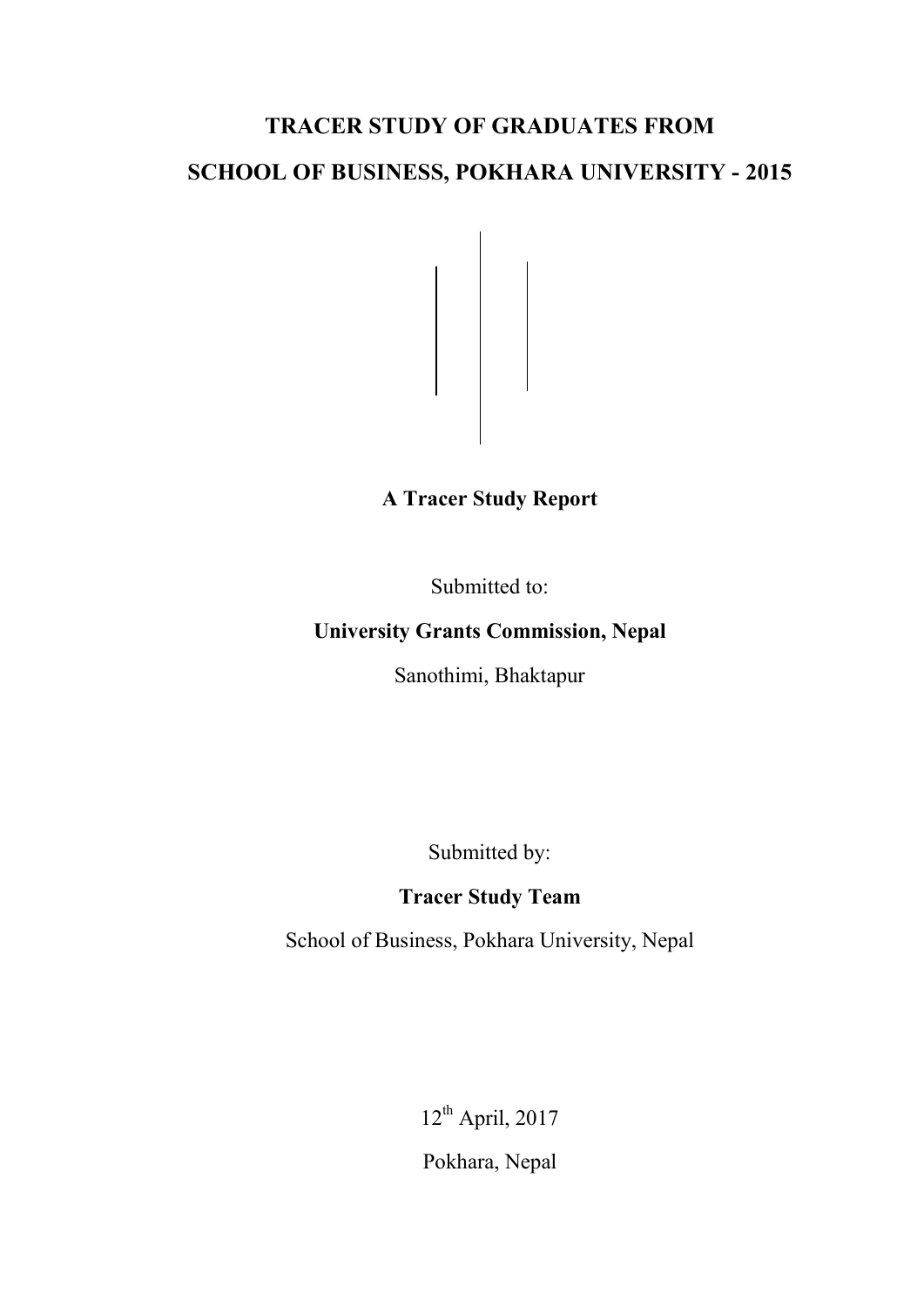#### **Tracer Study Team**



School of Business Faculty of Management Studies Pokhara University

### **Co-ordinator**

Dr. Umesh Singh Yadav (*Lecturer, Pokhara University*)

#### **Team Members**

Dr. Surya Bahadur G.C. *(Lecturer, Pokhara University)* 

Mr. Nirajan Bam *(Lecturer, Pokhara University)* 

Mr. Santosh Kumar Gurung *(Lecturer, Pokhara University)* 

Mr. Rabindra Baral *(Lecturer, Pokhara University)* 

Mr. Resham Lal Poudel *(Lecturer, Pokhara University)*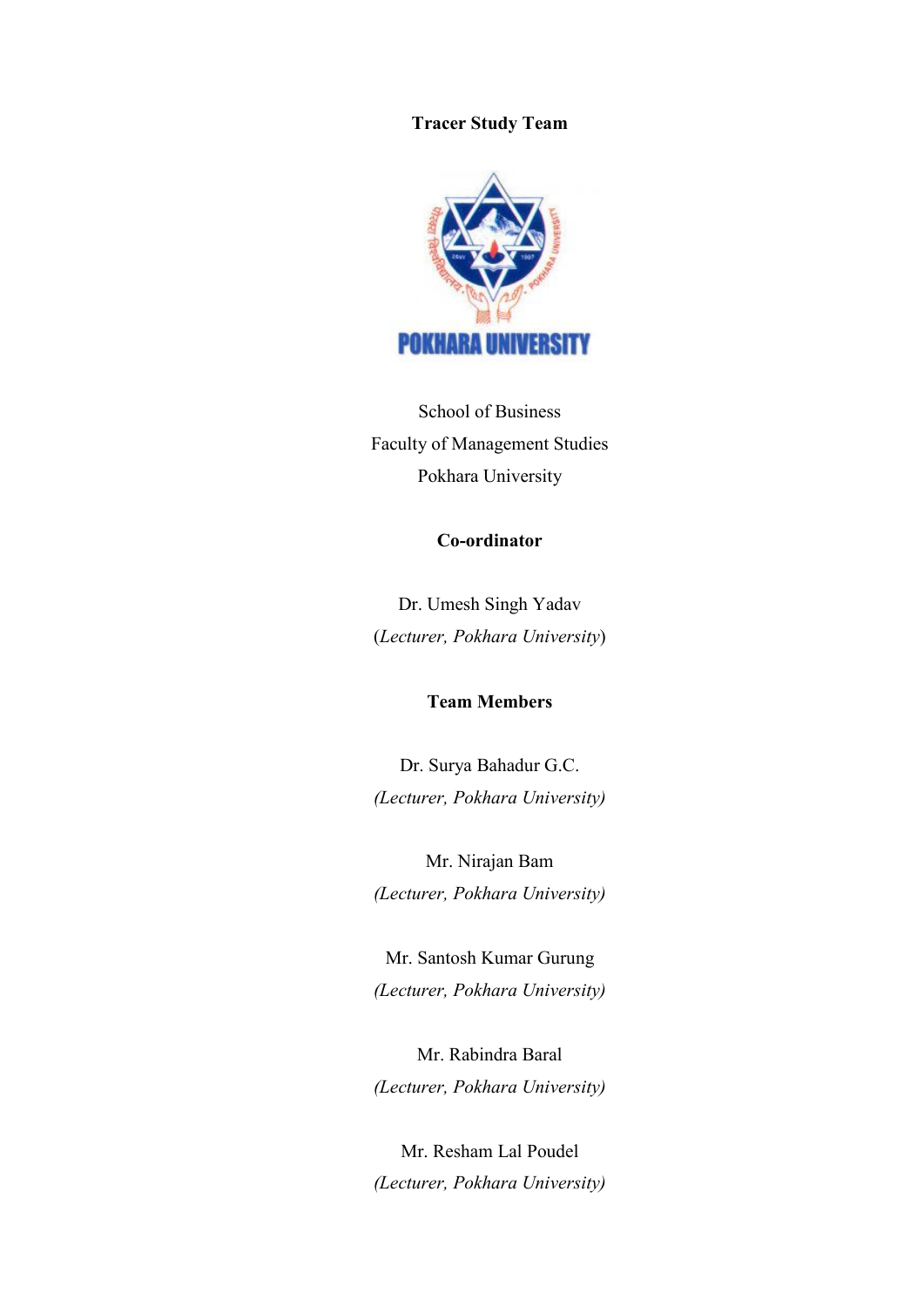#### **ACKNOWLEDGEMENTS**

This report is a collaborative output of the team involved and also has generated because of the encouragements and trust of the people involved in it directly or indirectly. We express our gratitude to all those people who helped us and express our sincere thanks and gratefulness to those people.

First and foremost, we would like to express our sincere thanks to the Member Secretary of University Grants' Commission (UGC), Prof. Dr. Dev Raj Adhikari and the UGC family for allowing us the opportunity to conduct the tracing study of our graduates. We express our sincere thanks and also feel grateful to the Dean of Faculty of Management Studies, Dr. Karna Bir Puodyal for believing on us and providing the team an opportunity to learn. We feel equally indebted to the Director of School of Business, Pokhara University, Dr. Rabindra Ghimire for his official and moral support. Similarly, the team expresses gratitude to the staffs who have supported during the process of initial correspondence by making the needed information available to us. We are thankful to all the faculty members and staffs of School of Business, Pokhara University for their encouragement and support too.

Finally, we extremely feel obliged to all the graduates of MBA, BBA and BBA-BI of the year 2015 for their enthusiastic participation and involvement in providing us the information despite their limited time. The team also would like to thank other graduates for their helping hands and support during the study. Finally, we are particularly obliged to the University Grants' Commissioin (UGC) of Nepal for the financial assistance provided to the study.

> **Tracer Study Team**  School of Business, FMS Pokhara University

**Date:** April 12<sup>th</sup>, 2017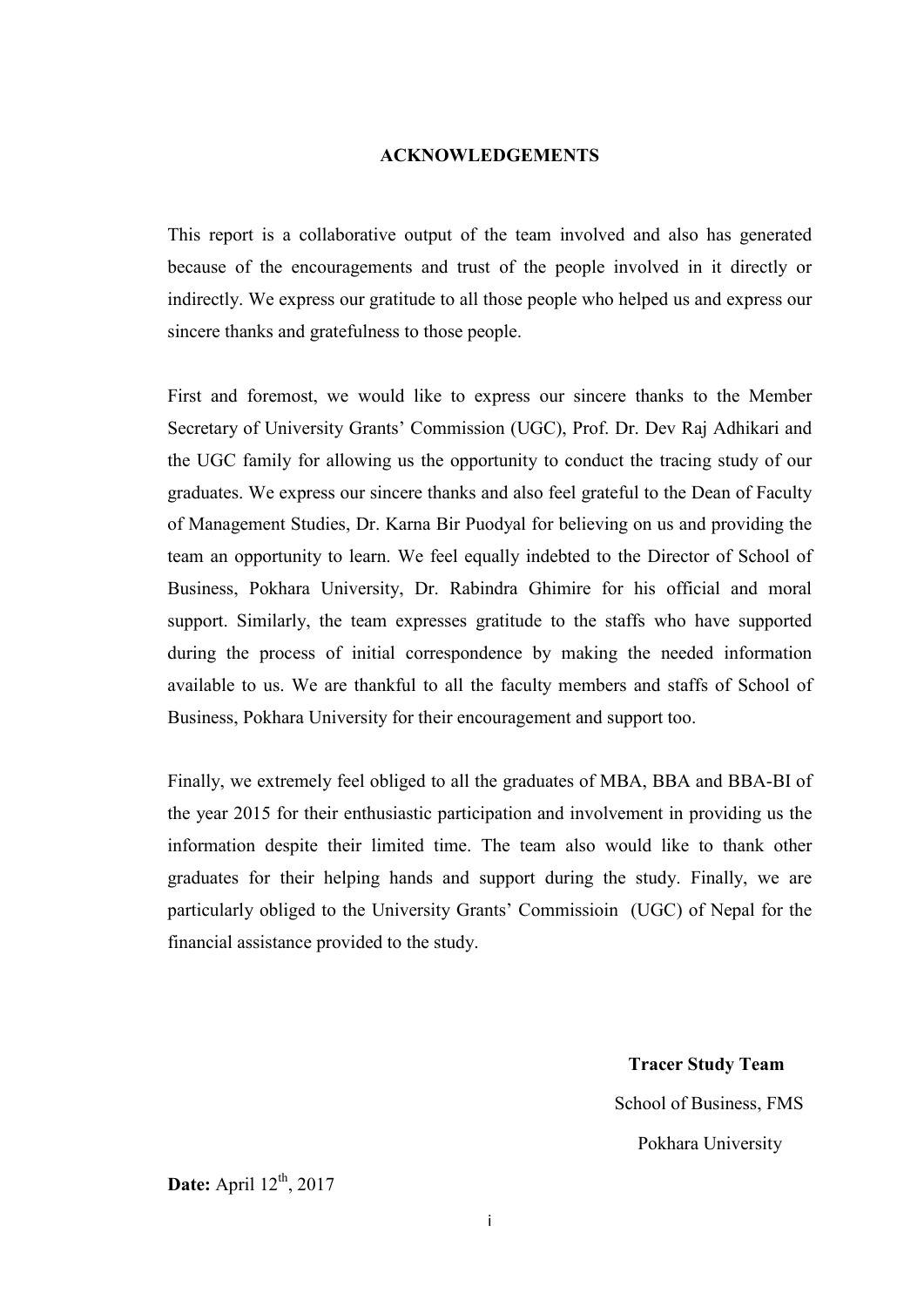#### **EXECUTIVE SUMMARY**

Nepal now considers education as an important indicator of national development and has engulfed the notion of multi-university system to produce skilled human resources and academic scholars which contributes for the establishments of efficient and effective development bases. The conception of multi-university system in the country after the restoration of democracy in 1990 flourished several universities in the country. The existence and interest of global businesses and investors in Nepal have flourished the growth of several academic institutions. This has also led to the explosion of management colleges and has fostered the charm of management education in Nepal. In configuration with the governments' intent of imparting qualitative higher education required for the nation's development Pokhara University was established under the Pokhara Univeristy Act 1997 as an autonomous university. The university aims to be leading educational institution in the country by advancing in teaching-learning, research and innovation and is oriented in producing marketoriented, responsible, productive and committed human resources.

School of Business is one of the major constituent college of Pokhara University that was established in the year 1999 under the Faculty of Management Studies with the vision to develop itself as a premier business college focussing to prepare today's youth as a creative and productive individual. The School is engaged in enhancing knowledge, managerial skills and expertise by broadening their outlook through the cultivation of right knowledge and attitude aided by its academic vigour and rationalized curriculum. This concentration thus demand better understanding of the academic and professional progresses of the students and basically such tracing studies in this aspect is highly contributory. Besides, the experience, review and appraisals of students crucial in designing relevant courses and pedagogies useful in promoting desired competencies among the students is where the School was lacking and this kind of tracing study contributes by large for that purpose.

Primarily the major purpose of this tracing study is to find the current status of students who have graduated from MBA, BBA and BBA-BI at the year 2015 and explore on their employment status, analyze the issuers related to characteristics,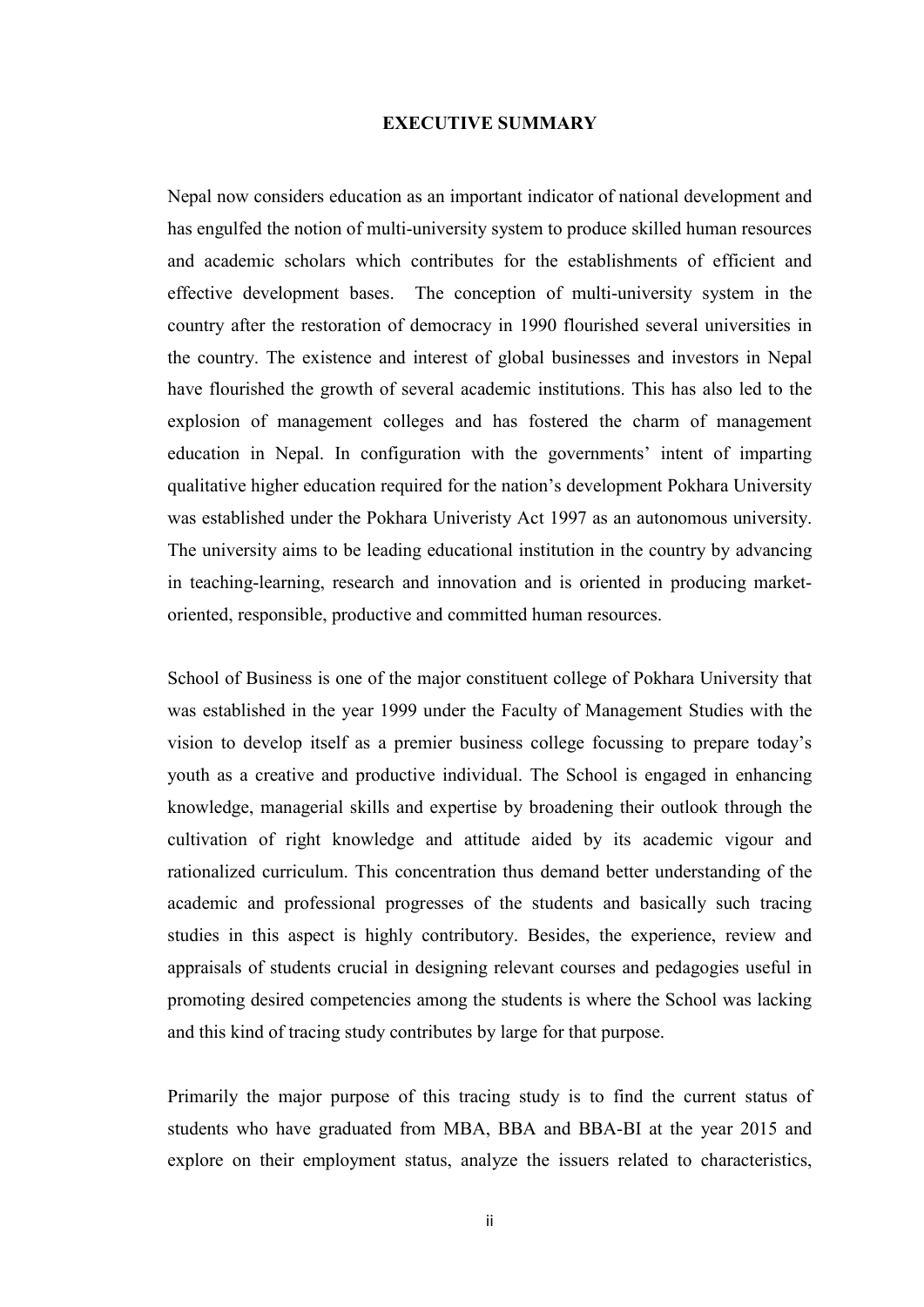expectations and aspirations and further explore on the issues related to quality and relevance of higher education. It is also aimed at assessing the programs' contribution to graduates personal development and attempts to analyze educational differences by gender, ethnicity, caste and program wise.

Considering the MBA, BBA and BBA-BI graduates of 2015 batch only as per the requirement of University Grant's Commission, the study employed the structured questionnaire developed by UGC as the survey instrument. The study comprises of total 148 students among which 124 genuine responses were considered for the data entry. The questionnaire was administered by the team members using the email of the students' as it was made available. Referral of the students and guardian's, social media such as Facebook, Skype, Viber, Twitter has also been considered as a reliable medium to get the data. To cope with delayed responses, telephone interview was conducted. The study utilized descriptive tools such as percentages, proportions, mean etc. for general descriptions of study variables and analytical statistical tools such as regression, correlation, t-test, chi-square test, and regression analyses has been used to determine the differences or associations of study variables. Despite, the study has tried to develop a theoretical framework that understands the process of creating a qualitative education leading towards better work placement through the use of structural equation modelling (SEM).

The study revealed that the average time for the MBA, BBA and BBA-BI graduates to get employed after the completion of the program is 6 months and minimal graduates are actually found to be unemployed. The percentage of graduates completing BBA, BBA-BI, and MBA in 2015 is 46.8, 16.1 and 37.1 percentages respectively. The study found that the participation of the scheduled and minorities in higher education is lower. It also revealed that the job satisfaction level of the graduates in the employment is relatively higher.

Furthermore, the programs offered by the School of Business are found to be relevant in imparting job relevant skills. Similarly, the study revealed that the teacher student relationship is considered as one of the major strengths of the School of Business. Besides, large portion of graduates were found working at the managerial level. It is also found that the programs of the School of Business is satisfactorily enhancing the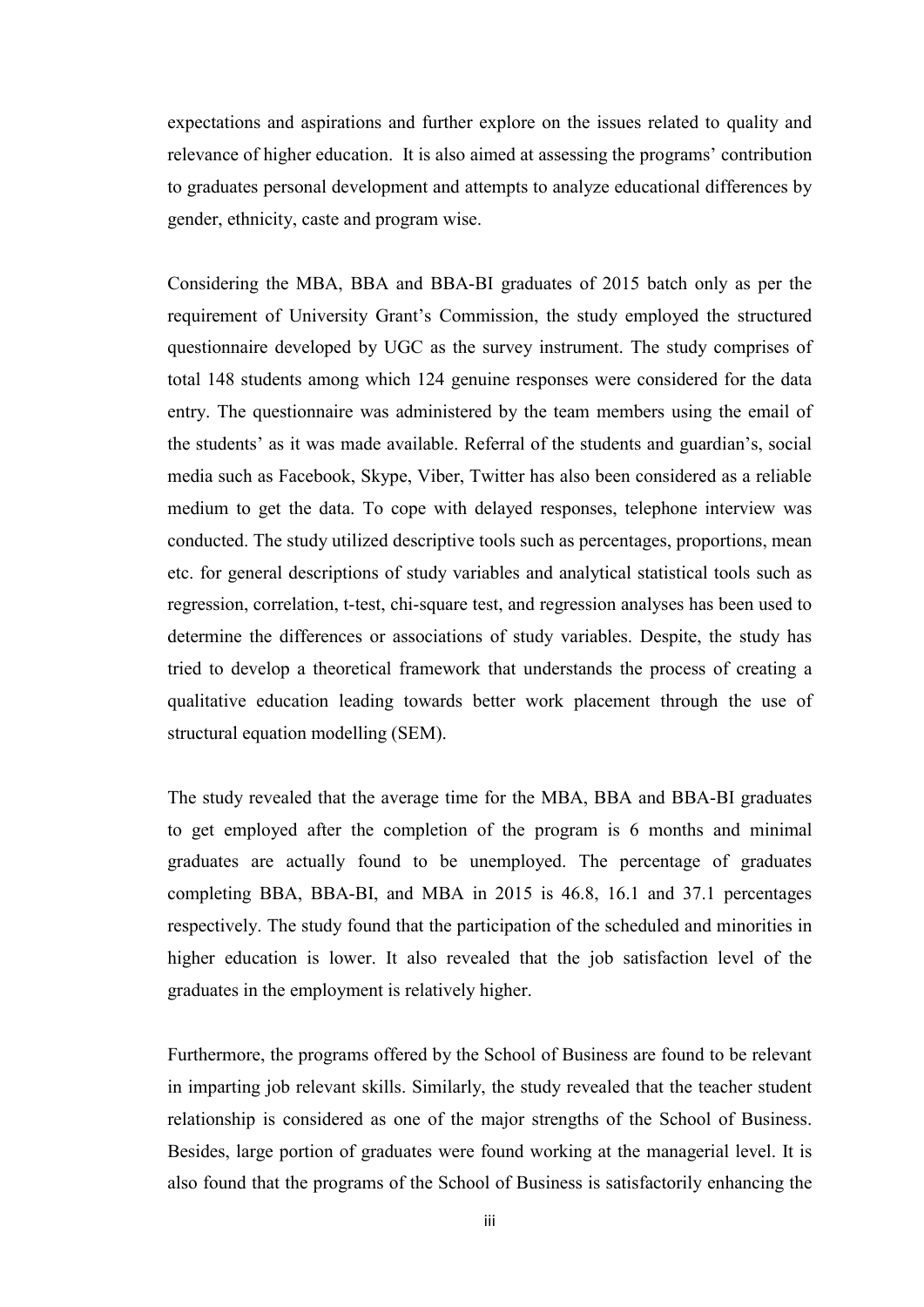job market saleability and imparting job related skills in better manner. Among various skills required for career or personal development, the mean scores for problem solving, research, communication, IT, teamwork are 3.47, 3.22, 3.91, 3.38 and 3.80 respectively which the study found as significant elements for skilful development of graduates. MBA graduates of the school were found having higher employability followed by BBA-BI graduates.

Likewise the Chi-square test reveals that the employment status is associated with gender. Males have better employability in comparison to females. The significant variable contributing towards the educational quality is academic environment followed by skill development. It is also found that for the MBA graduates sound conceptual knowledge is one of the major factor while it is not found being highly significant among the BBA graduates. The results of the Structural Equation Modeling (SEM) reveal that educational quality depends on skill development, conceptual foundation and academic environment. Among the three exogenous variables academic environment has the largest impact on the educational quality followed by skill development. It also depicts that the educational quality of the institution determines the job placement of the graduates.

Primarily, the study recommends for the school to have updated curriculum revisions, and design more inclusive and market-oriented specialization courses in order to increase the employability of BBA program. In order to further improve and design the qualitative education the school is advised to include practical approaches in the pedagogy. The continuous improvement on the quality of faculties by inculcating research skills and activities among the faculties is found essential to improve the educational quality. The School also needs to further develop the library resources and other infrastructural facilities and suggested to have major changes in the teaching pedagogies by involving new pedagogical approaches such as case studies, simulation, project work, seminars and workshops to enhance the academic quality of MBA and BBA

Finally, the study suggests the higher education institutions to invest more of their resources and expertise in improving skill development, conceptual foundation and academic environment in order to prepare market-oriented graduates possessing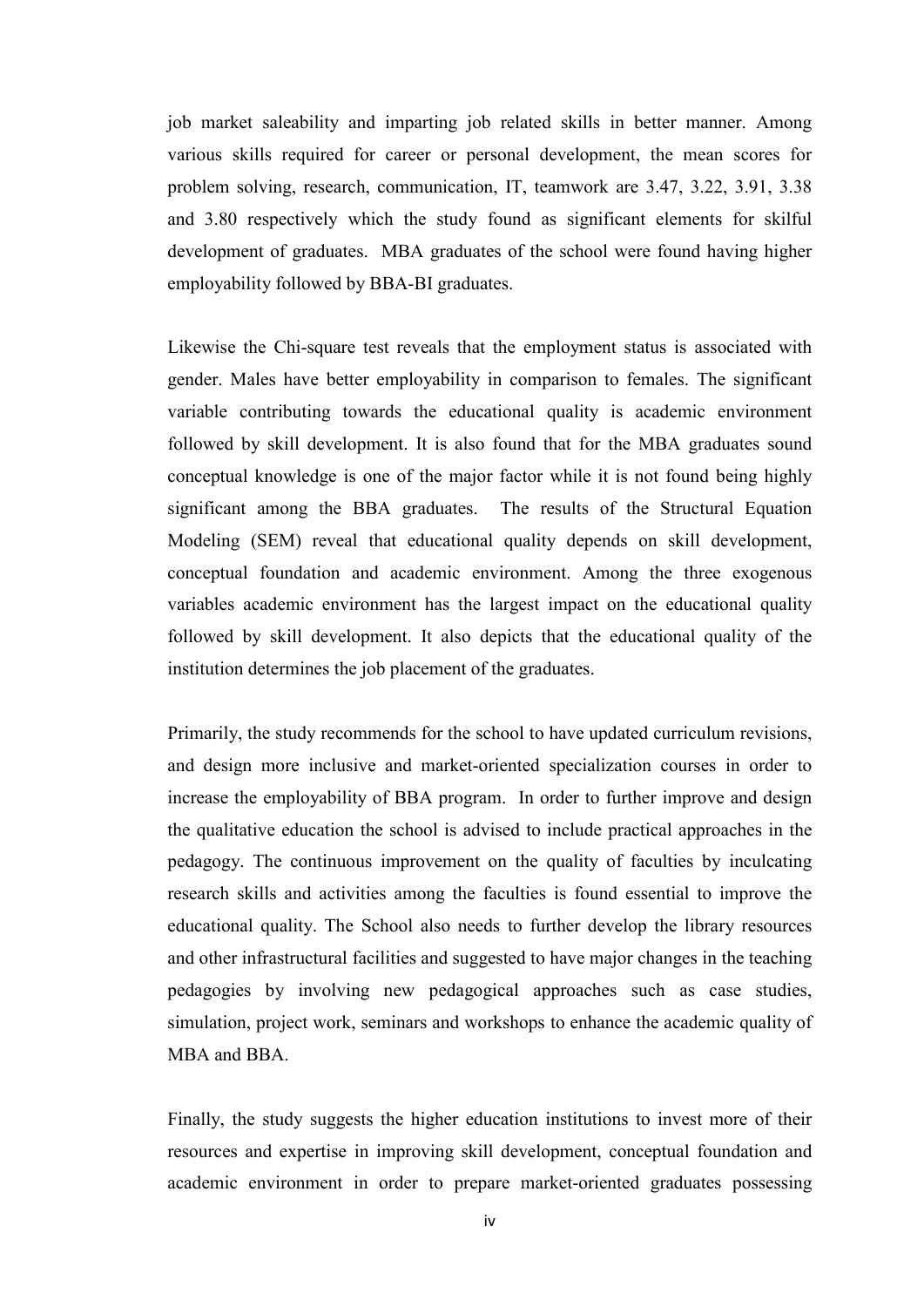sound educational quality. In the same manner, they should focus in the continuous quality improvement of the faculties by organizing skilful training, motivating and encouraging faculties by enhancing research skills and activities to improve the educational quality. It is also advised to them to support the higher education institutions in designing new pedagogical approaches in order to enhance the academic quality and competency of higher education institutions.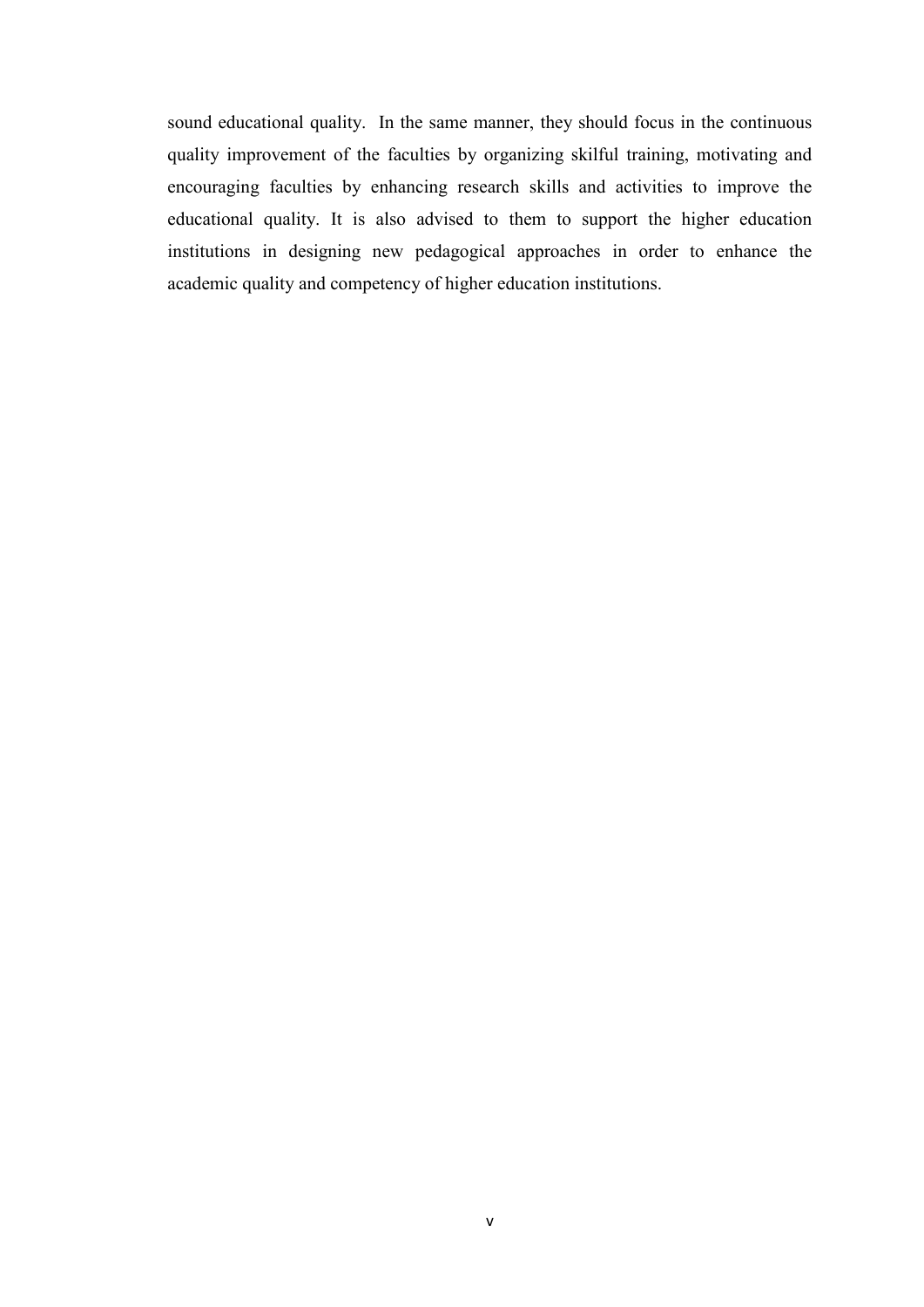### **TABLE OF CONTENTS**

|                  | Acknowledgement                                                   | i            |
|------------------|-------------------------------------------------------------------|--------------|
|                  | <b>Executive Summary</b>                                          | ii           |
|                  | Table of Contents                                                 | vi           |
|                  | List of Tables                                                    | vii          |
|                  | List of Figures                                                   | viii         |
|                  | Abbreviations                                                     | ix           |
| <b>SN</b>        | <b>Chapter</b>                                                    | Page No      |
| 1.               | <b>INTRODUCTION</b>                                               | $1 - 10$     |
|                  | 1.1 Background of the Study                                       | $\mathbf{1}$ |
|                  | 1.2 Rationale of the Study                                        | 4            |
|                  | 1.3 Objectives of the Study                                       | 6            |
|                  | 1.4 Institutional Arrangements to Conduct the Study               | 7            |
|                  | 1.5 Graduate Batch Taken for the Study                            | 7            |
|                  | 1.6 Methodology                                                   | 8            |
|                  | 1.6.1 Data Collection Instrument                                  | 8            |
|                  | 1.6.2 Data Collection Procedure                                   | 8            |
|                  | 1.6.3 Data Processing and Analysis                                | 9            |
|                  | 1.7 Scope and Limitations                                         | 10           |
| 2.               | DATA PRESENTATION AND ANALYSIS                                    | 11-44        |
|                  | 2.1 Graduates' Characteristics                                    | 11           |
|                  | 2.2 Employment Status of the Graduates                            | 12           |
|                  | 2.3 Expectations and Aspirations and Employment Experience of the | 23           |
|                  | Graduates                                                         |              |
|                  | 2.4 Quality and Relevance of Higher Education                     | 28           |
|                  | 2.5 Factors Influencing Educational Quality                       | 34           |
|                  | 2.6 Education and its Contribution to Graduate's Personal         | 44           |
|                  | Development                                                       |              |
| 3.               | <b>MAJOR FINDINGS</b>                                             | 50           |
| $\overline{4}$ . | IMPLICATIONS TO INSTITUTIONAL REFORM                              | 53           |
| 5.               | CONCLUSION AND RECOMMENDATIONS                                    | 56           |
|                  | References                                                        |              |
|                  |                                                                   |              |

*Appendices*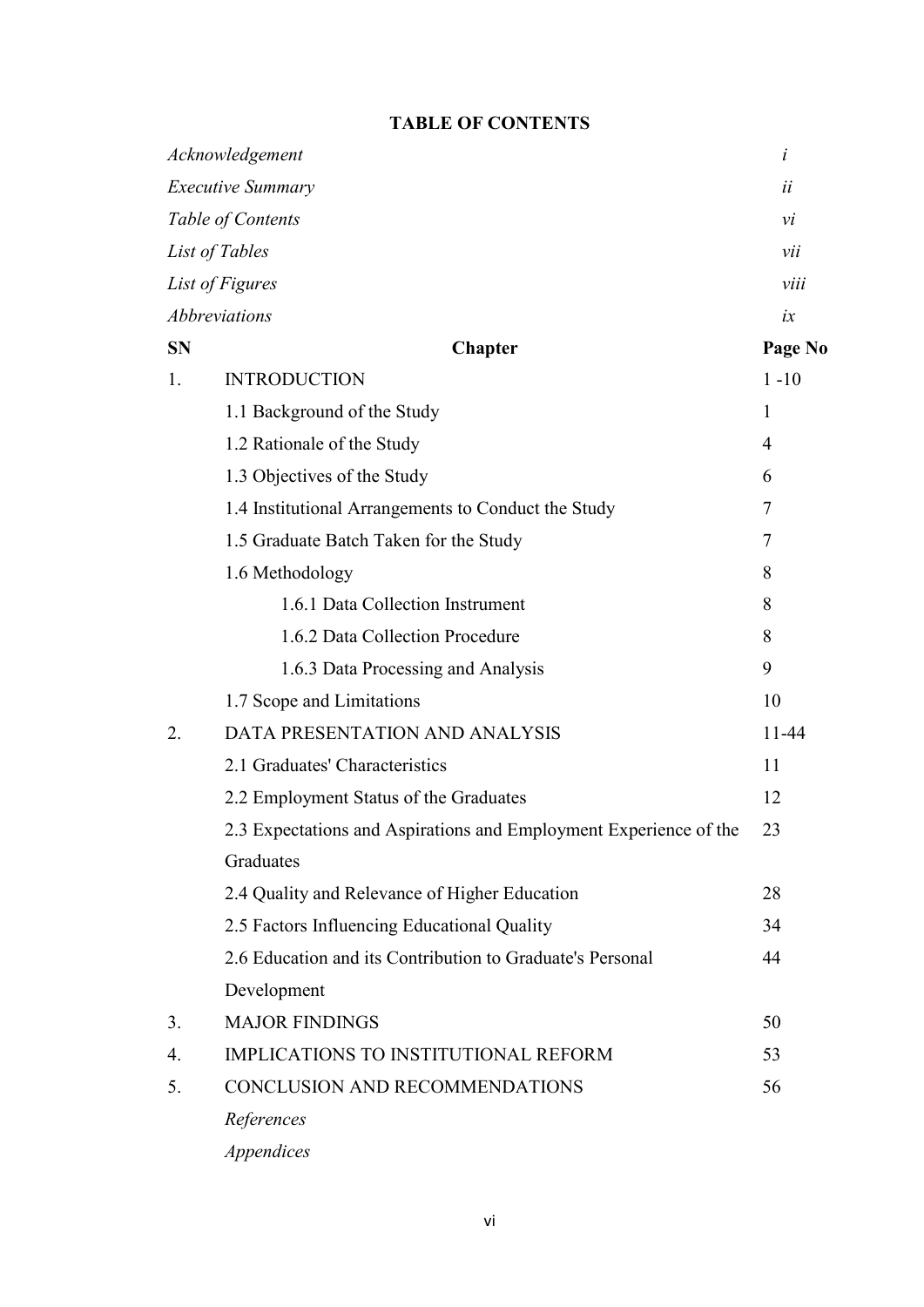### **LIST OF TABLES**

| <b>SN</b> | <b>Title</b>                                                       | Page No |
|-----------|--------------------------------------------------------------------|---------|
| 2.1       | Graduate's Profile                                                 | 11      |
| 2.2       | Ethnic and Age-wise Distribution of the Graduates                  | 12      |
| 2.3       | Employment Status and Higher Study by Program Type                 | 22      |
| 2.4       | Job Satisfaction by Organization Type                              | 23      |
| 2.5       | Mean Score Evaluation of Job Relevancy Scales                      | 28      |
| 2.6       | Differences in Mean Scores of Job Relevancy Item by Program        | 30      |
| 2.7       | Mean Score Evaluation of Major Strengths and Weakness Scales       | 31      |
| 2.8       | Differences in Mean Scores of Items on Strengths and Weakness of   | 33      |
|           | the Institution by Program Type                                    |         |
| 2.9       | Determinants of Educational Quality: Output of Multiple Regression | 36      |
|           | Models                                                             |         |
| 2.10      | <b>Results of Measurement Model</b>                                | 39      |
| 2.11      | <b>SEM Path Analysis Results</b>                                   | 42      |
| 2.12      | Association between Employment Status and Graduates'               | 45      |
|           | Characteristics                                                    |         |
| 2.13      | Personal Development by Graduates' Characteristics                 | 47      |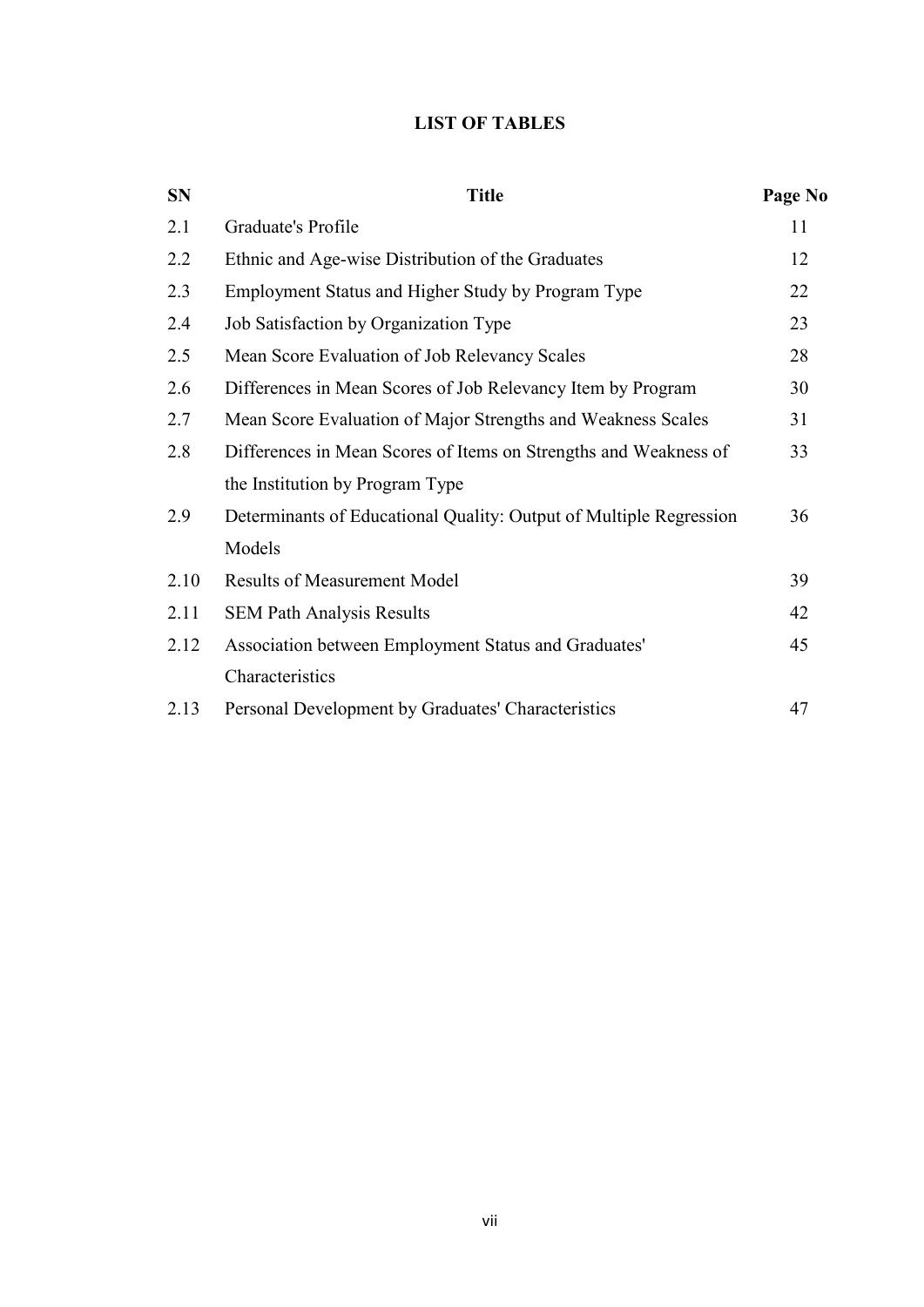### **LIST OF FIGURES**

| <b>SN</b> | <b>Title</b>                                                     | Page No |
|-----------|------------------------------------------------------------------|---------|
| 2.1       | Current Employment Status of the Graduates                       | 13      |
| 2.2       | Higher Education Status of Unemployed Graduates                  | 13      |
| 2.3       | Current Employment Status by Program                             | 14      |
| 2.4       | Higher Education of Unemployed Graduates by Program Type         | 15      |
| 2.5       | <b>Employment Type of Graduates</b>                              | 16      |
| 2.6       | Type of Employer Organization                                    | 16      |
| 2.7       | Designation of Employed Graduates                                | 17      |
| 2.8       | Designation by Program Type                                      | 18      |
| 2.9       | <b>Current Employment Sector of Graduates</b>                    | 19      |
| 2.10      | <b>Expected Employment Sector of Graduates</b>                   | 19      |
| 2.11      | Period to Job After Graduation                                   | 20      |
| 2.12      | Period to Job by Program Time                                    | 21      |
| 2.13      | Expectations and Aspirations and Employment Experience of the    | 23      |
|           | Graduates                                                        |         |
| 2.14      | Job Satisfaction by Organization Type                            | 24      |
| 2.15      | Satisfaction with Current Job by Designation                     | 25      |
| 2.16      | Satisfaction with Current Job by Program                         | 26      |
| 2.17      | Satisfaction with Current Job by Employment Sector               | 27      |
| 2.18      | Mean Score Evaluation of Job Relevancy Scales                    | 29      |
| 2.19      | Mean Scores of Major Strengths and Weakness Scales               | 32      |
| 2.21      | Correlation of Academic Factors with Educational Program Quality | 35      |
| 2.22      | <b>Structural Path Diagram</b>                                   | 44      |
| 2.23      | Recommendation for Betterment of Institution by Graduates        | 49      |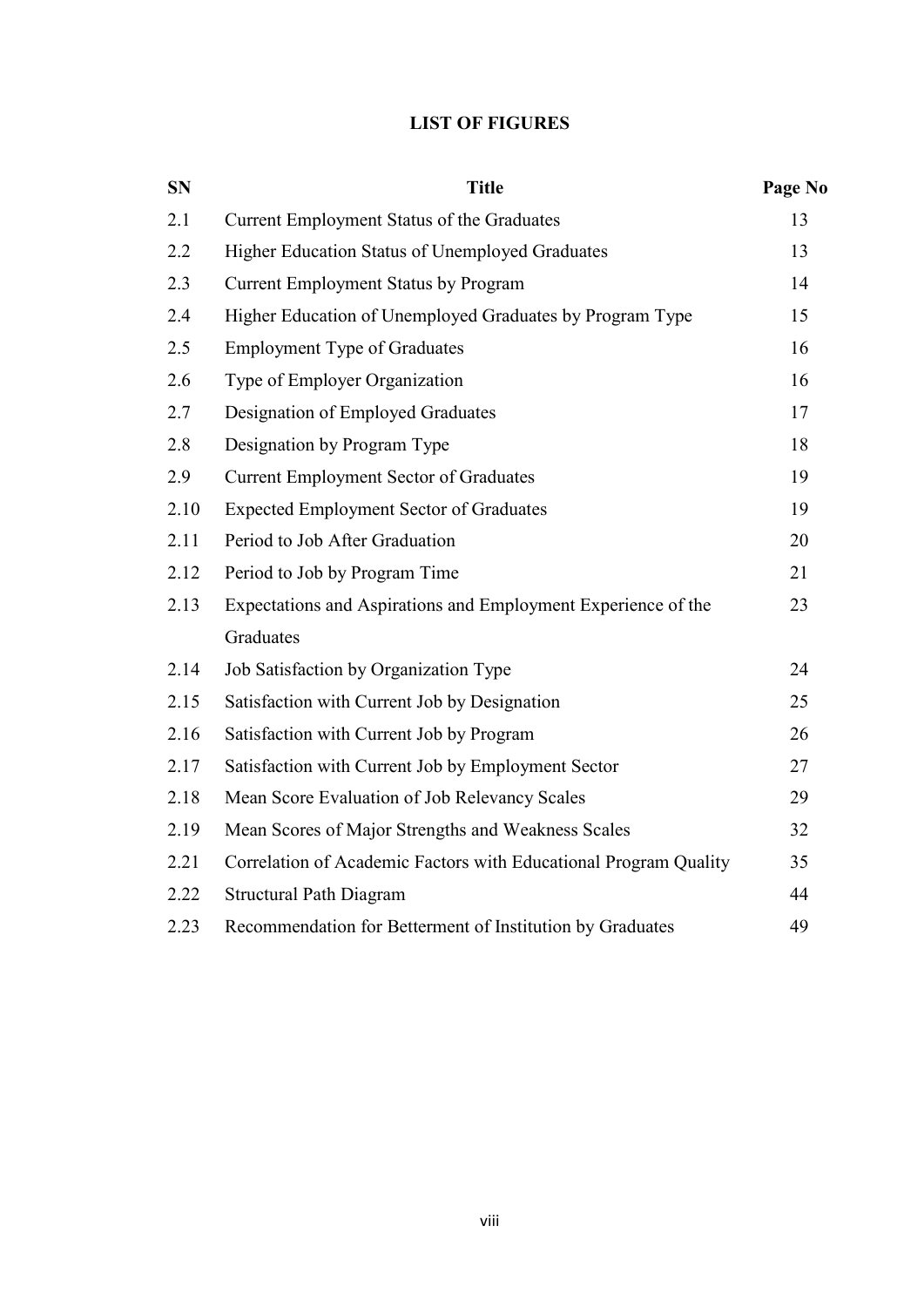### **ABBREVIATIONS**

| <b>BBA</b>    | Bachelors in Business Administration                         |
|---------------|--------------------------------------------------------------|
| <b>BBA-BI</b> | Bachelors in Business Administration (Banking and Insurance) |
| <b>MBA</b>    | Masters in Business Administration                           |
| PU            | Pokhara University                                           |
| <b>SEM</b>    | <b>Structural Equation Modeling</b>                          |
| <b>SHEP</b>   | Second Higher Education Project                              |
| <b>SOB</b>    | <b>School of Business</b>                                    |
| TU            | Tribhuvan University                                         |
| <b>UGC</b>    | University Grants Commission                                 |
| <b>WTO</b>    | World Trade University                                       |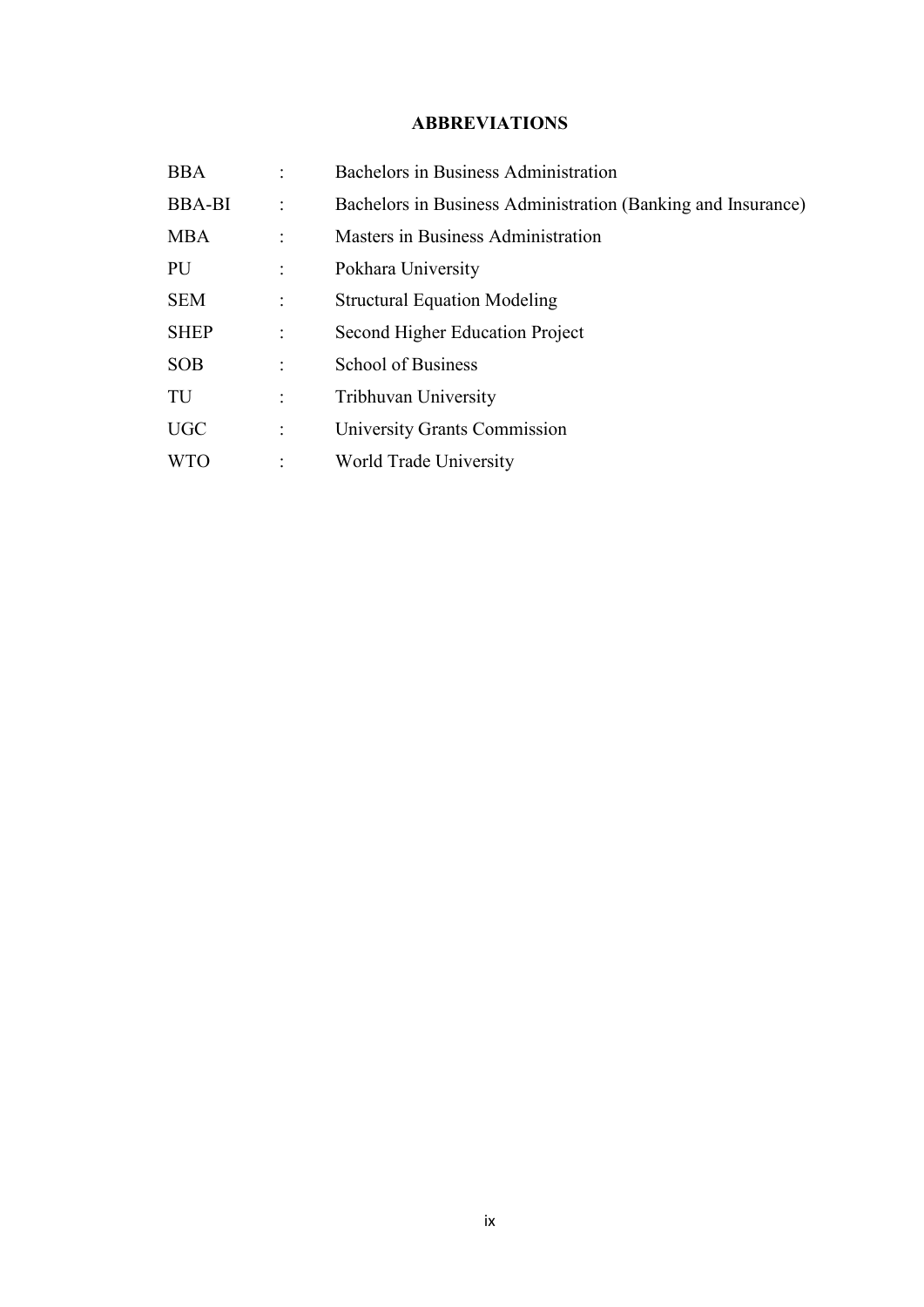### **CHAPTER I**

### **INTRODUCTION**

#### **1.1 Background of the Study**

Education has primarily been the widely accepted concern in all spheres of the world and in all times since its existence. Dynamisms in the human civilization, cognitive growth of the humans, and the necessity of formal knowledge needed to address the transformation in human civilization increased the prominence of education. At recent times none can ignore the contribution of education in personal, professional, organizational and national progress and advancements. The global changes in earlier times and recently has necessitated nations to incorporate and envision educational developments that addresses not only the personal and conscious/cognitive development of an individual but also has shifted attention towards the development of qualitative education needed to create strong foundation of knowledge needed for nations development too (Gines, 2014).

The increasing global concerns towards the development of education led to educational advancement in our country too. Nepal now considers education as an important indicator of national development and has engulfed the notion of multiuniversity system to produce skilled human resources and academic scholars which contributes for the establishments of efficient and effective development bases. Nepal, though considered as a country having fair literacy has a history of around hundred years in higher education. The establishment of Trichandra College in 1918 is marked as the beginning of the era of higher education in Nepal. Thereafter, the establishment of Mahendra Sanskrit University in 1985 and the conception of multi-university system in the country after the restoration of democracy in 1990 flourished several other universities, namely, Kathmandu University, Pokhara University and Purbanchal University. Recently, government has established other universities such as Mid-Western, Lord-Buddha, Lumbini Bouddha, Nepal Agriculture and Forestry, Far-Western.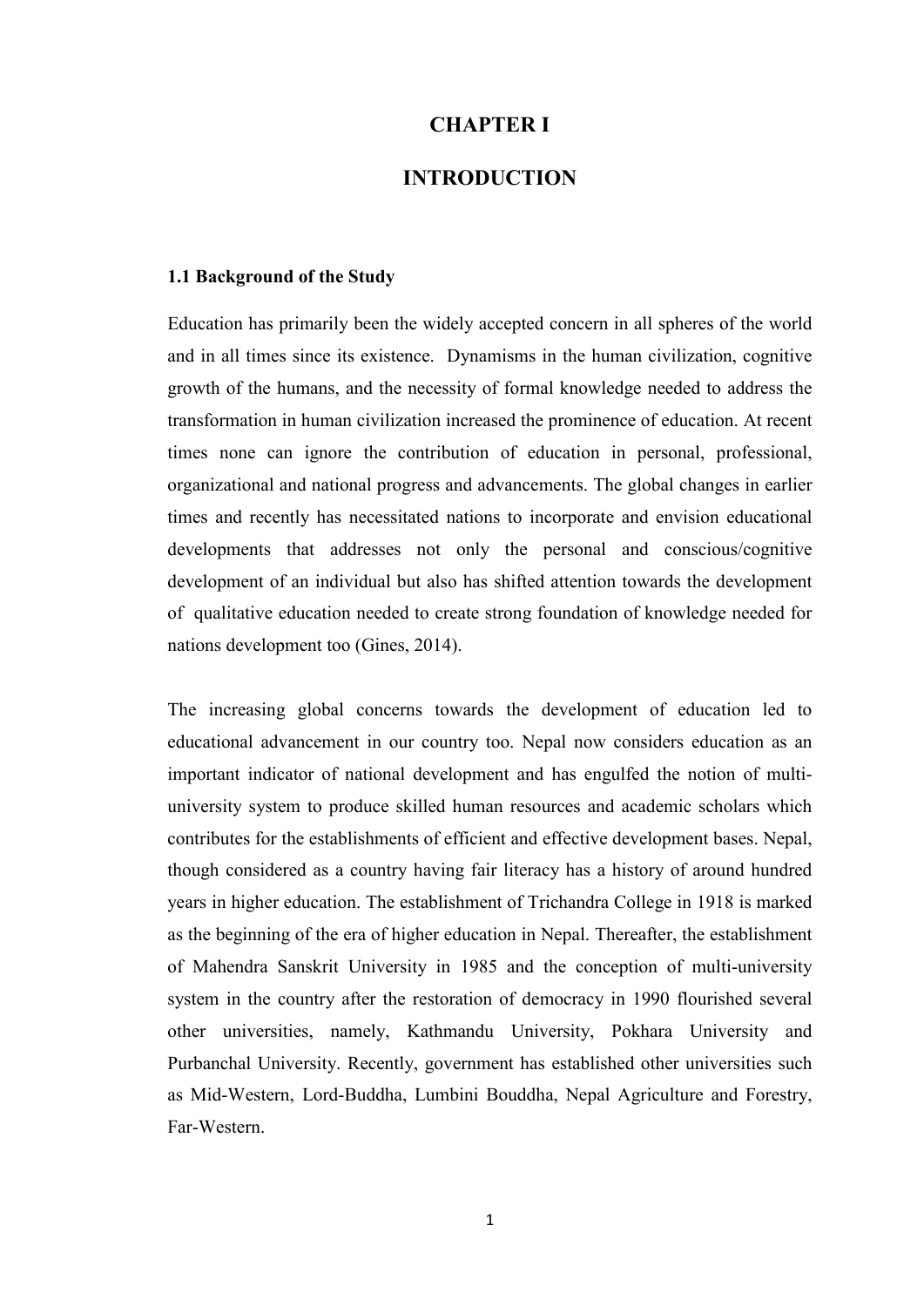Within a life of about six decades it has witnessed many important developmental phases. As of 2009/10 a total of 568 institutions are providing higher education in management and the number is expected to increase further as Nepal has adopted multi-university policy and invited private sectors and communities to invest in education development (Pokharel, 2013). This discloses the governments' intent of higher education expansion. Though there exists the growth of higher education sector in the country, the increasing concern on whether these universities have been capable of generation necessary national and global competencies as required to address the increasing local and global competencies and economic growth/development has been one of the major concerns.

The existence and interest of global businesses and investors in Nepal have flourished the growth of several academic institutions primarily emphasizing to develop sound intellectual foundation essential to develop global competencies and skills. This has also led to the explosion of management colleges and has fostered the charm of management education in Nepal. Management education in Nepal is of relatively recent origin and at recent times, management education is one of the popular education streams and has gained increasing interest of young generations (Rosenbloom & K.C., 2003). The management education commenced from 1954 when Tri-Chandra College launched Intermediate of Commerce and Bachelor of Commerce. However, the master level education in management was offered only after the establishment of Tribhvuan University (TU), which brought many hopes in development of higher education of Nepal (Pokharel, 2013). As of 2008/2009 University Grants Commission Nepal, there were 411 functional management education institutions affiliated to national universities of Nepal (University Grants Commission [UGC], Nepal, 2011) which constituted around 32 percent of total higher education institutions (Pokharel, 2013). The number of management institutions increased by 2009/10 comprised of 37.2 percent of the total higher education institutions in the country (UGC, 2012). This situation discloses the fact that the demand of management education in the country is increasing and its significance has been pervasively felt by all the communities and government too.

In alignment to the governments' objective of imparting qualitative higher education required to generate skilful capabilities and individuals needed for the nation's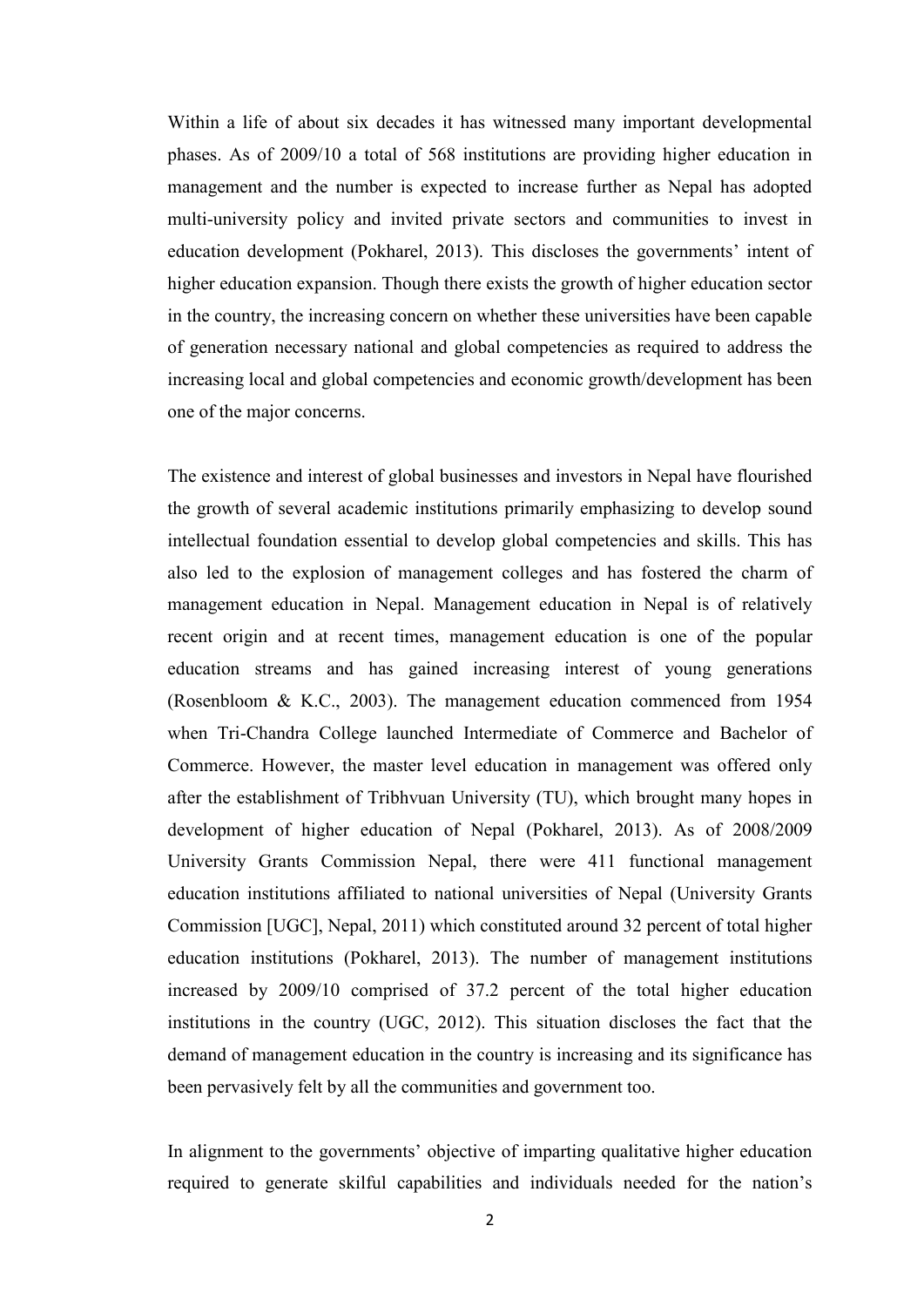development Pokhara University was established under the Pokhara Univeristy Act 1997 by the then government as an autonomous university. To meet the requirements of the expansion of higher education and committed to develop globally competent human resources through quality education, the University is situated in the serene and scenic location of Pokhara-Lekhnath Municipality, Dhungepatan, Kaski and offers various undergraduate and graduate and post-graduate programs of Science, Engineering, Management, Nursing and Humanities through its various constituent schools.

The university aims to be leading educational institution in the country by advancing in teaching-learning, research and innovation and is oriented in producing marketoriented, responsible, productive and committed human resources. More than 26,000 students are pursuing higher education in four different faculties of the university that comprises of four different constituent schools and 58 affiliated colleges under 40 different programs throughout the country. It has been collaborating with more than 40 universities and institutions of international repute for faculty and student exchanges and also for the joint research programs. Being a young university it is prominently contributing to produce students with broad knowledge and is introducing innovative courses to address the requirement of skilled human resources needed for the nations' development.

Similarly, the School of Business one of the major constituent college of Pokhara University was established in the year 1999 under the Faculty of Management Studies. The ongoing vision of the college is to develop itself as a premier business college focussing to prepare today's youth as a creative and productive individual ready to deal with the growing challenges of the business world both locally and internationally. Located at Lekhnath, the school has been engaged in the academics of modern education system by incorporating new teaching pedagogies and strategies in order to concentrate and cope up with the dynamisms inside the business and meet the global challenges and needs. The School offers Bachelor of Business Administration (BBA), Bachelor of Business Administration in Banking and Insurance (BBA-BI) in the undergraduate and Master of Business Administration (MBA - Full time and Part Time) programs in management studies.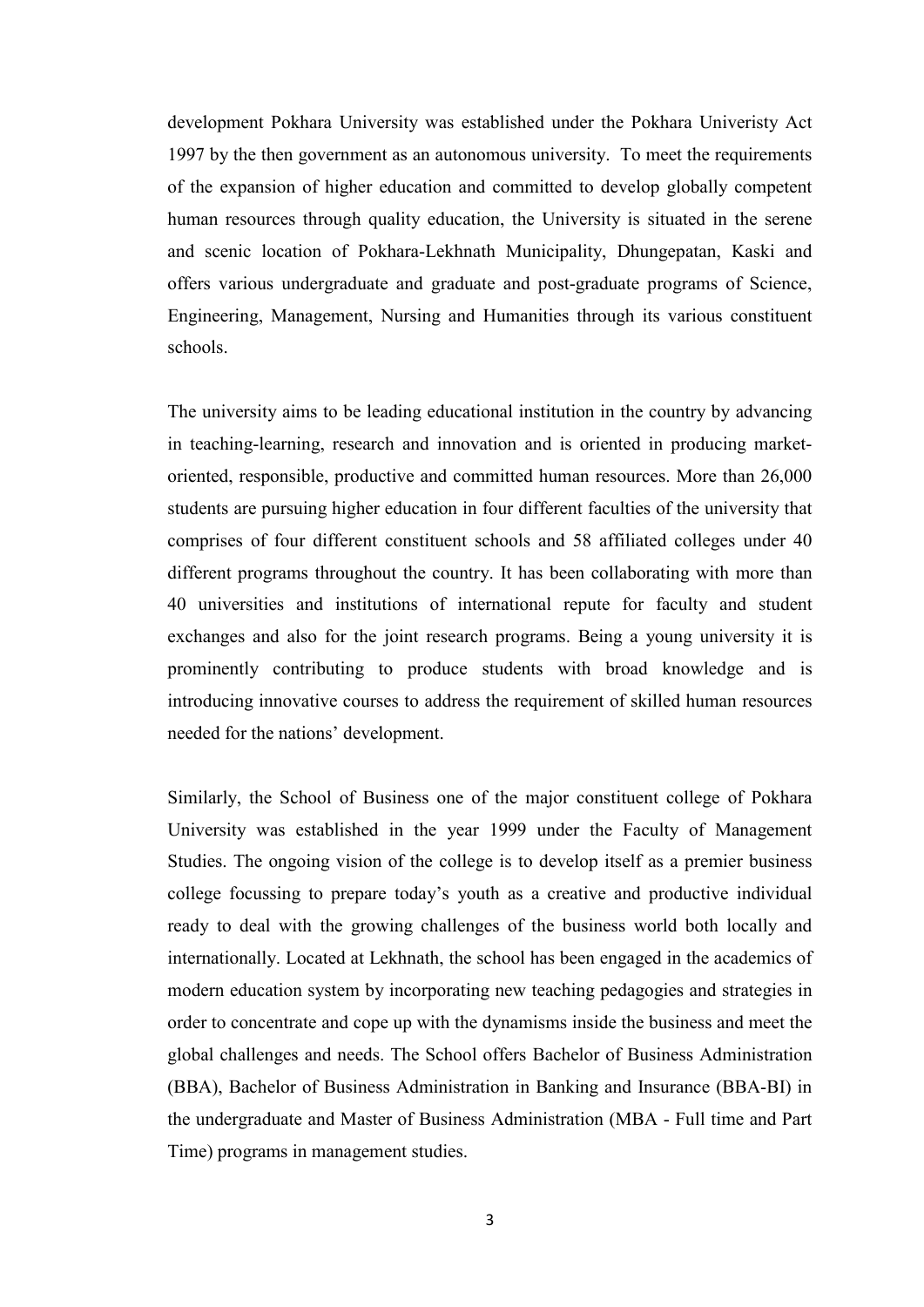The objective of the School of business is to produce competent executives and managers for various areas requiring high levels of competence. Furthermore, it aims to provide management professionals with a global vision and success-oriented perspectives. Thus, the school has a strong emphasis towards the 'real' world of employment, underpinned by innovative teaching methods and international research capabilities based on academic excellence and practical business relevance (Prospectus, School of Business, 2016). The exposure of highly-regarded business and management related courses in several management disciplines in combination with practical business realities imparts thorough understanding of business practices and realms. Moreover, the School provides functional academic environment to motivate and sharpen creativity and interactive ability. The School is engaged in enhancing knowledge, managerial skills and expertise among the students by broadening their outlook through the cultivation of right knowledge and attitude aided by its academic vigor and rationalized curriculum concentrated at preparing individuals that are fit to address the global business dynamisms.

In order to fulfill these objectives and align with the national goal of producing competent individuals supporting the economic growth, the School of Business still needs further academic pruning and sharpening. The concentration of the School in creating globally competent individual commences from better understanding of the academic and professional progresses of the students and basically such tracing studies in this aspect is highly contributory. Besides, the experience, review and appraisals of students also become crucial in designing relevant courses and pedagogies as per the requirement of the pupils which not only progresses the academic developments but also assist in promoting desired competencies among the students and that is where the School was lacking and this kind of tracing studies contributes by large for that purpose.

#### **1.2 Rationale of the Study**

Nepal's entry into the World Trade Organization (WTO) as 148th member country clearly dictates competitive pressures on Nepal's economic sustainability. As a partner in the global business world, Nepali businesses have access to widespread global opportunities for market expansions and growth but at the meantime they will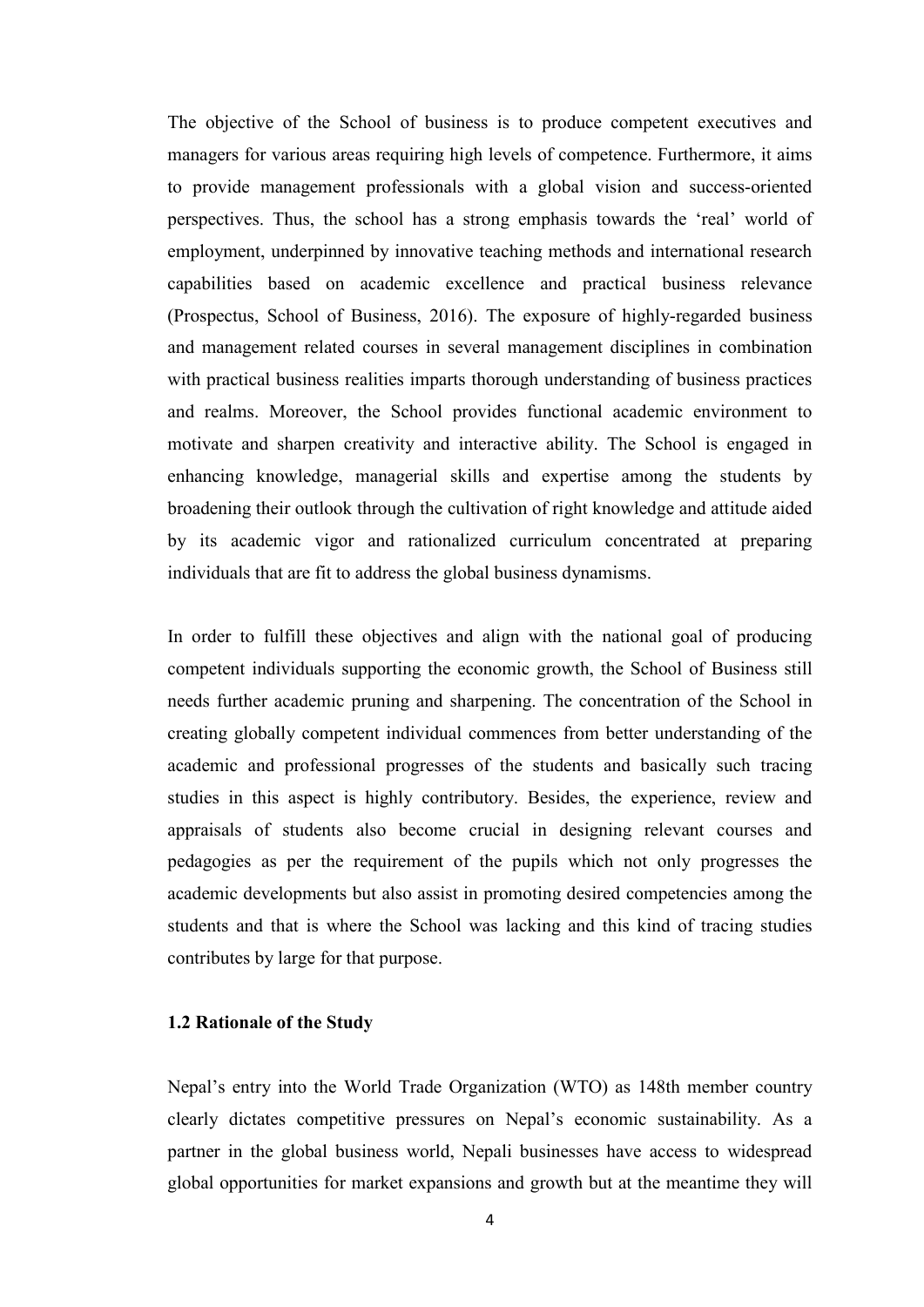also face intense pressures to compete. As Nepali goods flow out to world markets, products and services from the world can also flow in. This, in turn, requires managers with sound strategic orientation, coupled with a global vision and a commendable managerial expertise. Nation needs intellectuals and professionals who can think and act broadly with global perspective incorporating the regional and local adherences in it. There is strong necessity of educated, professional managers in all sectors of the Nepali economy and management education in Nepal must continue to develop if it is to fulfill this need. In order to better understand the global market preferences and prepare the academia as per the global changes and opportunities the management institutions in the country needs to assess the preferences of students studying their academic programs and have possible adjustments in their curriculum and academic deliveries. There is no such initiation or research in higher education with such focus till date and this is where the tracing study can be useful and of great importance.

The rapid expansion of higher education in the country has increased the number of graduates entering into the job markets. This increasing trend of graduates is leading to the high competition in the job market which ultimately is providing array of options to the employment for the new recruitments. Pertinently most of the business and professional organizations in the country are demanding competent individuals that cater to the needs of strategic and managerial expertise required to cope with global and regional business competencies. To the best of the knowledge of the study team, limited research has been executed in higher education and minimal empirical studies have been found regarding the status and market absorption of the graduates in the job market. Much of the studies have only highlighted the policy challenges and interventions. In this context, the exploration of status of management graduates of School of Business (an emerging management institute), in terms of their absorption scenario in the job market and their employment profile needs to be indentified for better planning of desired academic progresses and this is the sector where this tracing study is highly essential.

Besides this perspective, the implementation of Second Higher Education Project (SHEP), a national higher education reform initiative supported by the International Development Agency since 2007 has aimed to support achievement of the national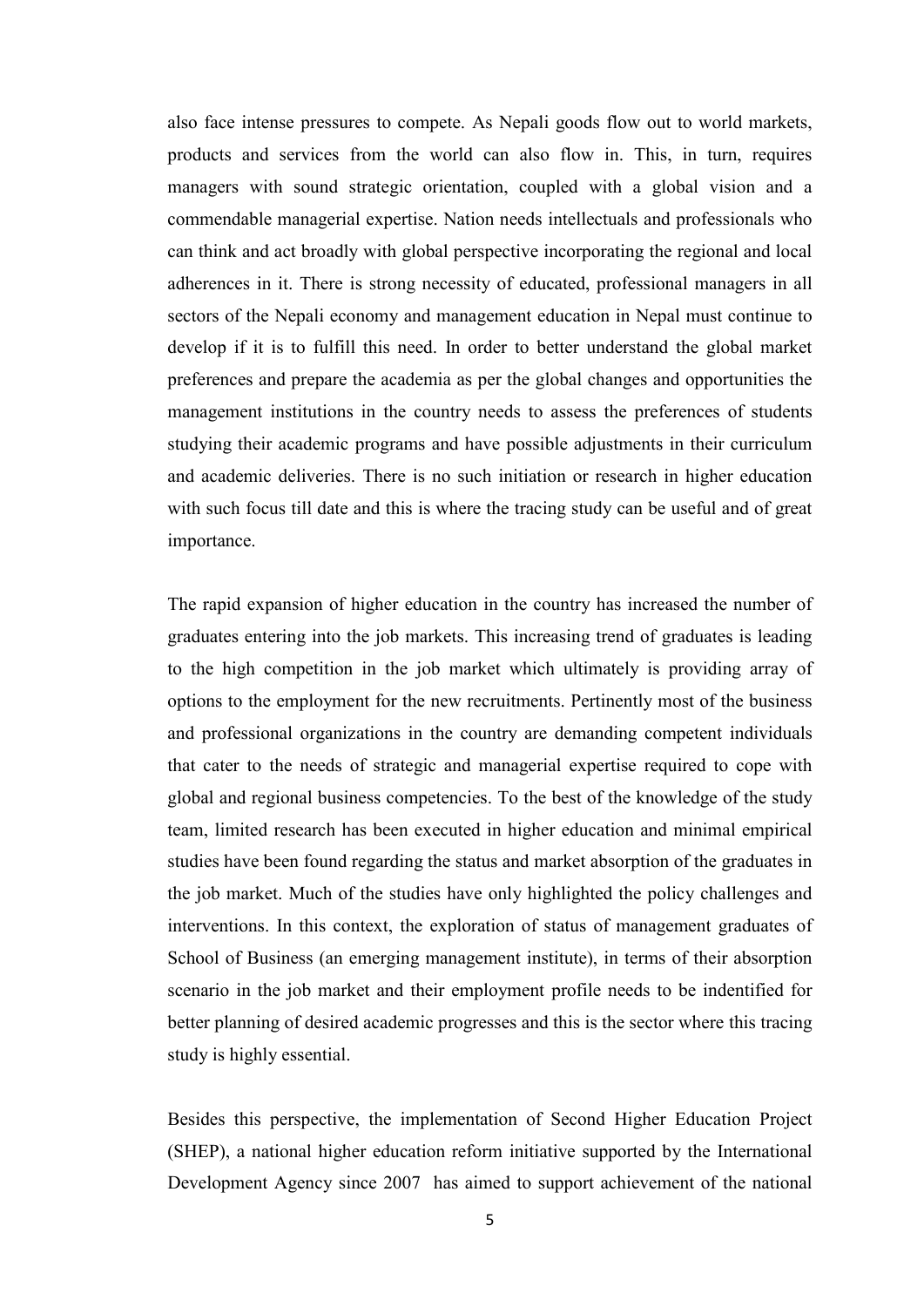objective of developing higher education system that can produce professional human resource, with knowledge and technological base, capable of supporting economic growth and social reform towards building a prosperous, harmonious and knowledge based inclusive society (UGC/Annual Report, 2069/70). This has prominently drawn the attention of the management institutions and universities in the country to better design their curriculum and teaching-learning environment in compliance to the qualitative improvements as required by the job market and dynamisms inside the academic fraternity. Therefore, the assessment of educational standards and quality of the universities and institutions involved in imparting higher education has been essential and tracing studies like this will be more useful to that purpose too.

Furthermore, the up-to-date information regarding the placement of MBA and BBA graduates of PU is not available, and by far after the tracing study of 2010 the status of employment and non-employment status of the graduates since then is relatively unknown. The school is unaware about the progresses of the graduates. In this context, this study will explore the current status (employment, entrepreneurial, further education, social involvement, and preferences) and the usefulness of the knowledge, skills and expertise required for the development in further academic and professional life. The study will also highlight on the academic and professional issues vital for the university authorities, policy makers, planners and the concerned authorities to appraise the requirement of higher education in producing globally competent management graduates. Finally, the study may also abridge the distance between the university and its alumni and can provide information in building strong relationship with them and their institutions.

#### **1.3 Objectives of the Study**

The primary objective of this tracing study is to find the current status of the students who have graduated from Masters and Bachelors level at the year 2015 from the School of Business, Pokhara University. The study also comprises of the following specific objectives:

i. To explore the current and previous employment status and experience of the management graduates after their graduation.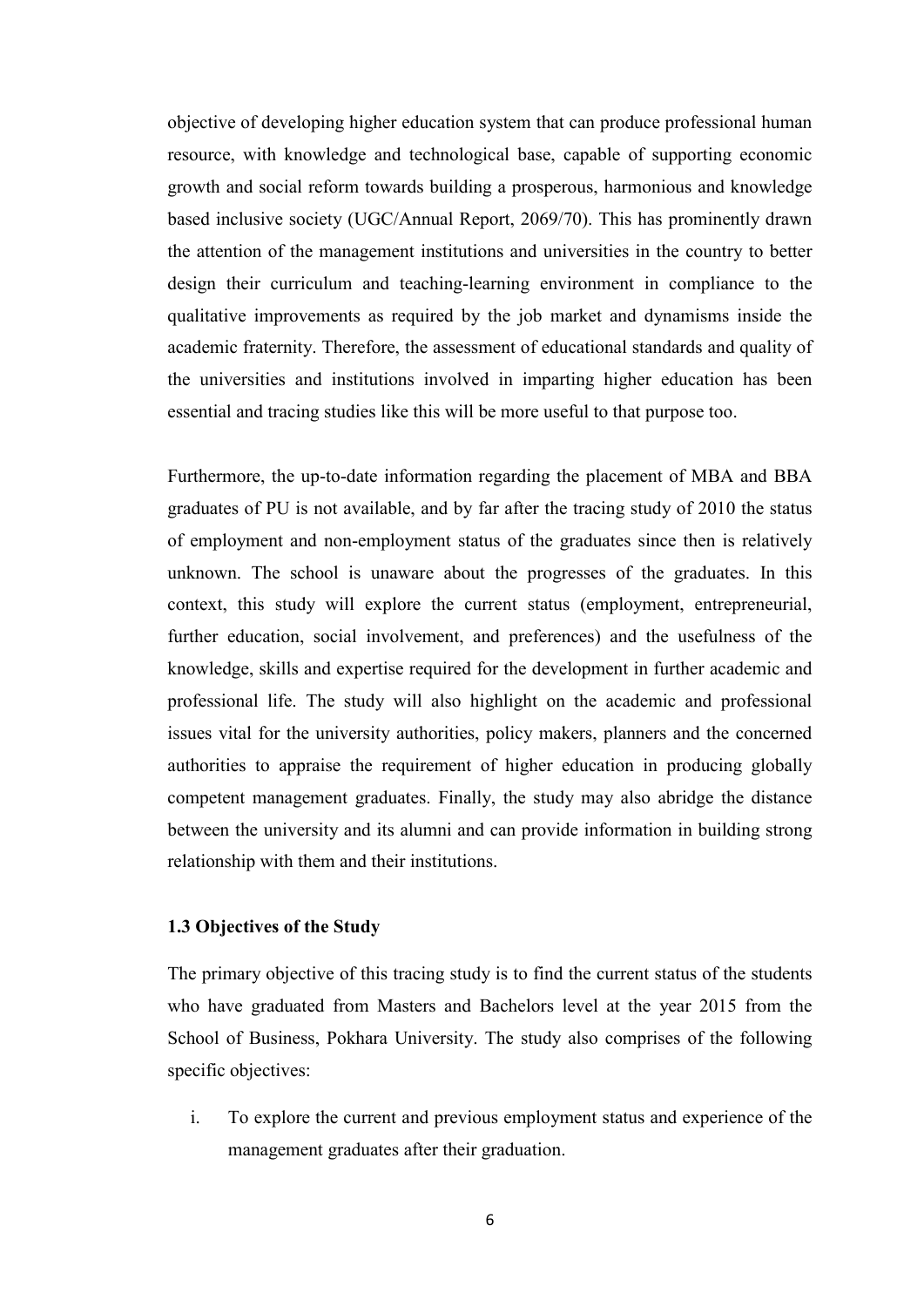- ii. To examine the issues related to characteristics, expectations, and aspirations of the graduates.
- iii. To explore the issues related quality and relevance of higher education.
- iv. To assess the educational status and its contribution to graduates personal development.
- v. To evaluate the differences in personal development and employment status of the graduates by gender, ethnicity, program type, and other sociodemographic characteristics.
- vi. To analyze the determinants of educational quality and its influence on job placement of the graduates.
- vii. To identify key factors necessary for improvement of academic quality of School of Business.

#### **1.4 Institutional Arrangements to Conduct the Study**

In order to proceed further with the task of tracing study a task force team of six prominent faculty members of School of Business of Management was formed by the authorities. Similarly, for the technological support and data processing the administration of School of Business made a laptop available to the team. Besides, that stationery supports for printing the questionnaire and other related tasks were also supported by the institution.

The administration also supported the team by providing the necessary preliminary informational details regarding the graduates taken for the study. They also provided the initial communication facilities. Funding assistance of the UGC has been supportive in managing and organizing the resources needed to conduct the study efficiently. Despite this a separate room was also provided by the School of Business to the team for the efficient operation of tracing study.

#### **1.5 Graduate Batch Taken for the Study**

Among all the graduates of the School of Business, Pokhara Univerisity, the study has considered and taken the MBA, BBA and BBA-BI graduates of 2015 batch only as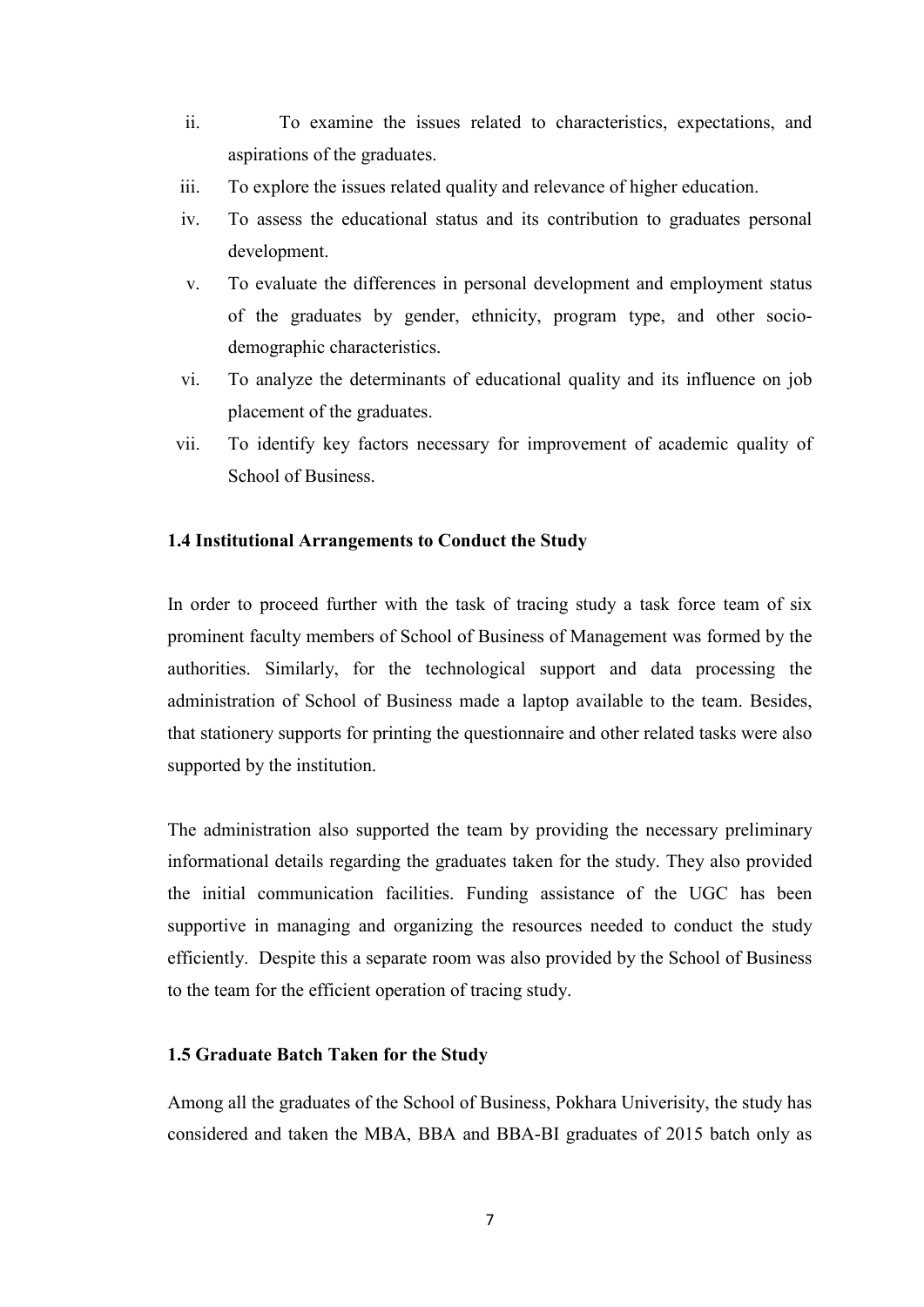per the requirement of University Grant's Commission. The study has incorporated the employment and educational details of the above mentioned batch only.

#### **1.6 Methodology**

The study adopts descriptive and analytical research design. It describes current employment status of the graduates and other factors measuring academic quality and job relevancy of the academic programs conducted by School of Business. Furthermore, it aims to indentify determinants of educational quality and its impact on job placement of the graduates. This is a census study of the students who have graduated in MBA and BBA, and BBA-BI at the year 2015 from the School of Business, Pokhara University. The population of the study comprises of total 148 students among which 63.5% are BBA and BBA-BI graduates and the remaining 36.5% are MBA graduates.

#### **1.6.1 Data Collection Instrument**

The survey instrument used for the study was adapted from a semi-structured questionnaire developed and made available by the University Grant's Commission, Nepal. The questionnaire included both close-ended and open-ended question. It also comprised of 6-point Likert Scales on relevancy of the program and also in the major strengths and weaknesses of the institutional program. The questionnaire comprised of 35 items divided mainly into six sections namely; the personal information which included personal details, employment information comprising of employment status and job expectations , further study details, suggestions and recommendations for the betterment of institution, contribution for betterment and finally contact address/s of graduates studying in the same year.

#### **1.6.2 Data Collection Procedure**

The data of the study has been collected through the self-administered structured questionnaire provided by the University Grant's Commission. The questionnaire was emailed to the students' official as well as personal email account right after the correspondence details of the graduates were made available to the team. The students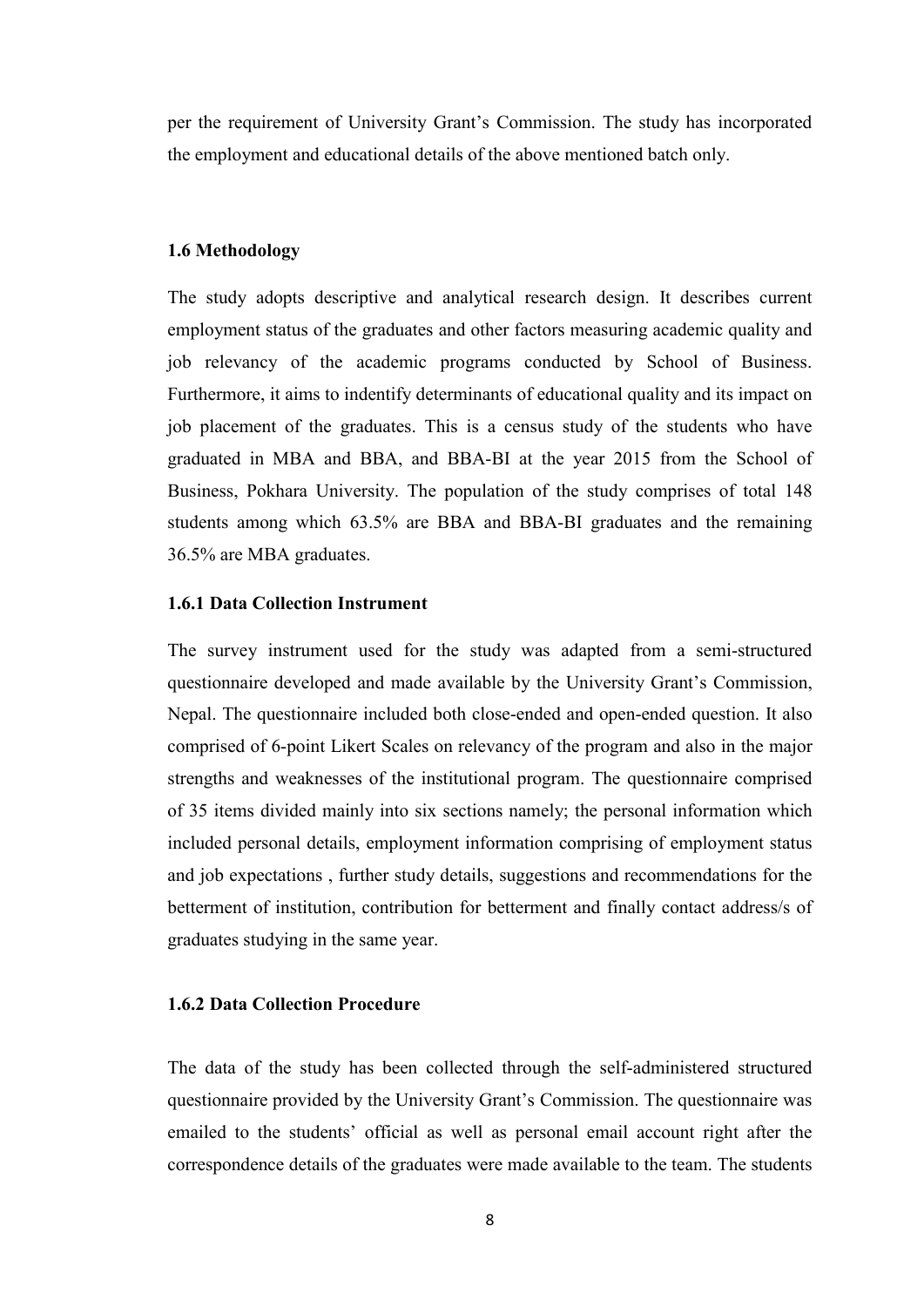were requested to fill-up the questionnaire and respond to the email. Then some of the BBA graduates who were pursuing further study in PU were administered with the questionnaire face-to-face. Furthermore, referral of the students and guardian's, social media such as Facebook, Skype, Viber, Twitter has also been considered as a reliable medium to get the data in case of difficulty in having direct contact with students.

In the same manner, to cope with late responses or delayed responses from the graduates, initially a detail list of students' response was prepared and telephone interview was conducted among the students who had delayed responses or also with them who were generally out of the place and nation. To our utmost effort, we requested the employed graduates to submit the copy of appointment letters, but some refused to comply with it because of the organizational confidentiality. Despite different measures undertaken to trace out the graduates and increase response rate, the final sample comprised of 124 graduates which reflects 84% of the total graduates passing in the year 2015.

#### **1.6.3 Data Processing and Analysis**

After the collection of all the filled-up questionnaires further data entry and processing was conducted. The data processing consisted of editing, coding, data entry and machine editing. Data entry has been carried out mainly using SPSS 20 version software. The study have incorporated and utilized descriptive tools such as frequency, percentages, proportions, mean etc. for general descriptions of study variables. It also employs inferential tool independent samples t-test and one-way ANOVA to examine differences among mean scores of key study variables by different respondent categories. Furthermore, chi-squared test is also used to determine association between major categorical variables used in the study. Additionally, the study uses correlation and multiple regression analysis to analyze relationship among academic practices, educational quality, and job placement of the graduates and to determine the factors influencing educational quality. Finally, the study uses Structural Equation Modeling (SEM) to analyze antecedents of educational quality and its consequent impact on job placement of the graduates.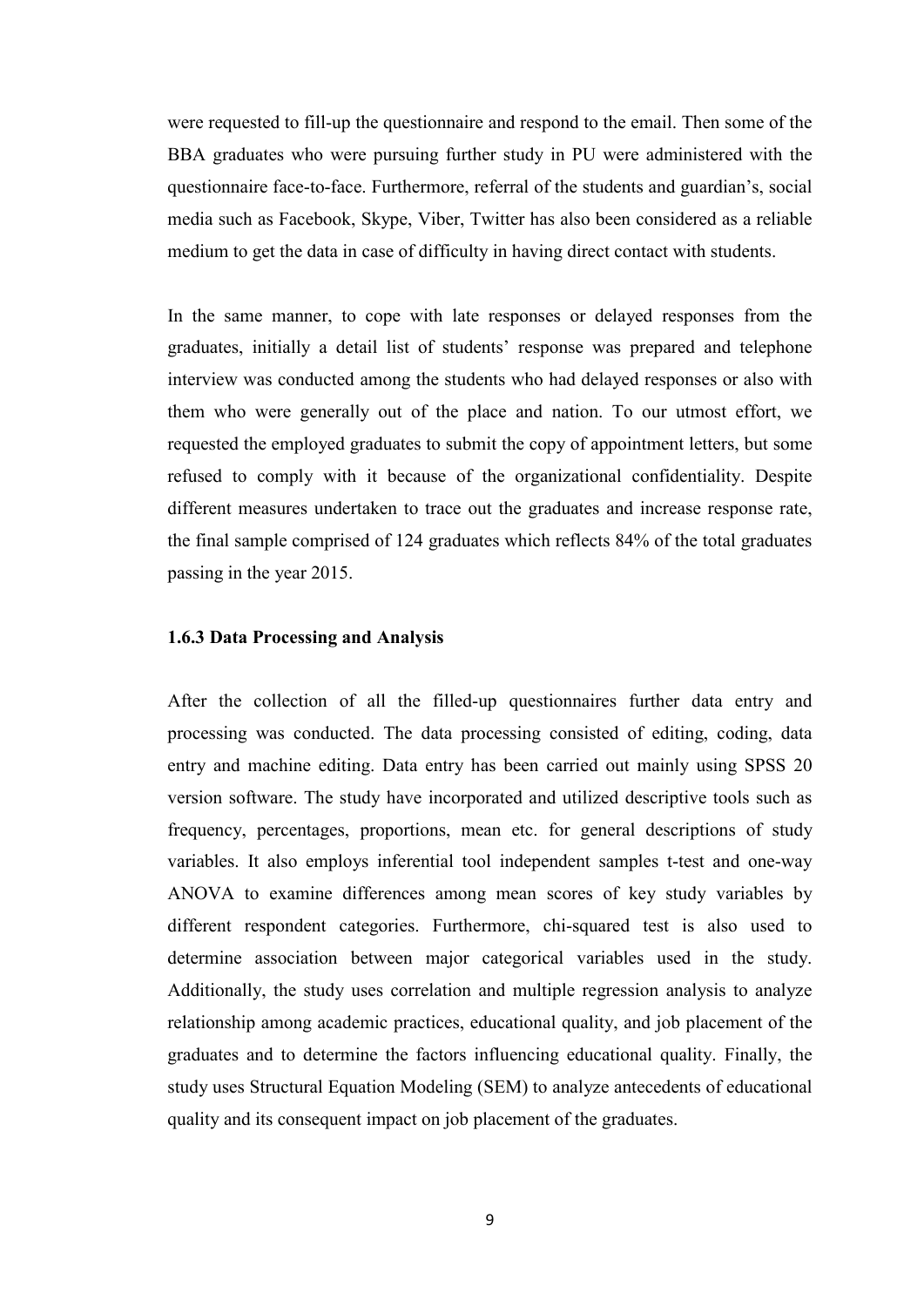#### **1.7 Scope and Limitations**

The study is primarily based on quantitative research approach. This study has incorporated only the graduate batch of MBA and BBA of the year 2015 as per the requirement of University Grants' Commission. The study has mainly explored the dimensions of higher education as available through the questionnaire forwarded by the University Grant's Commission and thus the findings may not be reflective to the holistic or wide-array of the higher education in Nepal. Despite various efforts to trace out the graduates and minimize non-response rate, 7.4 percent of the graduates remained untraced (primarily due to their recent foreign country visit for employment or higher studies), 6% of the questionnaire were unusable due to high missing data, and 2.7% of the graduates demonstrated non-response behavior. In case of some respondents, incidence of missing data is relatively high.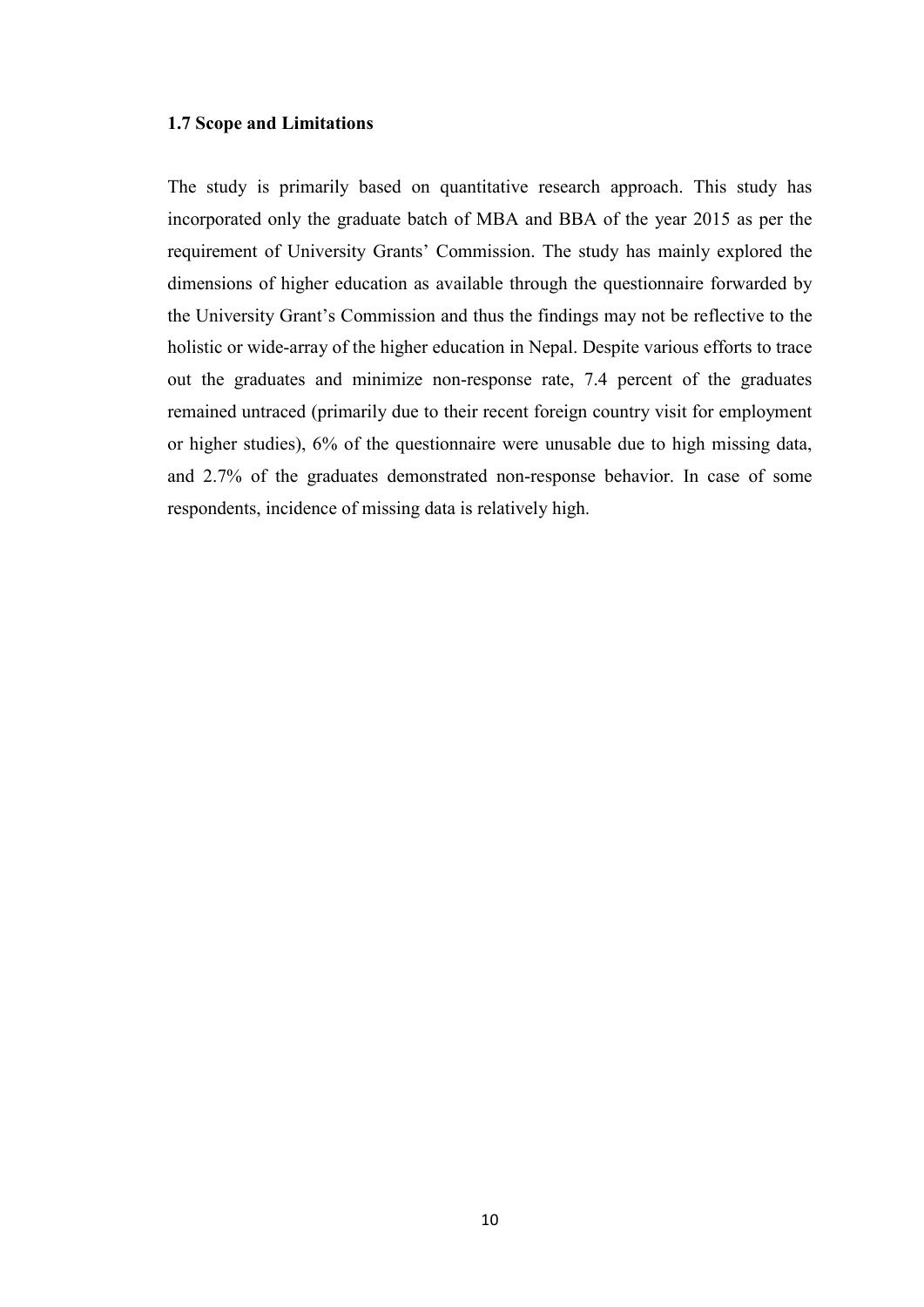### **CHPATER II**

### **DATA PRESENTATION AND ANALYSIS**

The chapter presents the data obtained from the tracer study questionnaire. Data presentation and analysis is done for employment status of the graduates, issues related to the characteristics, expectations and aspirations of the graduates and employment experience of graduates. The chapter also presents status of educational quality and relevance of higher education and impact of the academic programs on graduates' personal development.

#### **2.1 Graduates' Characteristics**

The table 2.1 illustrates the program-wise composition of students and the gender distribution of the students. It reveals that among the graduates taken for the study 46.8% were BBA students, followed by 37.1% of MBA graduates and finally 16.1% were the graduates of BBA-BI. It depicts that relatively more number of students still have charm on studying BBA in higher education and it also could be inferred that students have less attraction towards BBA-BI program.

| <b>Academic Program</b> |                  |               | Gender       |                  |               |
|-------------------------|------------------|---------------|--------------|------------------|---------------|
| Program                 | <b>Frequency</b> | $\frac{0}{0}$ | Gender       | <b>Frequency</b> | $\frac{0}{0}$ |
| <b>BBA</b>              | 58               | 46.8          | Male         | 69               | 55.6          |
| <b>BBA-BI</b>           | 20               | 16.1          | Female       | 55               | 44.4          |
| <b>MBA</b>              | 46               | 37.1          |              |                  |               |
| <b>Total</b>            | 124              | 100           | <b>Total</b> | 124              | 100           |

#### **Table 2.1: Graduates' Profile**

In the same manner, the number of male students pursuing higher education is higher which is of 55.6% followed by 44.4% of female students. This reveals that the composition of male student in a bit more in comparison to female students with respect to higher education.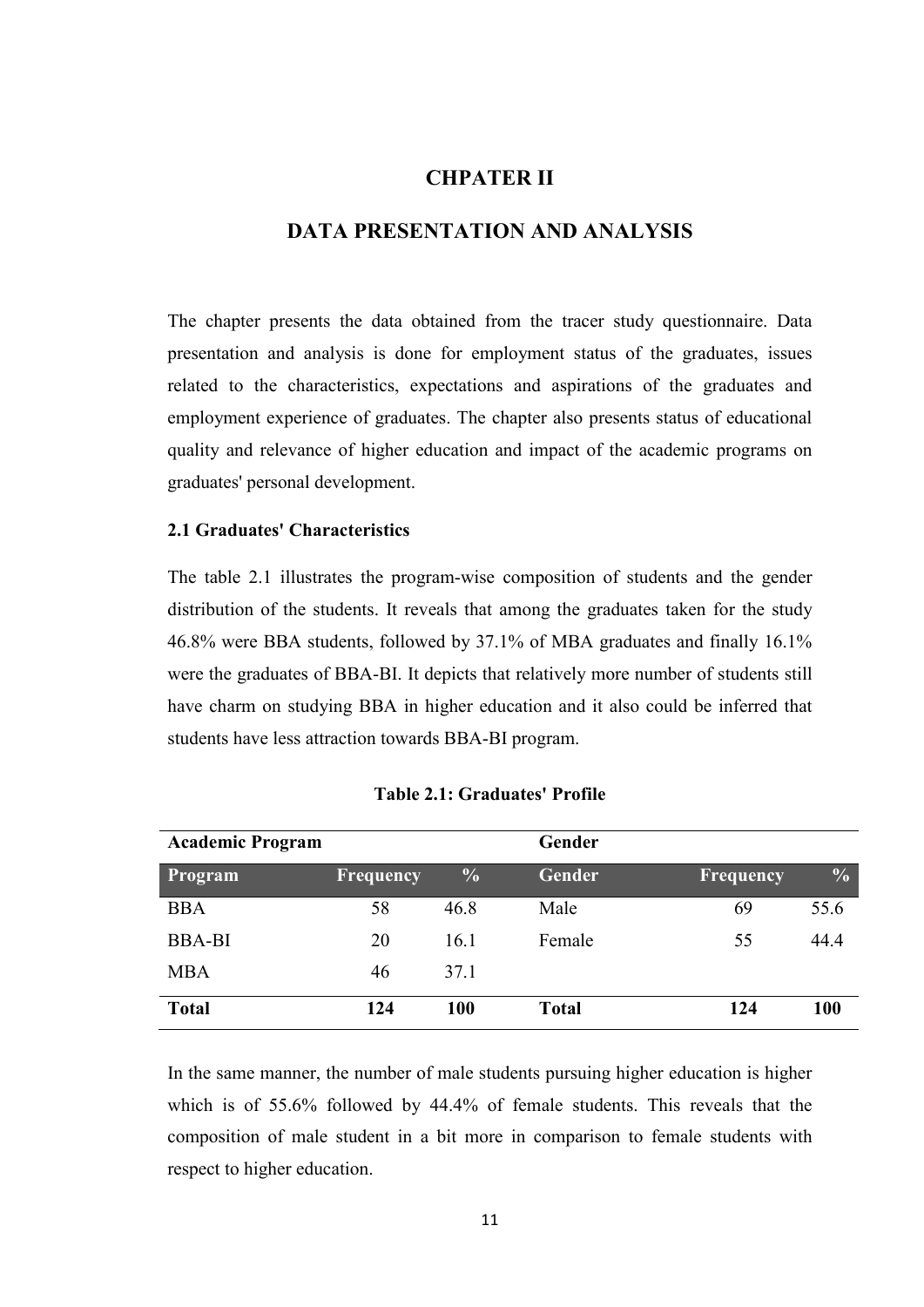| <b>Ethnic Distribution</b> |                  |                | <b>Age-wise Distribution</b> |                  |               |  |  |  |
|----------------------------|------------------|----------------|------------------------------|------------------|---------------|--|--|--|
| Program                    | <b>Frequency</b> | $\frac{0}{0}$  | <b>Gender</b>                | Frequency        | $\frac{0}{0}$ |  |  |  |
| <b>Brahmin</b>             | 72               | 58.1           | 20 to 25                     | 74               | 59.7%         |  |  |  |
| Chhetri                    | 16               | 12.9           | 26 to 30                     | 44               | 35.5%         |  |  |  |
| Indigenous                 | 25               | 20.2           | 31 to 35                     | 6                | 4.8%          |  |  |  |
| <b>Scheduled Caste</b>     | 5                | $\overline{4}$ | 36 and Above                 | $\boldsymbol{0}$ |               |  |  |  |
| Others                     | 6                | 4.8            |                              |                  |               |  |  |  |
| <b>Total</b>               | 124              | 100            | <b>Total</b>                 | 124              | <b>100</b>    |  |  |  |

**Table 2.2: Ethnic and Age-wise Distribution of the Graduates** 

The Table 2.2 is the combined presentation of the ethnic distribution and age-wise distribution of the students taken during the study. The table depicts that among the students the ethnic community relating to Brahmin has higher composition of 58.1%, followed by 20.2% belonging to the indigenous community and lastly 12.9% belonged to Chhetri community. The scheduled caste and others have nominal representation. This portrays the scenario that still the upper castes/ethnicities have prioritized higher education rather than the scheduled castes and other. This contradicts with the higher education of policy of government which is focused in increasing the representation of minorities present.

 Similarly, the age group of 20-25 years with the percentile of 59.7% holds the majority representation. Secondly, the age group of 26-30 years has the representation of 35.5% and finally the age group of 31-35 years accounts for 4.8% of students. This depicts that majority of the students pursuing higher education are of the youth age.

#### **2.2 Employment Status of the Graduates**

The figure 2.1 depicted below shows the current employment status of the MBA and BBA/BI graduates of the School. The figures in the parentheses indicate the percentage composition of the students. It portrays that with the representation of 65.5% most the employed students are rendering service in the organization. Similarly, 41.3% of the students were found to be unemployed and finally, 18.2% of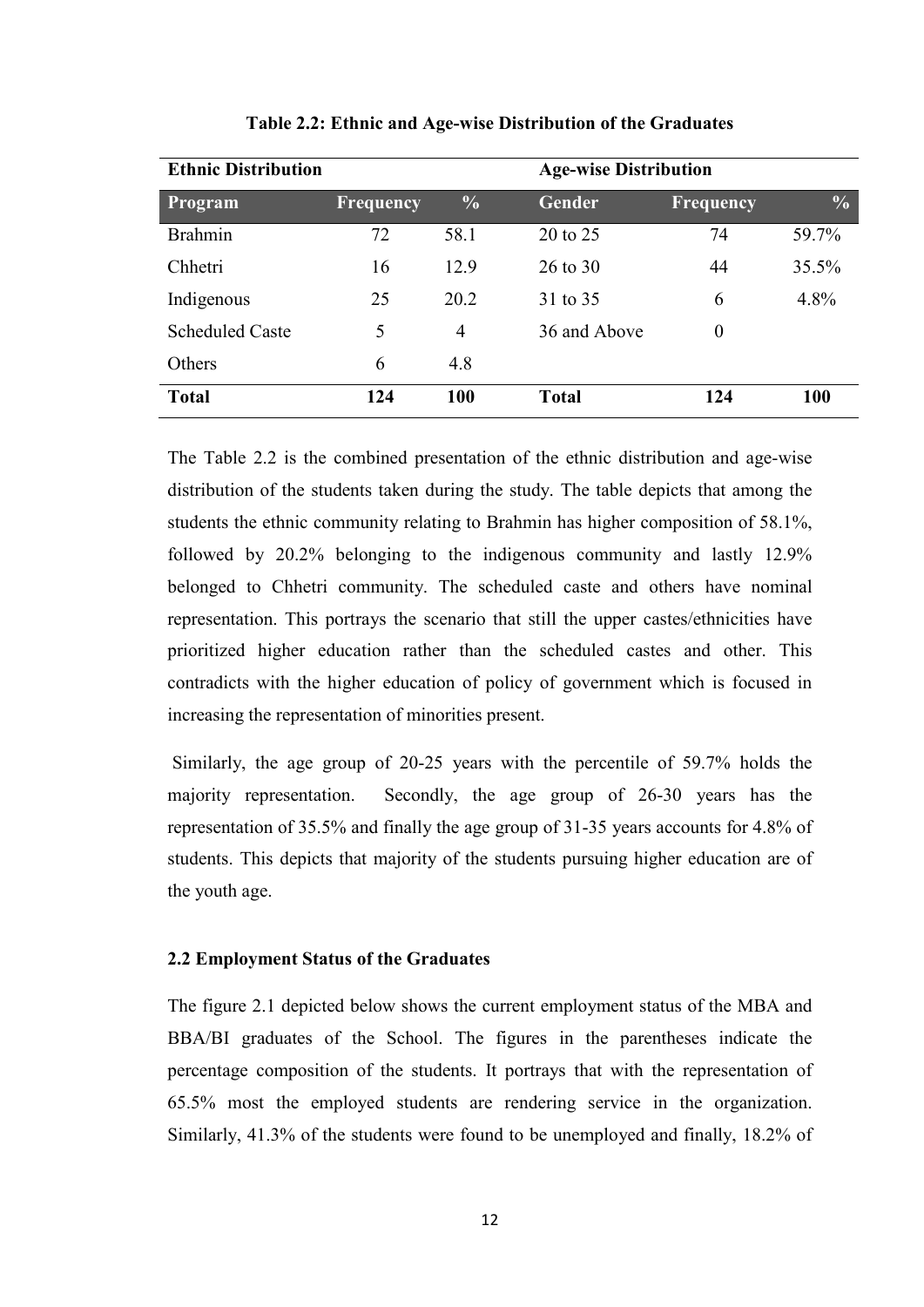the students were self-employed. This status reveals that most of the graduates are job seekers rather than the job providers.



**Figure 2.1: Current Employment Status of the Graduates** 

31(76%) 10(24%) Higher Study Yes Higher Study No

**Figure 2.2: Higher Education Status of Unemployed Graduates**

The figure 2.2 shows the current employment or engagement status of unemployed graduates of the School in the higher/further studies. The figures in the parentheses indicate the percentage composition of the students. It is found that among the 41% of the unemployed graduated larger percentage of students i.e. 76 percent of students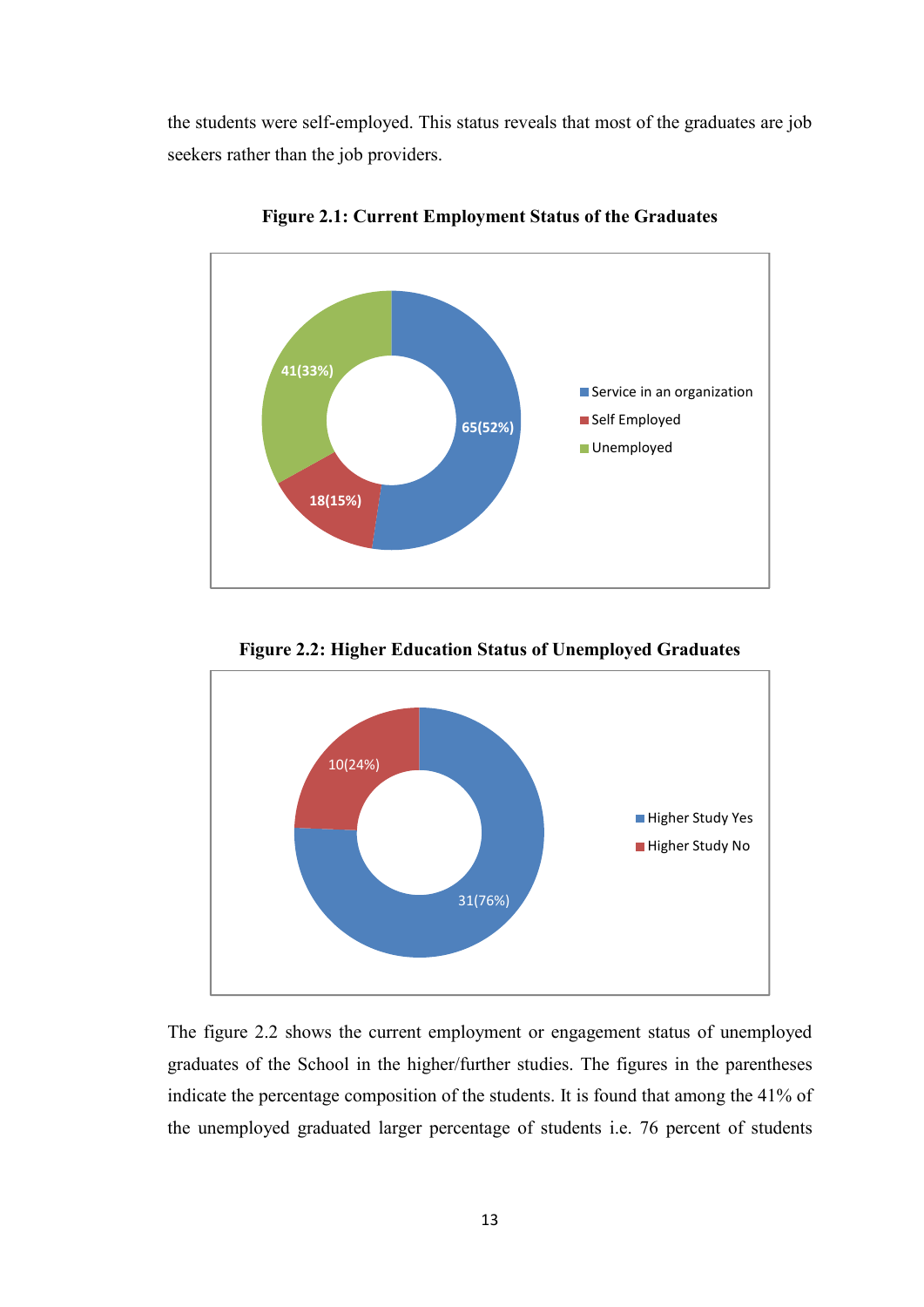were found pursuing further higher studies either in the country or abroad and remaining 10 percent were found to be the actual unemployed graduates.



**Figure 2.3: Current Employment Status by Program** 

The figure 2.3 exhibits the employment status of the graduates as per the programs they have attended. The table shows that 32.8% of BBA graduates are found providing service in the organization, followed by 51.7 percent of the BBA graduates who were unemployed. Only 15.5 percent of the BBA graduates were found to be self-employed. Similarly, among the BBA-BI graduates 60 percent of the students were found to be employed and were rendering service in the organization and only 35 percent of BBA-BI graduates were found to be unemployed along with 5 percent of them being self-employed. In the same manner, among the MBA graduates 73.9 percentage of them were found to be working in service organizations, followed by 17.4 percent of self-employed graduates and minimal of them i.e. only 8.7 percent of them were found unemployed.

This status reveals that as the students pursue further higher level of education the rate of unemployment decreases. Thus it can be inferred by the fact that as the students move from undergraduate studies to graduate studies the percentage composition of unemployment is declines.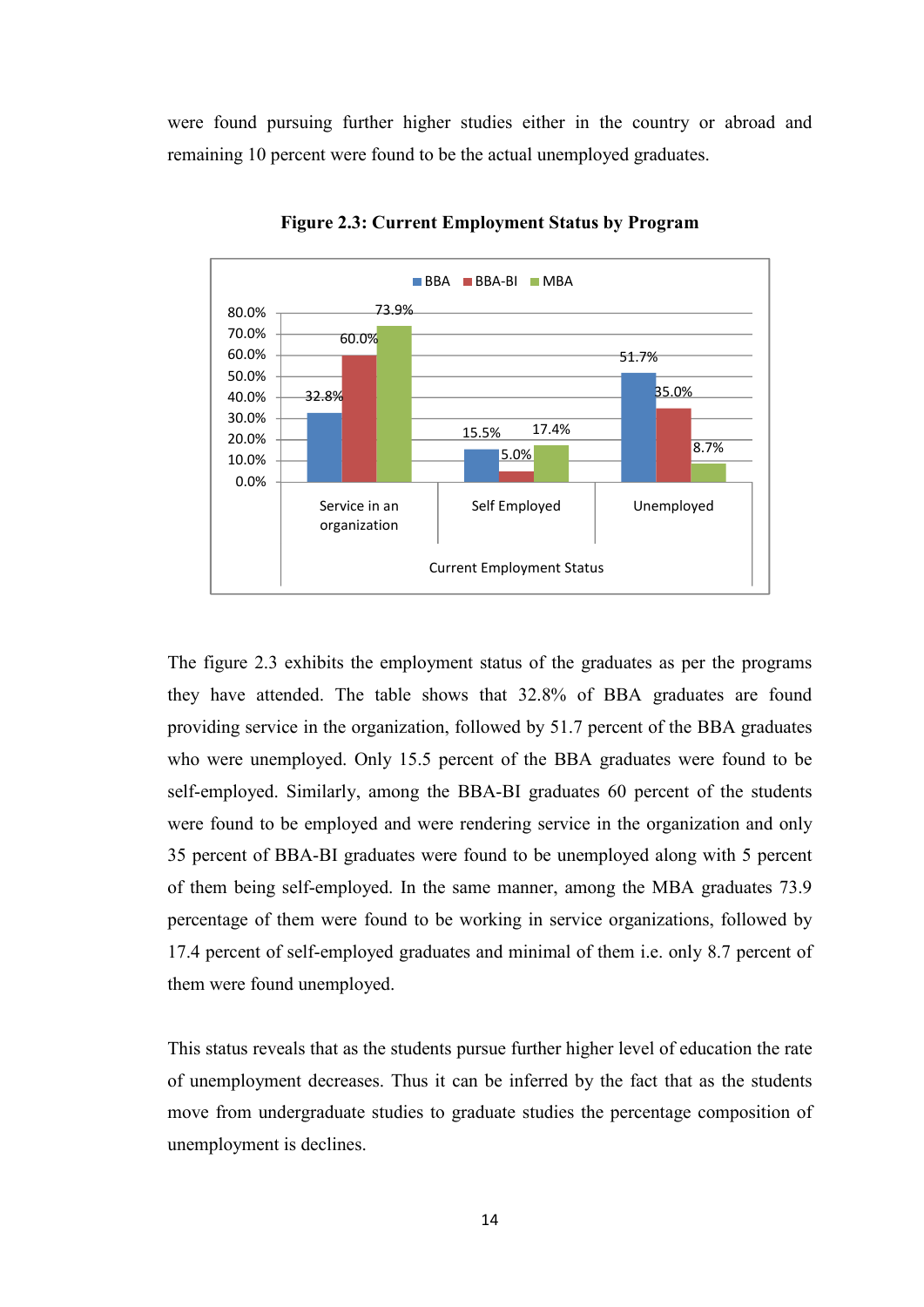

**Figure 2.4: Higher Education Status of Unemployed Graduates by Program** 

**Type** 

The figure 2.4 included above discloses the actual unemployment status of the graduates. It actually depicts the educational/engagement status of the graduates as per the program. It shows that among the unemployed BBA graduates larger portion of students were found pursuing further study i.e. of 86.7 percent, whereas, 71.4 percent of the BBA-BI graduates were found pursuing further education. Similarly, from the responses of all the MBA graduates it is found that most of the MBA graduates halt pursuing further study as they graduate. The figure also indicates that relatively the unemployment percentage of BBA-BI graduates is more than that of BBA graduates.

This reveals that almost the MBA graduates are found to be employed and were not increased interest towards further studies because of their engagement in jobs. But the undergraduate students of BBA and BBA-BI both were found having positive inclination towards higher studies. That means the prominence of higher study is stronger among the undergraduates than the graduates.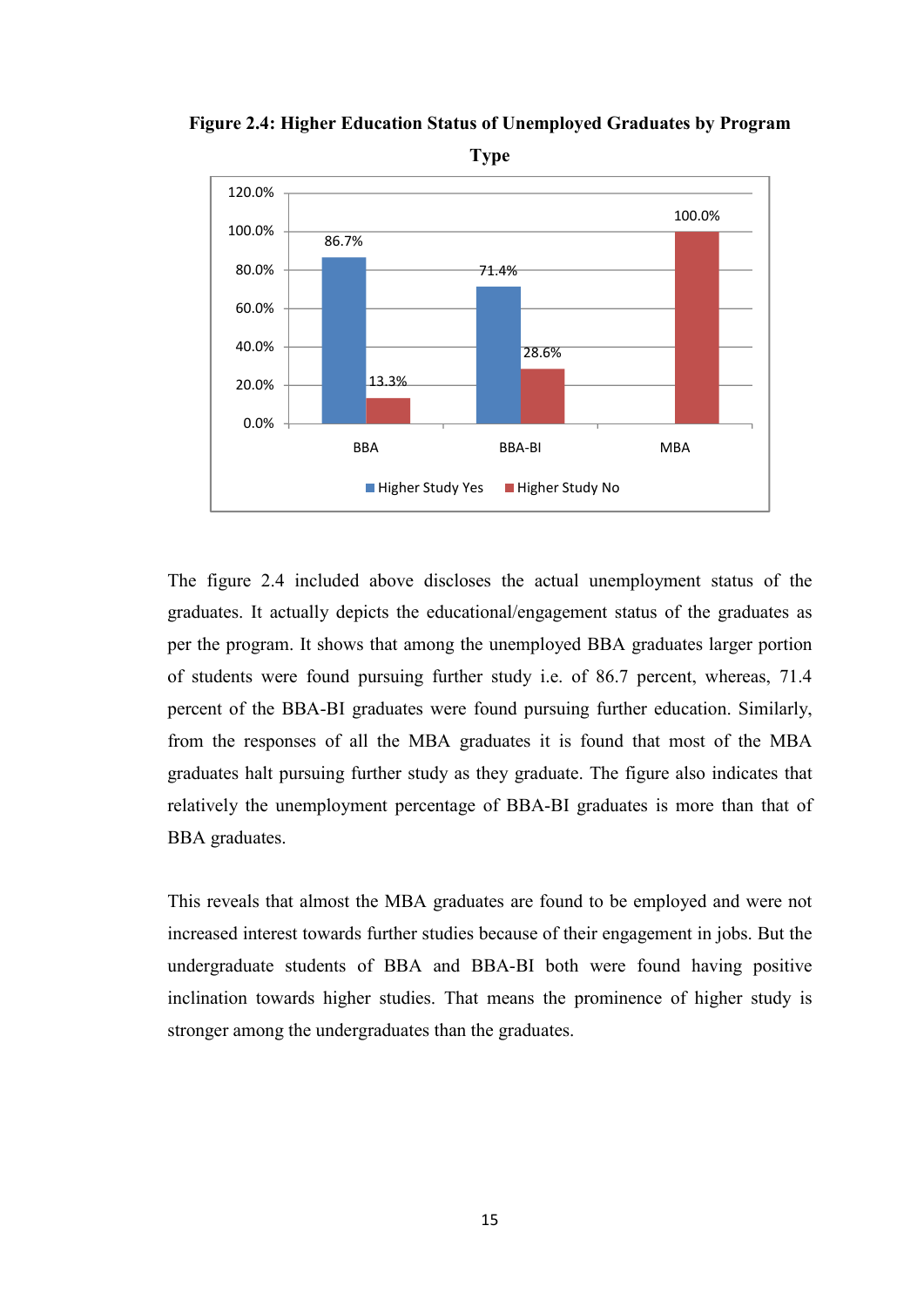

**Figure 2.5: Employment Type of Graduates**

The above figure 2.5 depicts the type of employment the graduates are involved in various employed organizations. It indicates that most of the employed graduates, i.e. 86 percent of the employed graduates are working on a full time basis and the remaining 14 percent work as part time basis. This reveals that most of our employed graduates occupy better employment type after they graduate.



**Figure 2.6: Type of Employer Organization (%)**

The figure 2.6 included above reveals the type of the organizations the employed graduates are working at. It portrays that majority and employed at the public organizations by having percentage composition of 36.9 percent, followed by 35.4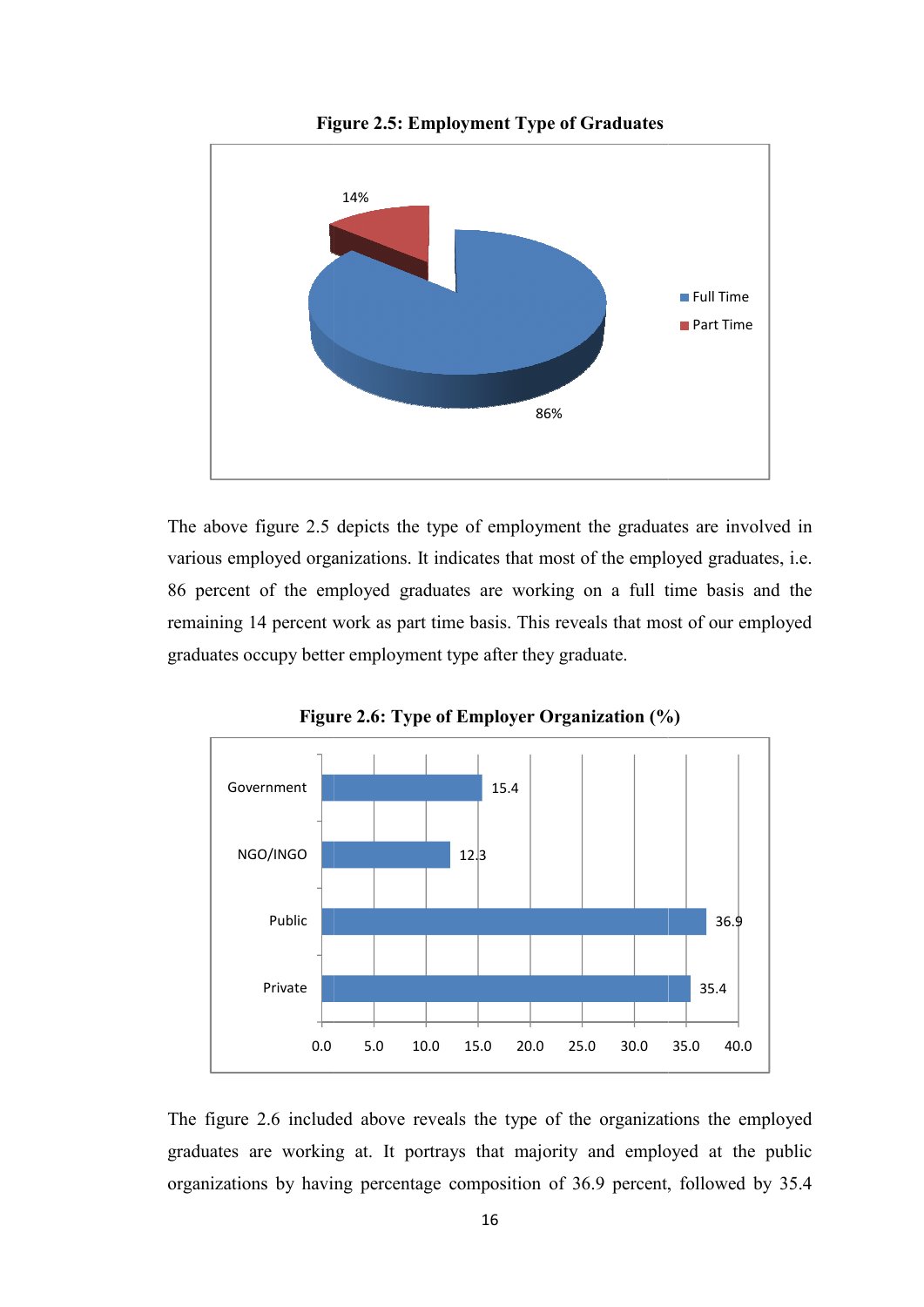percent of the graduates employed at private sector, 15.4 percent of graduates being employed at government organizations and lastly NGO/INGOs account for remaining 12.3 percent. This implies that most of our graduates are absorbed and have preferences towards public and private organizations rather than government organizations and NGO/INGOs.





Figure 2.7 included above reveals the level of employment of the graduates working in the organizations. It shows hat majority of the employed graduates, i.e. 32.8 percent of them are working in the assistant level of the organization followed by 26.6 percent of the managerial level, 21.9 percent of the officer level and finally 18.8 percent belong to senior assistant level. The figure reveals that there exists less number of graduates working in the lower level positions of the organizations. It means that the graduates getting employed are occupied and have placed themselves in the assistant and managerial level inside the organizations.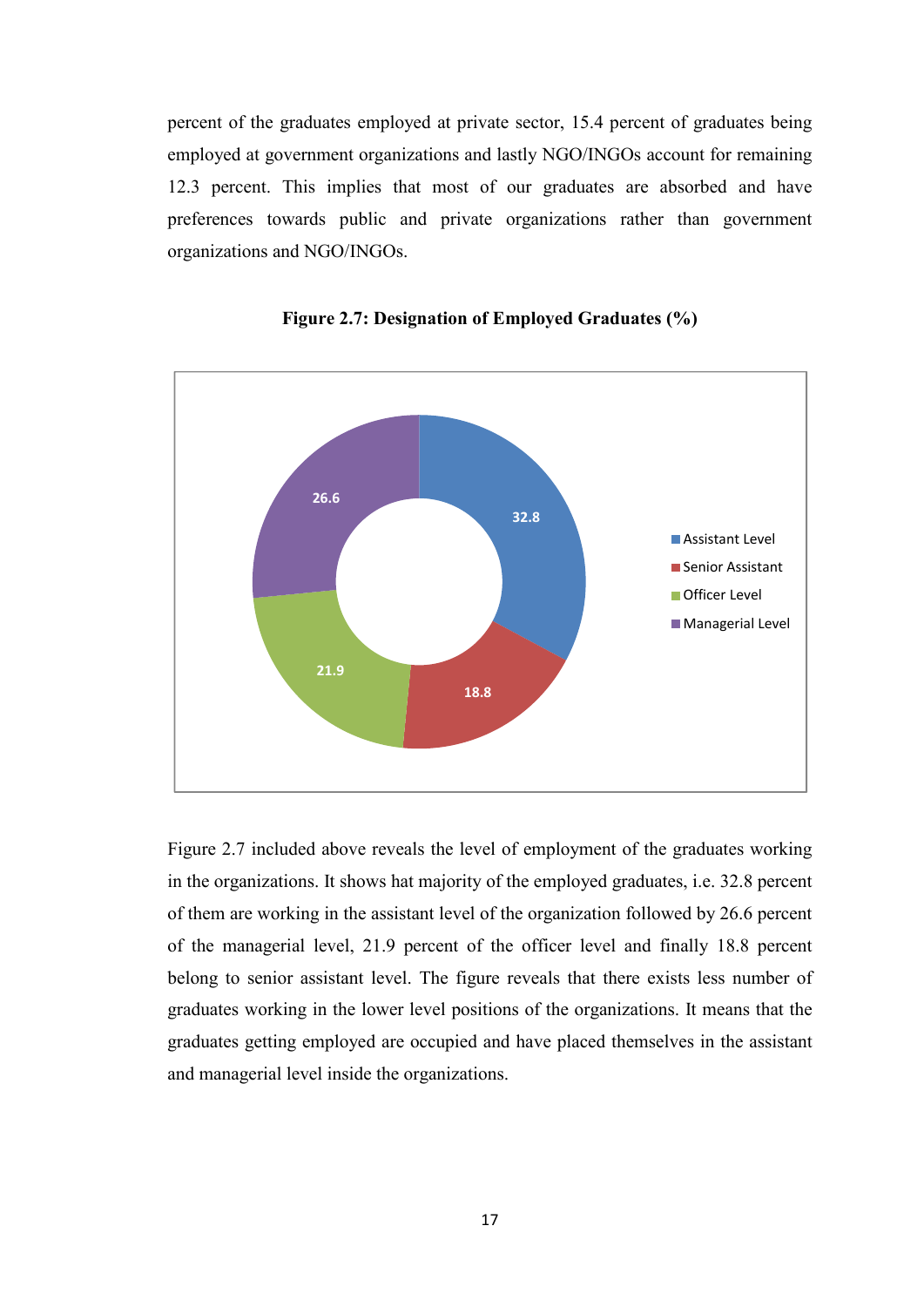

**Figure 2.8: Designation by Program Type** 

The figure 2.8 included above displays the level of employment of students as per the program they have attended in the institution. It is apparent by the figure that larger portion of BBA graduates with the representation of 53.6 percent have majorly been employed in the assistant level, followed by 17.9 percent of them getting employed at officer level and the remaining 14.3 percent are at the senior assistant and managerial level. Whereas, more MBA graduates, with the percentage representation of 36.1 percent, are found to be working at the managerial level inside the organizations, followed by 25 percent working in the officer level, 22.2 percent getting employed in the senior assistant level and lastly the remaining 16.7 percent are working in the assistant level. This implies that as the educational qualification increases among the graduates the level of employment they get in the organization also increases.

The figure 2.9 presented below depicts the employment type of the graduates involved in working at several organizations. It is apparently clear through the figure that with the highest percentage representation of 50 percent most of our graduates are found to be absorbed by financial services and are working in the financial services organizations. Secondly, business organizations with the representation of 15.6 percent employ most of our graduates and thirdly the 12.5 percent of our graduates are employed by the NGO/INGO sector. This means that the concentration of most of the graduates to work primarily is the financial services organizations, followed by business organizations and NGO/INGOs. Relatively, other sectors have less absorption of our graduates.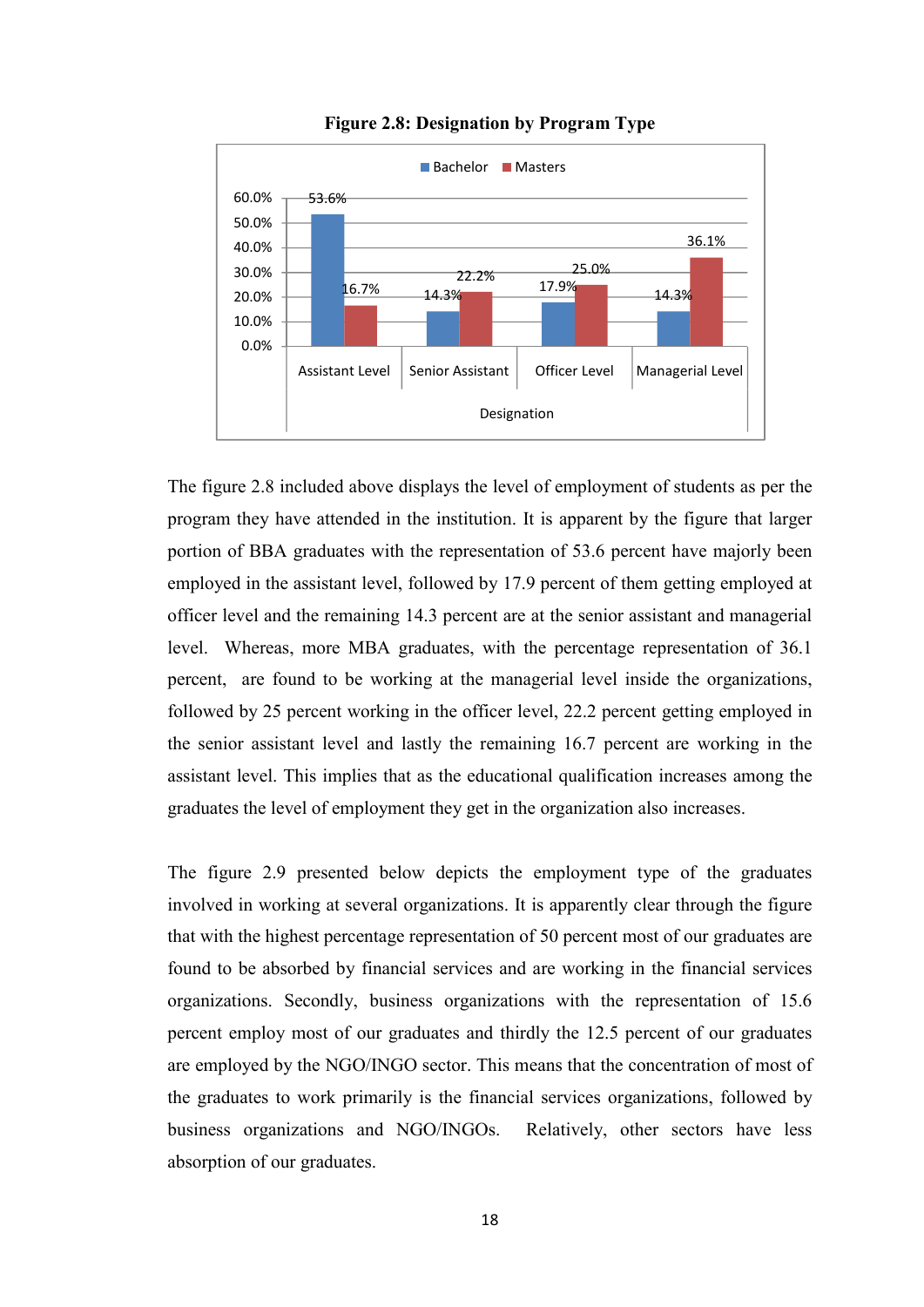

**Figure 2.9: Current Employment Sector of Graduates** 

**Figure 2.10: Expected Employment Sector of Graduates** 



The figure 2.10 presented above reveals the expected employment type of the graduates. The figure shows that large portion of our graduates i.e. 41.1 percent of them have expected to get jobs and getting themselves enrolled in the financial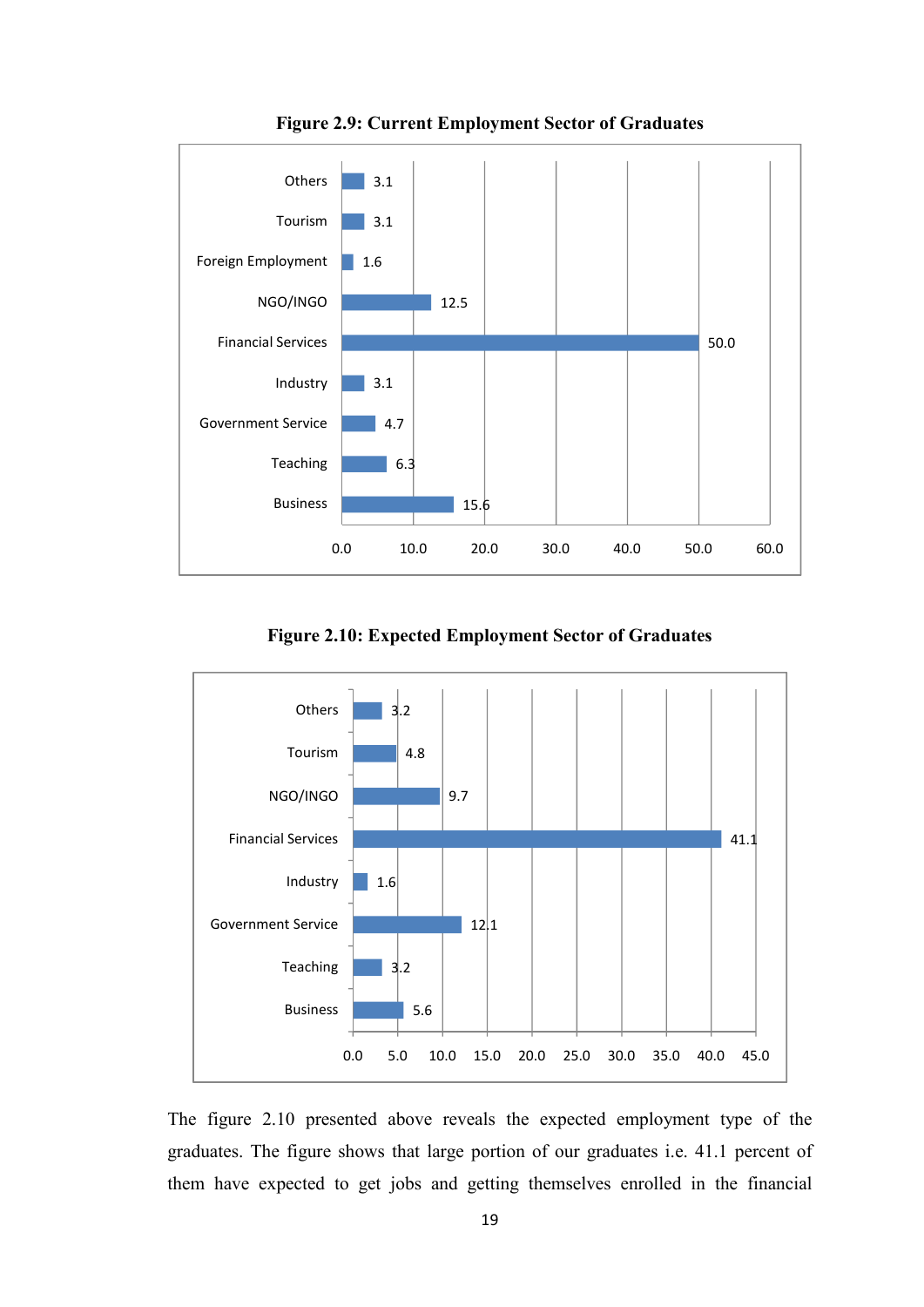services organizations which is followed by 12.1 percent of government service, 9.7 percent of NGO/INGOs and finally 5.6 percent were anticipating to get the job in business organizations. Employment sectors such as tourism, teaching and others have nominal representation. This means that students regard and aim to get them placed in the financial services sector followed by government service and NGO/INGOs after they graduate.



**Figure 2.11: Period to Job after Graduation** 

The figure 2.11 presented above displays the time period consumed by the graduates getting the employment since they get their degree from the institution. The figure reveals that 36.4 percent of the students get employed during the time of their study, that is, they get employed before they get the degree. Similarly, 22.7 percent of the graduates get employed by 1 year of time since their graduation followed by 21.2 percent of the students getting graduated after 4 to 6 months after they graduate. Finally, 13.6 percent of the graduates get employed within 2 to 3 months of time after they graduate. Lastly, negligible percent of graduates get the employment within 1 month and more than a year after they graduate. This implies that the market absorbs our graduates in the job market relatively quicker than they graduate. Larger portion of students getting employed during the study affirms that.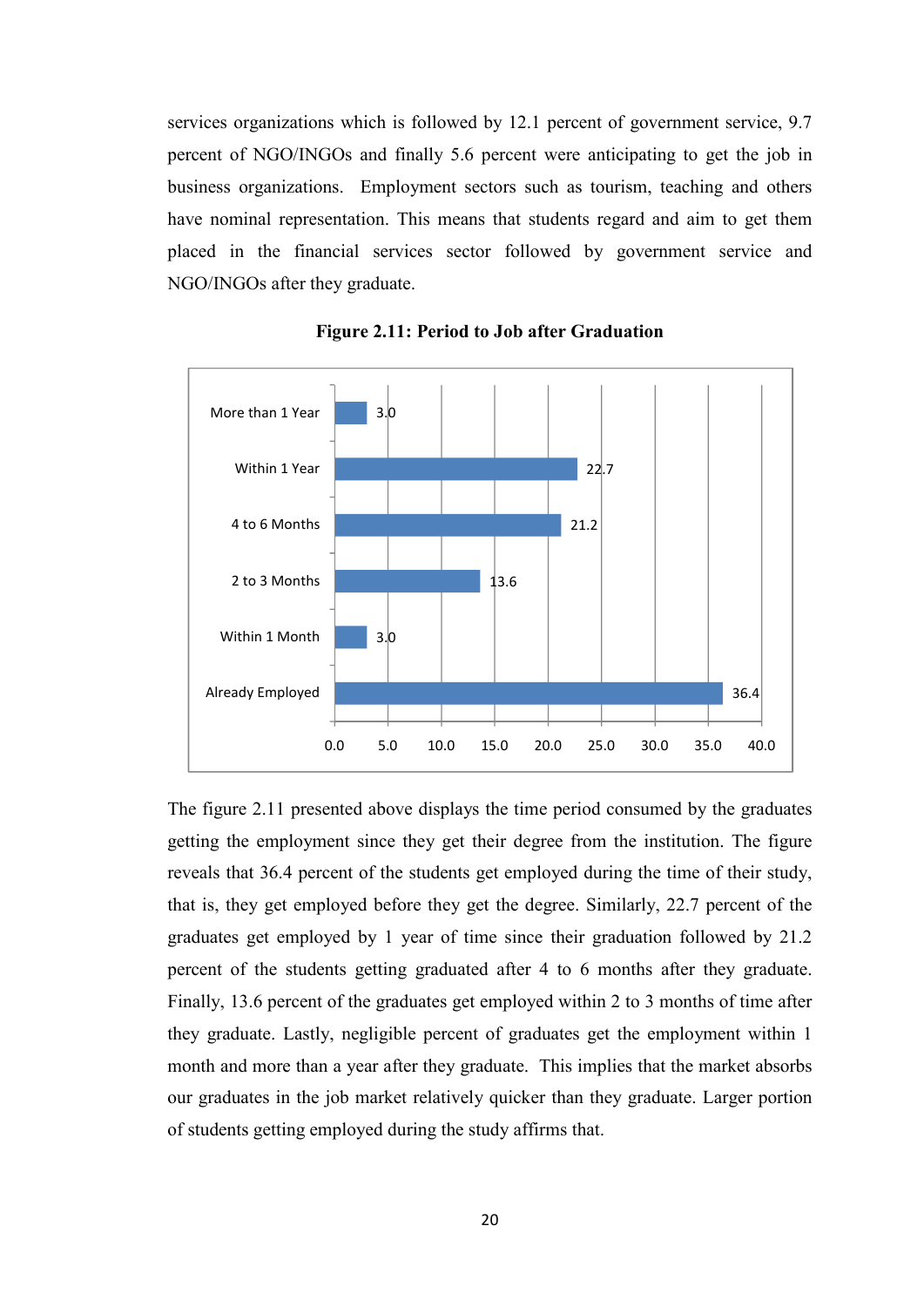

**Figure 2.12: Period to Job by Program Time** 

The figure 2.12 depicted above reveals the time period taken for the job since their graduation as per the program. The figure shows that majority of the MBA graduates get employed during their study period or before they graduate, the percentage representation of 51.3 percent reveal that. Secondly, 20.5 percent represents that the MBA graduates get employed after 4 to 6 months of time period after their graduation followed by 12.8 percent of them getting employed within a year. It also portrays that 10.3 percent of MBA graduates get employed within 2 to 3 months of time period after they graduate.

The figure also shows that 36.4 percent of BBA-BI graduates get employed within the time period of a year followed by 27.3 percent getting themselves employed within 2 to 3 months of time period and 18.2 percent of the BBA-BI graduates get employed either during the time they are studying or within 4 to 6 months. Finally, the 37.5 percent of BBA graduates were found having themselves placed in the job within the time period within a year followed by 25 percent of them getting employed within the time of 4 to 6 months and 12.5 percent of the BBA graduates were found getting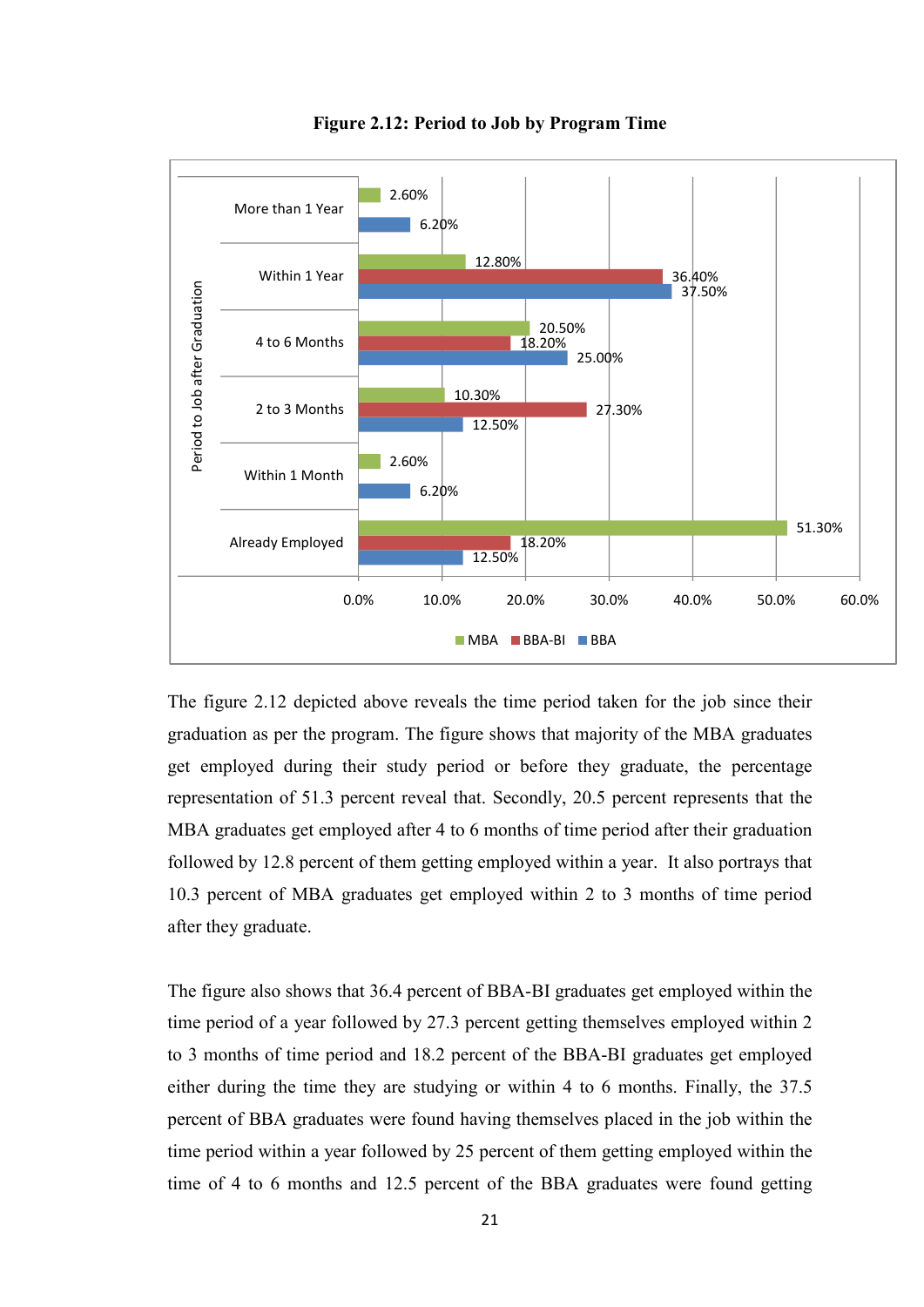employed in the time period of either during the time they were studying or 2 to 3 months. The figure apparently discloses that the time period of our MBA graduates getting employed in the job is relatively quicker. Among the undergraduate programs the employability of BBA-BI graduates is relatively quicker than that of BBA.

| Passed Level    |               |                            | <b>Higher Study</b> | Total          |                |
|-----------------|---------------|----------------------------|---------------------|----------------|----------------|
|                 |               |                            | Yes                 | N <sub>o</sub> |                |
|                 | Current       | Service in an organization | 19                  | 12             | 31             |
| <b>Bachelor</b> | Employment    | Self Employed              | 10                  | $\theta$       | 10             |
|                 | <b>Status</b> | Unemployed                 | 31                  | 6              | 37             |
|                 |               | <b>Total</b>               | 60                  | 18             | 78             |
|                 | Current       | Service in an organization | 5                   | 29             | 34             |
| <b>Masters</b>  | Employment    | Self Employed              | $\overline{0}$      | 8              | 8              |
|                 | <b>Status</b> | Unemployed                 | $\theta$            | 4              | $\overline{4}$ |
|                 |               | <b>Total</b>               | 5                   | 41             | 46             |
|                 | Current       | Service in an organization | 24                  | 41             | 65             |
| Total           | Employment    | Self Employed              | 10                  | 8              | 18             |
|                 | <b>Status</b> | Unemployed                 | 31                  | 10             | 41             |
|                 |               | <b>Total</b>               | 65                  | 59             | 124            |

**Table 2.3: Employment Status and Higher Study by Program Type** 

Table 2.3 is the cross-tabulation depicting the real/actual employment status of the BBA and MBA graduates in numbers in relation to the higher study pursuance of the students. This table depicts that relatively the undergraduate/bachelor level students were found to be unemployed i.e. among 78 undergraduates 37 were found to be unemployed but among those 31 of them were pursuing higher studies. Besides that, among the 46 MBA graduates 34 of them were found in the employment and 8 of them were found to be self-employed.

In totality, out of 124 graduates considered for the study only 10 students were found to be actually unemployed among the 31 unemployed students. Therefore, it can be concluded that larger portion of our graduates are employed. The employment status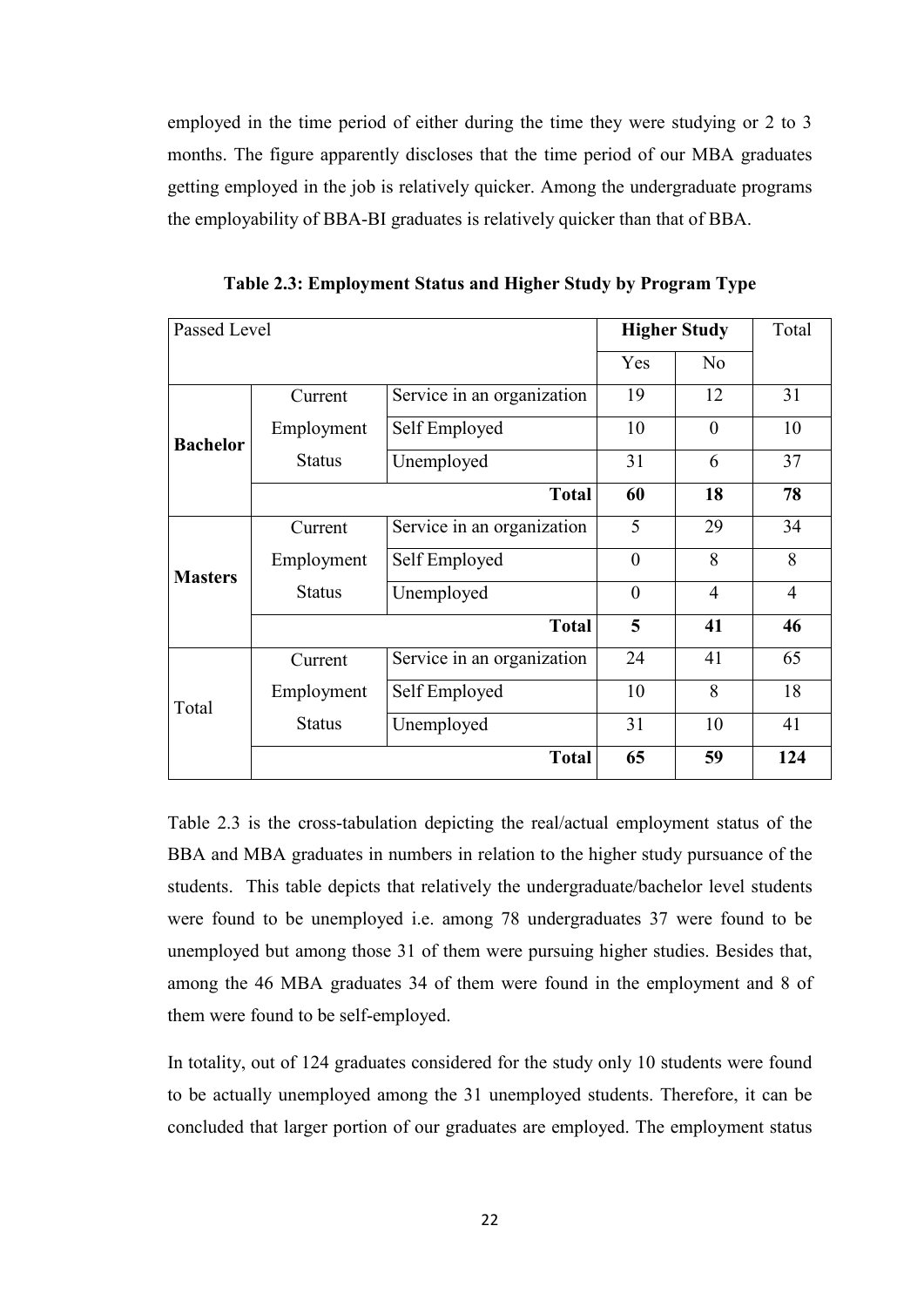of our graduates is found to be satisfactory, that's because large composition of students are found in employment and also were found to be self-employed.



#### **2.3 Expectations and Aspirations and Aspirations and Employment Experience of the Graduates**

**Figure igure 2.13: Satisfaction with Current Job**

The figure above displays the position of current job satisfaction level of the graduates. The figure portrays that among the employed students 69 percent of them were found much satisfied, followed by 21 percent being a little satisfied and 8 percent of them were very much satisfied with their current job. Negligible students, only 2 percent, weren't found satisfied with their job. Thus, majority of the satisfied students on their current job indicates that the relevancy and significance of the courses they have studied seemed to in alignment with their job profile.

|              | Organization Type         |         |        |          |        |        |
|--------------|---------------------------|---------|--------|----------|--------|--------|
|              |                           | Private | Public | (N)/INGO | Govt.  |        |
|              | Not Satisfied             |         |        |          | 12.5%  | 1.8%   |
| Satisfaction | A Little Satisfaction     | 35.3%   | 21.7%  |          | 25.0%  | 23.2%  |
| with         | <b>Much Satisfaction</b>  | 52.9%   | 78.3%  | 87.5%    | 62.5%  | 69.6%  |
| Current Job  | Very Much<br>Satisfaction | 11.8%   |        | 12.5%    |        | 5.4%   |
| Total        |                           | 100.0%  | 100.0% | 100.0%   | 100.0% | 100.0% |

**Table 2.4: Job Satisfaction by Organization Type**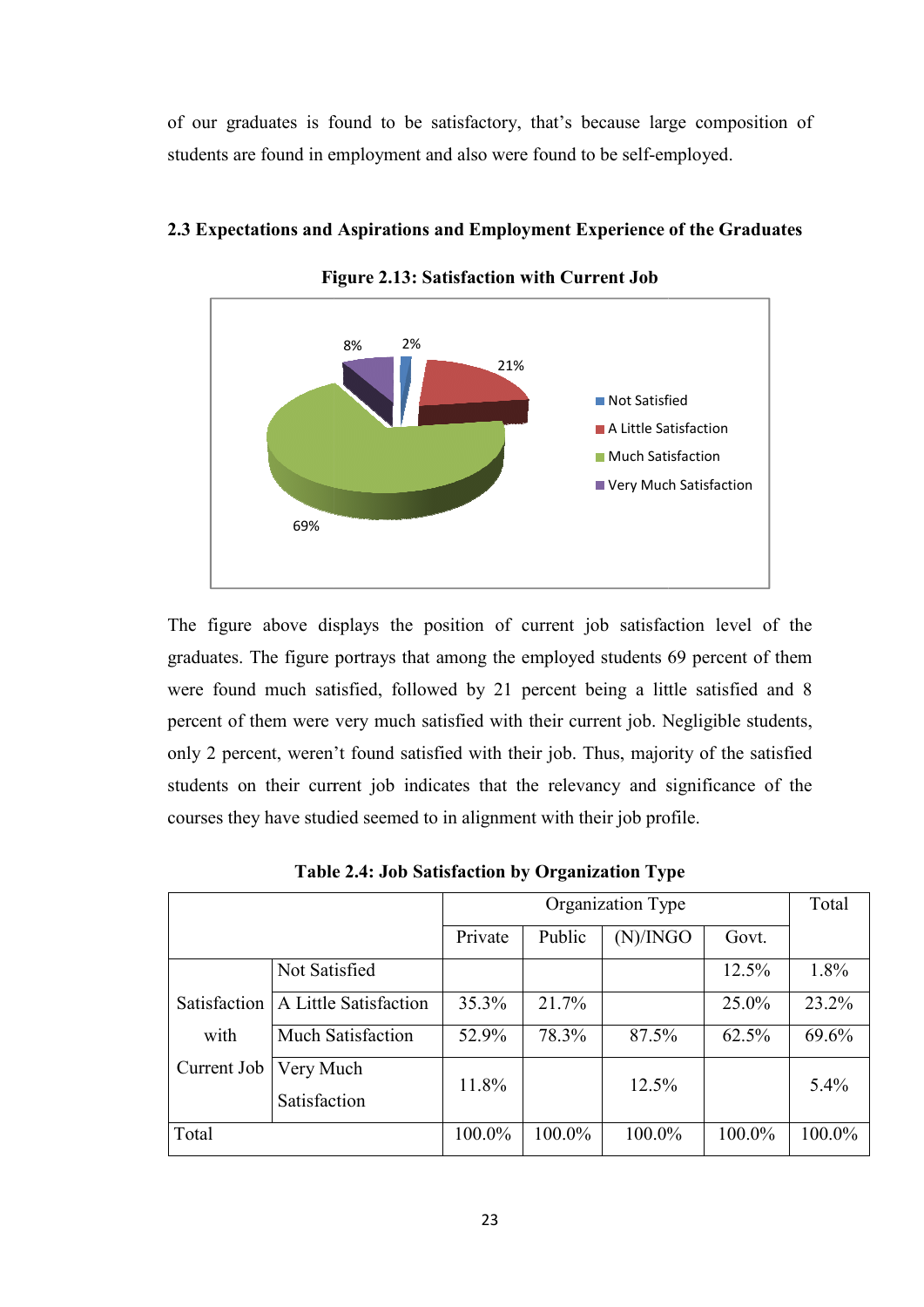Table 2.4 exhibits the results of the cross tabulation between the current job satisfaction of the employed graduates as per the organization type they are involved. This shows that the students working in private sector were found much satisfied with the representation of 52.9 percent followed by 35.3 percent being a little satisfied. Secondly, 78.3 percent of students involved in public organization were found much satisfied with their current job status. In the same manner larger portion of students i.e. 87.5 percent of them who were working in NGO/INGO were found to be much satisfied with their current job status. Finally, 62.5% of the students working in government jobs were found much satisfied. In totality, among the currently employed students 69.6 percent of the students were found having relatively higher satisfaction level in their current job.



**Figure 2.14: Job Satisfaction by Organization Type**

The above figure is the graphical representation of the cross tabulation between the current job satisfaction of the employed graduates as per the organization type they are involved. This depicts that most of the employed graduates are towards the satisfaction end at the current jobs they are involved. Relatively, students working in NGO/INGO are having no dissatisfaction and also the percentile representation of 87.5 percent reveals that they are much satisfied with their current job status. This tendency is more or less similar in the students working at public organizations. 78.3 percent of the employed graduates have been found much satisfied with their current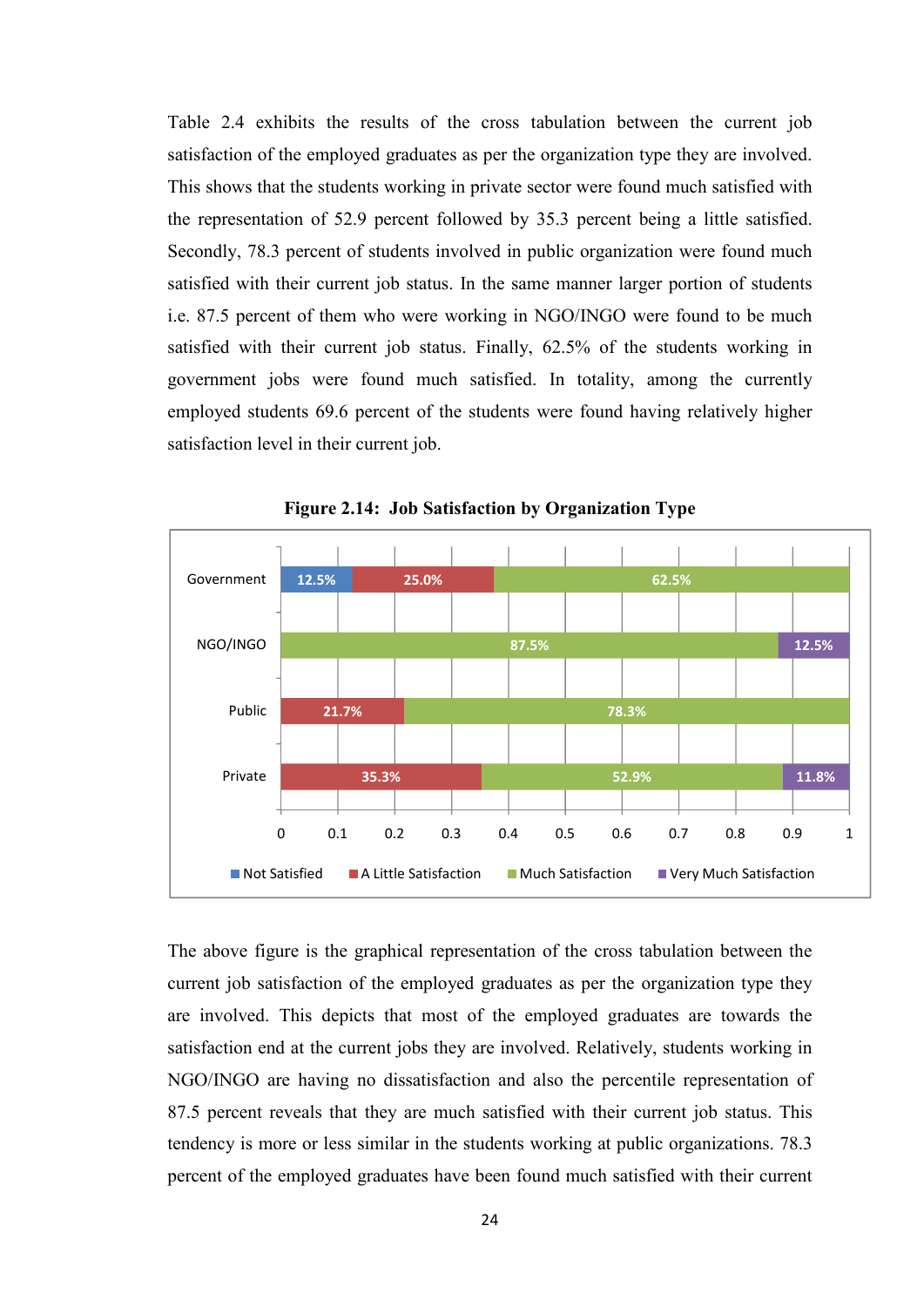job status in this sector. Overall, it can be inferred that NGO/INGO, public and private organizations is the preferred organizational options for the graduates to get employed.



**Figure 2.15: Satisfaction with Current Job by Designation** 

The figure 2.16 displays the descriptive results of the satisfaction with the current job of the graduates as per the designation they hold in the organizations. This depicts that graduates working in the assistant level are also found to be satisfied with their position with the percentile representations of 29.4 percent in a little satisfaction and 64.7% in much satisfied position. The students working in the senior assistant level said that they have no dissatisfaction. 80 percent of them were found much satisfied and 20 percent a little satisfied.

In the same manner, graduates working in the officer level were also observed having no dissatisfaction. 76.9 percent of them said that they are much satisfied and the remaining 23.1 percent responded that they are a little satisfied. Finally, students working in the managerial level were relatively found more satisfied than in any other level. 20 percent of them responded that they are very much satisfied, 66.7 percent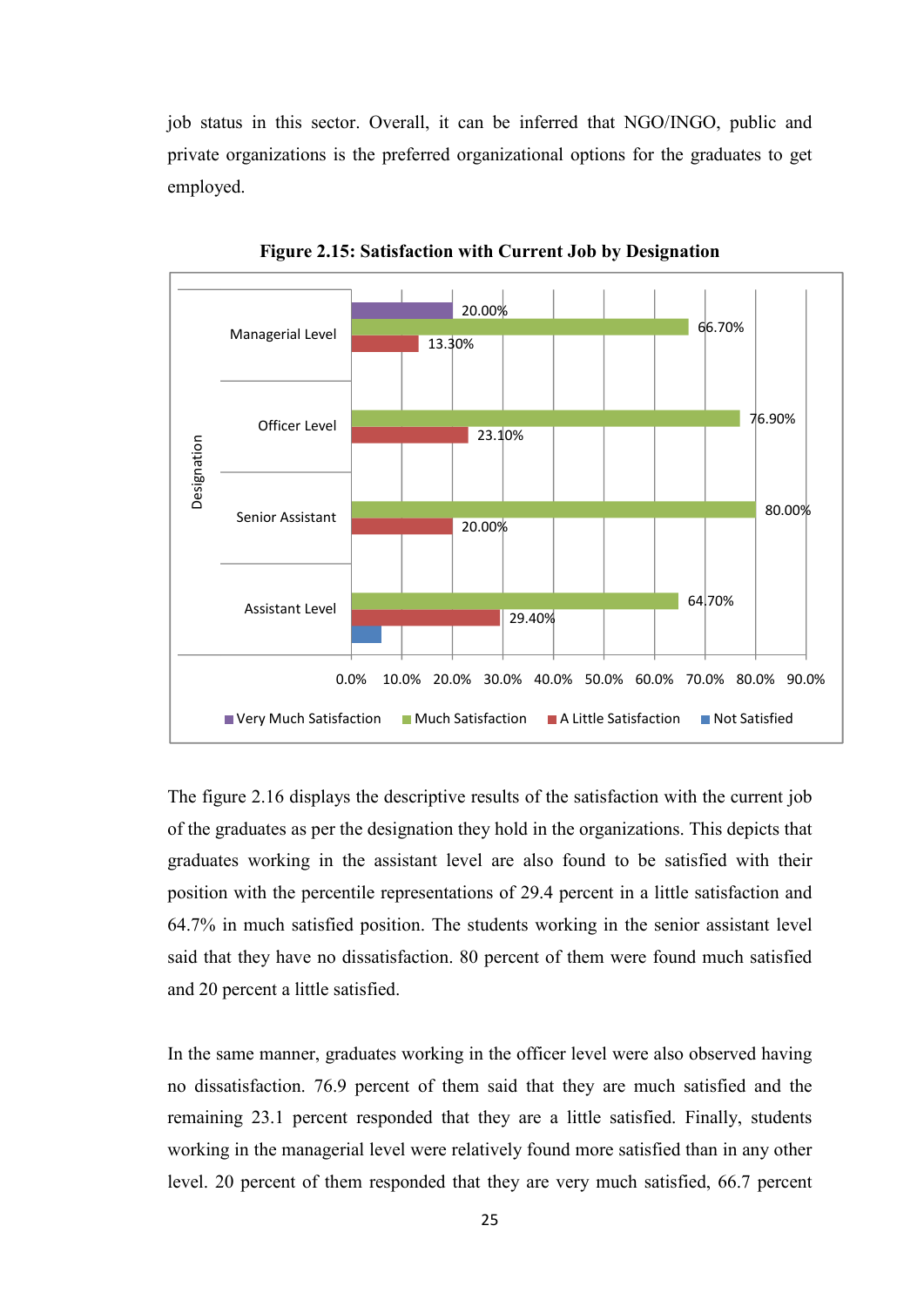said that they are much satisfied and the remaining 13.3 percent have revealed their little satisfaction. In general, it can be said that as the graduates achieve higher job positions in the organizations their tendency of being satisfied with the current job increases.



**Figure 2.16: Satisfaction with Current Job by Program** 

The figure 2.17 is the presentation of the satisfaction level of the graduates as per the program. It reveals that 73.5 percent of the MBA graduates are much satisfied with their job, followed by equal proportion of them being very much satisfied and a little satisfied i.e. 11.8 percent and negligible percent that is 2.9 percent of them were found being not satisfied. In the same manner, 66.7 percent of employed graduates of BBA-BI revealed their much satisfaction and 33.3 percent of them said that they are little satisfied with their current job status.

Finally, 60 percent of the employed BBA graduates have been found much satisfied followed by 33.3 percent being a little satisfied. A small portion of them were found to be very much satisfied towards the job i.e. of 6.7 percent. This depicts that the undergraduates of BBA and BBA-BI seem to be less satisfied in the current job status relatively than the MBA graduates. This implies that as the students' level of studies increase, their propensity of being satisfied with the job they hold also increases.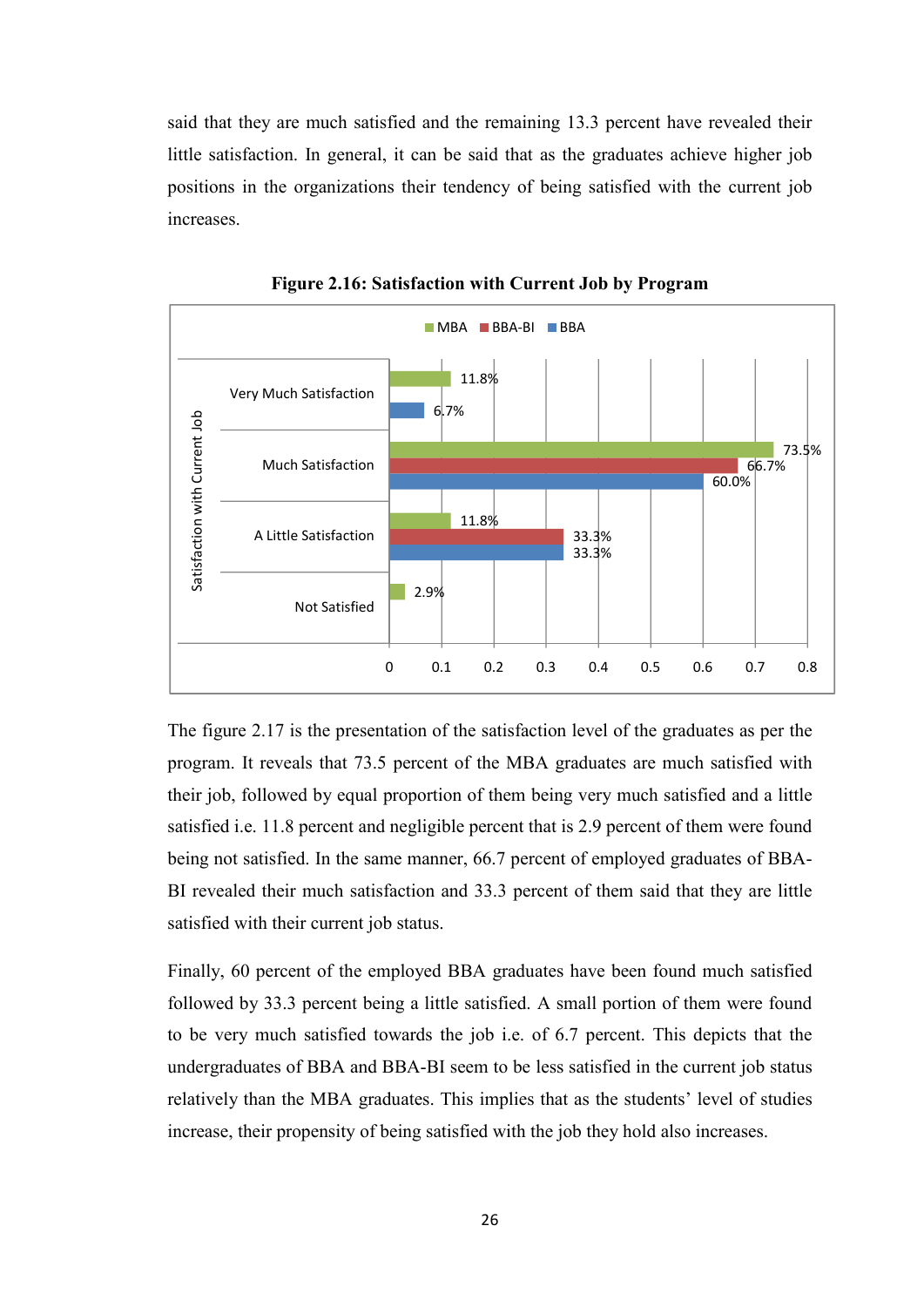

**Figure 2.17: Satisfaction with Current Job by Employment Sector** 

The figure 2.18 exhibits the satisfaction of the employed graduates relative to their engagement in different employment sectors. Generally, the graduates were found being employed by businesses, NGO/INGOs, financial services, government services, teaching and others as mentioned in the table and figure. The above table and figure reveal that graduates absorbed in the foreign employment and government services are found cent percent much satisfied with their employment. Similarly, the 85.5 percent of the graduates employed in the NGO/INGOs exhibited their much satisfaction, followed by 71 percent of financial services, 66.7 percent of business sector, 50 percent of industry and others and 25 percent of the teaching sector.

In addition, equal proportion of the graduates employed in the teaching, industry and other sectors were found to be a little satisfied with their current job status, i.e. 50 percent. Likewise, 25.8 percent of graduates involved in financial services and 16.7 percent of the graduates involved in the business sector were found a bit lower on their satisfaction level towards the job they are currently involved. Negligible percentage of graduates working in financial services sector, i.e. 3.2 percent revealed that they are not satisfied. Similarly, students working in the teaching, business and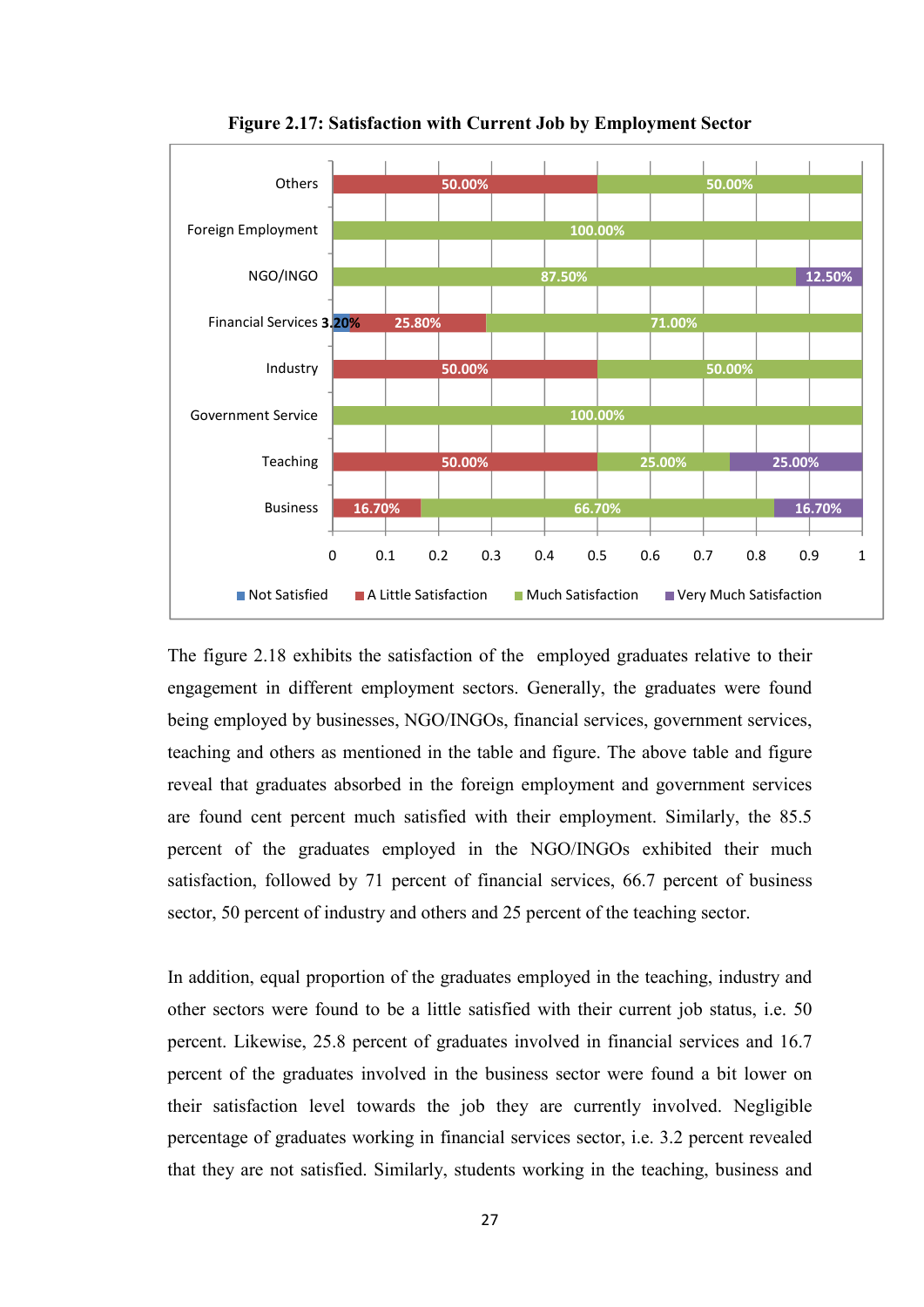NGO/INGO sectors with the proportionate representation of 25 percent, 16.7 percent, and 12.5 percent respectively said that they are very much satisfied with the job in which they are currently engaged. Therefore, it implies that relatively the foreign employment sector and the government sector may be the lucrative sector of employment for the graduates. Besides, the students' dissatisfaction level is observed to be minimal as they get employed.

#### **2.4 Quality and Relevance of Higher Education**

The table 2.5 and figure 2.19 is the presentation of the mean score evaluation of the scales used in assessing the job relevancy of the program the students have studied. Generally, the students have depicted their agreement that the program they have studied at School of Business is relevant to their job. The analysis depicts that most of the graduates have agreed that the program they have enrolled and studied has enhanced their learning efficiency and has also improved their communication skills with the highest mean score of 3.9. Similarly, the mean score of 3.8 reveals that the program at the school has been contributory in enhancing their academic knowledge and team spirit. Relatively, the mean score of 3.2 in improved research skills depict that the program to some extent hasn't played a significant role in enhancing the improved research skills of the students.

|                                        |                |                |        | Std.             |
|----------------------------------------|----------------|----------------|--------|------------------|
| <b>Items</b>                           | <b>Minimum</b> | <b>Maximum</b> | Mean   | <b>Deviation</b> |
| Enhanced Academic Knowledge            | 1.00           | 5.00           | 3.8169 | .83341           |
| <b>Improved Problem Solving Skills</b> | 1.00           | 5.00           | 3.4789 | .92364           |
| <b>Improved Research Skills</b>        | 1.00           | 5.00           | 3.2254 | 1.01696          |
| <b>Improved Learning Efficiency</b>    | 2.00           | 5.00           | 3.9296 | .79864           |
| <b>Improved Communication Skills</b>   | 2.00           | 5.00           | 3.9155 | .89037           |
| <b>Improved Information Technology</b> | 1.00           | 5.00           | 3.3803 | 1.06054          |
| <b>Skills</b>                          |                |                |        |                  |
| <b>Enhanced Team Spirit</b>            | 1.00           | 5.00           | 3.8028 | .95048           |

**Table 2.5: Mean Score Evaluation of Job Relevancy Scales**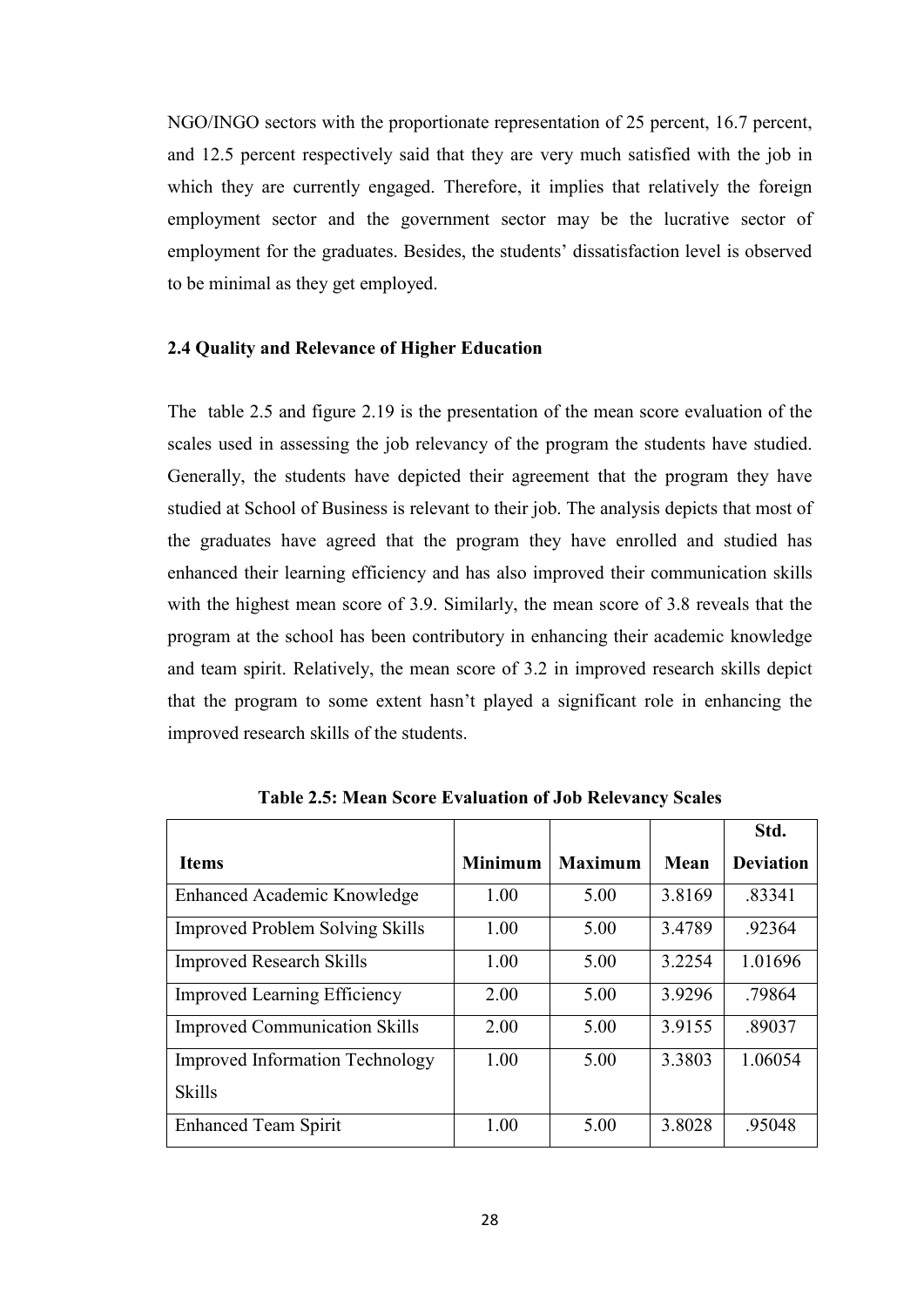

**Figure 2.18: Mean Score Evaluation of Job Relevancy Scales** 

Finally, the overall analysis of the table shows that though the graduates have their agreement on the job relevancy of the program they have studied it is still not at the highest agreement level. Therefore, it could be inferred that some of the significant factors in job relevancy such as important research skills, improved problem-solving skills, and improved IT skills furthermore needs to be promoted.

The Table 2.6 is the composite analysis of the job relevancy scale as per the program of the School of Business. The significant positive correlation coefficient of 0.84 on the scales at the Bachelors and Masters level indicate that both the programs offered by School of Business is positively promoting job relevancy in the job market. Furthermore, the average mean scores of 3.64, 3.65 and 3.64 in Aggregate, Bachelors and Masters column respectively and more or less similar variances in standard deviation in them also justifies it. Analyzing the table, it is also evident that Bachelors level education is found to be more prominent in improving learning efficiency and communication skills. Similarly, the graduates of MBA responded that the MBA program they have completed at the School have enhanced their academic knowledge significantly.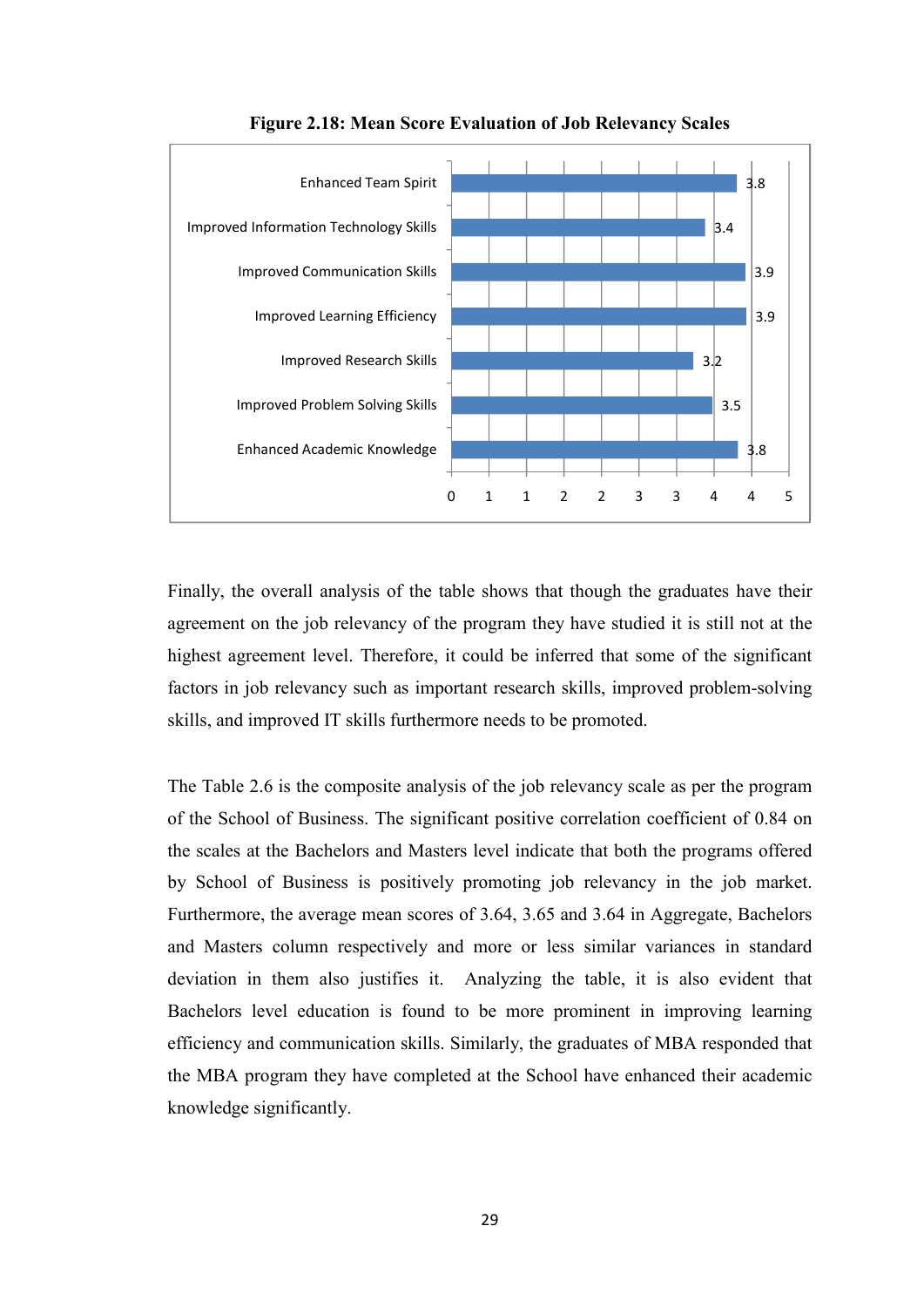|                                |                  | <b>Mean Score</b> | t-stat         | Sig.     |       |
|--------------------------------|------------------|-------------------|----------------|----------|-------|
| <b>Particulars</b>             | <b>Aggregate</b> | <b>Bachelors</b>  | <b>Masters</b> |          |       |
| Enhanced academic knowledge    | 3.81             | 3.70              | 3.90           | $-0.954$ | 0.344 |
| Improved problem solving skill | 3.47             | 3.48              | 3.47           | 0.040    | 0.968 |
| Improved research skill        | 3.22             | 3.12              | 3.30           | $-0.700$ | 0.486 |
| Improved learning efficiency   | 3.92             | 4.06              | 3.82           | 1.259    | 0.212 |
| Improved communication skill   | 3.91             | 4.09              | 3.77           | 1.525    | 0.132 |
| Improved information           | 3.38             | 3.22              | 3.50           | $-1.082$ | 0.283 |
| technology skill               |                  |                   |                |          |       |
| Enhanced team spirit           | 3.80             | 3.90              | 3.72           | 0.781    | 0.437 |
| <b>Average Score</b>           | 3.64             | 3.65              | 3.64           |          |       |
| <b>Standard Deviation</b>      | 0.28             | 0.39              | 0.21           |          |       |
| <b>Correlation</b>             |                  | 0.84              |                |          |       |
| Cronbach's Alpha               | 0.818            |                   |                |          |       |

**Table 2.6: Differences in Mean Scores of Job Relevancy Item by Program** 

In addition, the analysis of test of significance to test the differences in mean scores of the job relevancy item by program type (t-test) reveals that there is no such significant difference in perception of students in the scales of job relevancy as per the program type. This implies that the School of Business have equally promoted and provided the academic skills, knowledge and excellence, in both the Bachelors and Masters level, which is crucial in creating job relevancies. Finally, the Cronbach's Alpha of 0.82 reveals the significant high reliability of the scales used.

The table 2.7 and figure 2.20 displays the mean score evaluations of the items used for assessing the major strengths and weaknesses of the institutional program the students have attended. The highest mean score of the 4.0 reveals that most of the graduates agree that the teacher student relationship at the institution as one of the major strengths of the institution. Secondly, with the mean score of 3.76 the ranges of courses offered by the School are also one of the major strengths.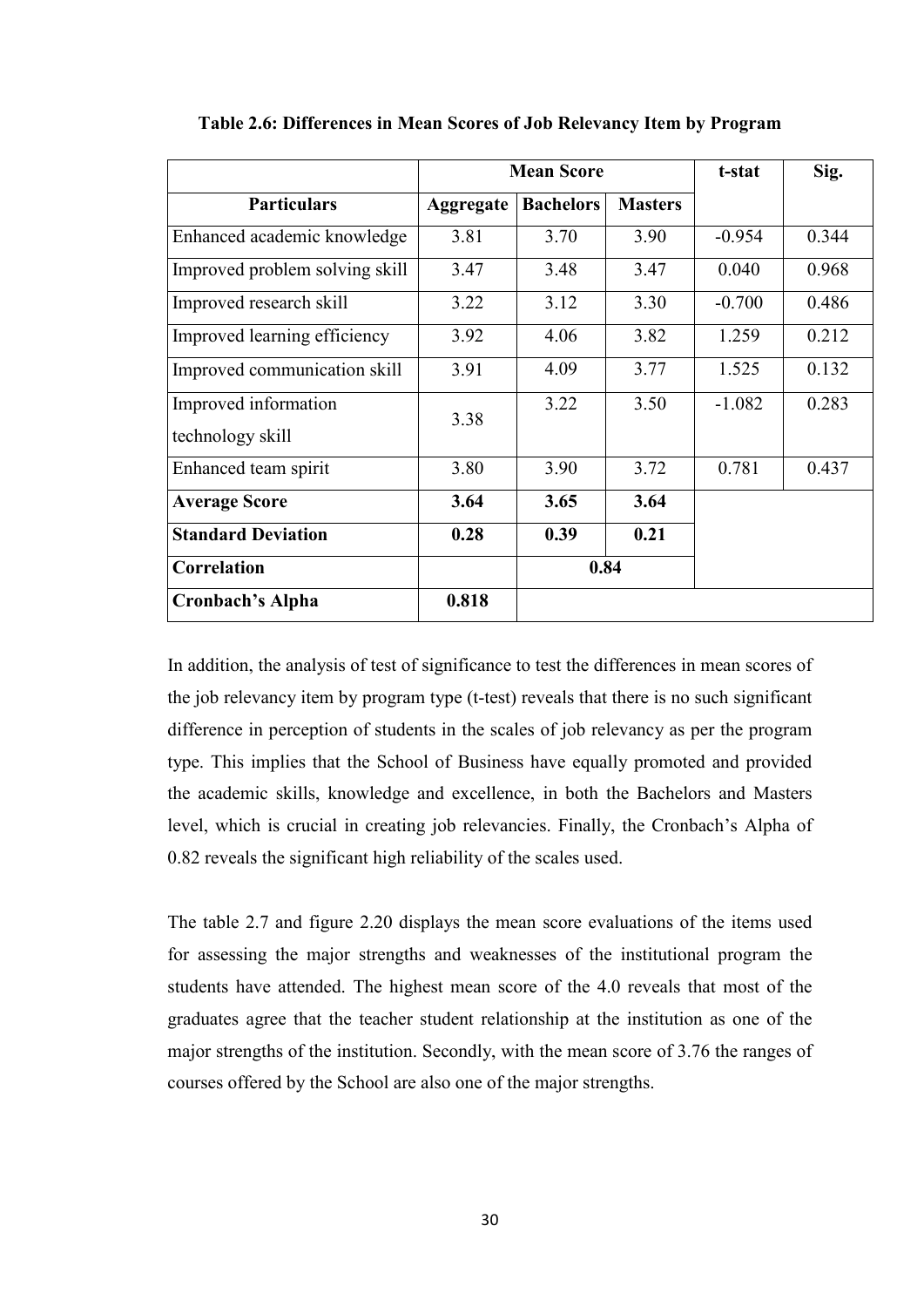|                                       |         |         |        | Std.      |
|---------------------------------------|---------|---------|--------|-----------|
|                                       | Minimum | Maximum | Mean   | Deviation |
| Range of Courses Offered              | 1.00    | 5.00    | 3.7647 | .88016    |
| Number of Optional Subjects           | 0.00    | 5.00    | 3.0756 | 1.00978   |
| Relevance of the Program to your      | 1.00    | 5.00    | 3.4034 | .93264    |
| Professional Requirements             |         |         |        |           |
| <b>Extracurricular Activities</b>     | 0.00    | 4.00    | 2.2521 | 1.06738   |
| Problem Solving                       | 0.00    | 5.00    | 2.9328 | 1.06350   |
| Inter-disciplinary Learning           | 1.00    | 5.00    | 3.1293 | .99153    |
| <b>Work Placement</b>                 | 0.00    | 5.00    | 2.7227 | 1.17837   |
| <b>Teaching Learing Environment</b>   | 1.00    | 5.00    | 3.3866 | 1.09009   |
| <b>Quality of Education Delivered</b> | 1.00    | 5.00    | 3.4874 | 1.07250   |
| <b>Teacher Student Relationship</b>   | 1.00    | 5.00    | 4.0000 | .84372    |
| Library, Lab and other Infrastructure | 1.00    | 5.00    | 3.2288 | 1.08140   |
| Other Strengths or Weaknesses         | 1.00    | 2.00    | 1.3333 | .57735    |

**Table 2.7: Mean Score Evaluation of Major Strengths and Weakness Scales** 

Similarly, the quality of education, relevance of the program to the professional requirements and the teaching learning environment with the mean scores of 3.49, 3.40 and 3.39 respectively indicate that most of the students agree that these components are also the major strengths of the institution. Likewise, the low mean score of 2.25 in the provision of extracurricular activities of the School hasn't been relatively perceived as the strong factor.

In general, the analysis depicts that majority of the items used to assess the strengths and weakness of the program is positively perceived, which implies that the programs offered and graduate and undergraduate level in the School of Business is relatively promoting the sound academic environment and excellences among the students.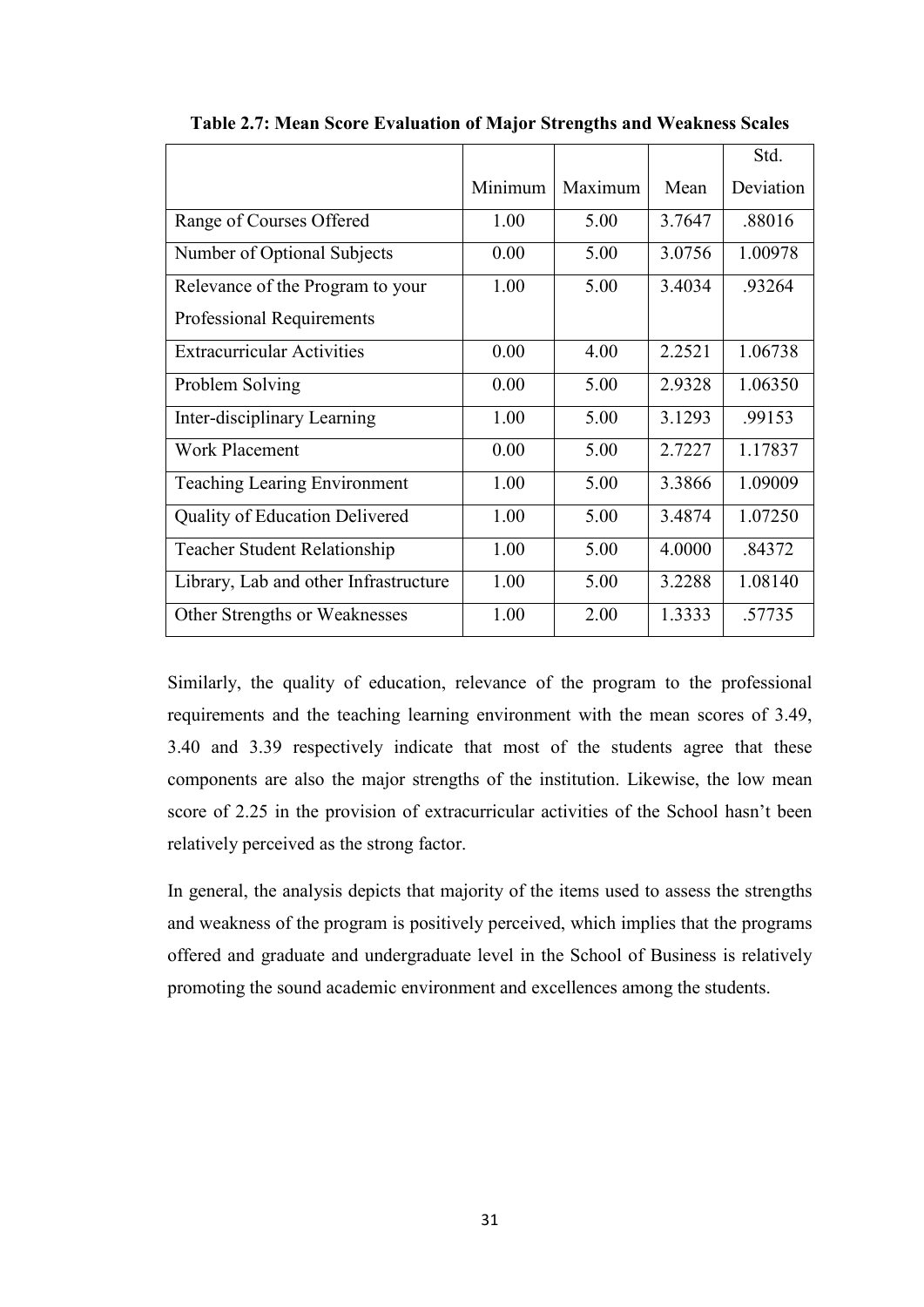

#### **Figure 2.19: Mean Scores of Major Strengths and Weakness Scales**

The table 2.8 is the presentation of the test of significance of items on strengths and weakness of the institution as per the program. The analysis of the table shows that there is no such significant difference perceived on the items measuring agreement and disagreement on the ranges of courses offered, problem solving approaches, interdisciplinary learning, teaching/learning environment, quality of education delivered, and teacher student relationship as per the program. Whereas, significant differences have been observed in the items measuring agreement and disagreement on number of optional subjects, program relevance to professional requirements, extracurricular activities, work placement/attachment and lab/library facilities etc.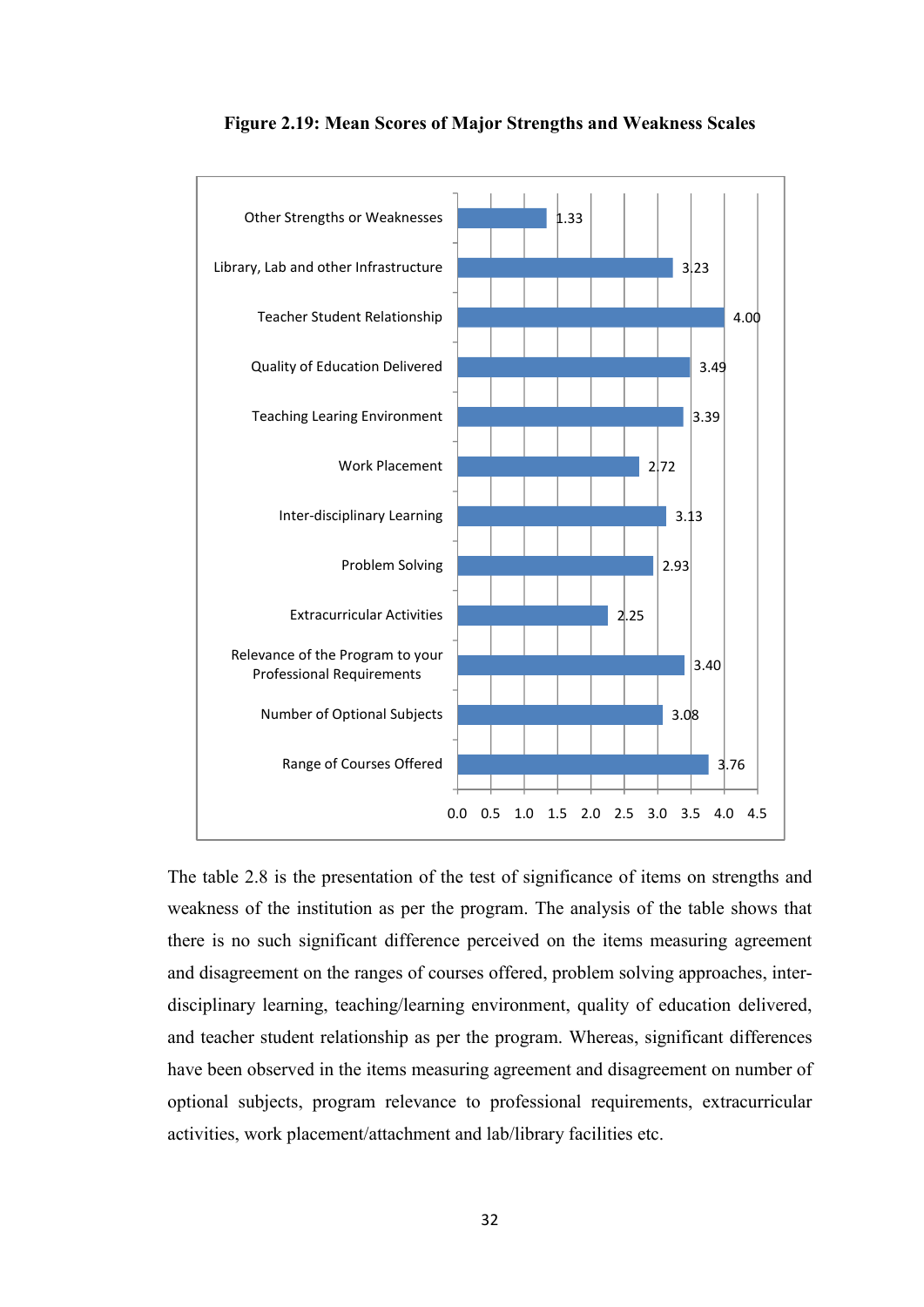|                                   | <b>Mean Score</b> |                  |                | t-stat   | Sig.  |
|-----------------------------------|-------------------|------------------|----------------|----------|-------|
| <b>Particulars</b>                | <b>Aggregate</b>  | <b>Bachelors</b> | <b>Masters</b> |          |       |
| Range of course offered           | 3.76              | 3.75             | 3.77           | $-0.126$ | 0.900 |
| Number of operational subject     | 3.07              | 2.93             | 3.31           | $-2.009$ | 0.047 |
| Relevance of the program to       |                   | 3.20             | 3.73           | $-3.119$ | 0.002 |
| your professional requirements    | 3.40              |                  |                |          |       |
| <b>Extracurricular activities</b> | 2.25              | 2.09             | 2.51           | $-2.094$ | 0.038 |
| Problem solving                   | 2.93              | 2.81             | 3.13           | $-1.615$ | 0.109 |
| Interdisciplinary learning        | 3.12              | 3.09             | 3.17           | $-0.418$ | 0.677 |
| Work placement /attachment        | 2.72              | 2.87             | 2.46           | 1.868    | 0.064 |
| Teaching learning environment     | 3.38              | 3.29             | 3.53           | $-1.147$ | 0.254 |
| Quality of education delivered    | 3.48              | 3.39             | 3.64           | $-1.249$ | 0.214 |
| Teacher relation relationship     | 4.00              | 4.06             | 3.88           | 1.121    | 0.264 |
| Library /lab etc.                 | 3.22              | 3.09             | 3.44           | $-1.715$ | 0.089 |
| <b>Average Score</b>              | 3.211             | 3.142            | 3.324          |          |       |
| <b>Standard Deviation</b>         | 0.482             | 0.513            | 0.479          |          |       |
| <b>Correlation</b>                |                   | 0.842            |                |          |       |
| <b>Cronbach's Alpha</b>           | 0.889             |                  |                |          |       |

**Table 2.8: Differences in Mean Scores of Items on Strengths and Weakness of the Institution by Program Type** 

This in general implies that there is difference in opinion of graduate and undergraduate students regarding the number of optional subjects offered, professional relevance of the program, extracurricular activities, work placement and lab/library facilities. Relatively, the graduates of MBA have positively regarded these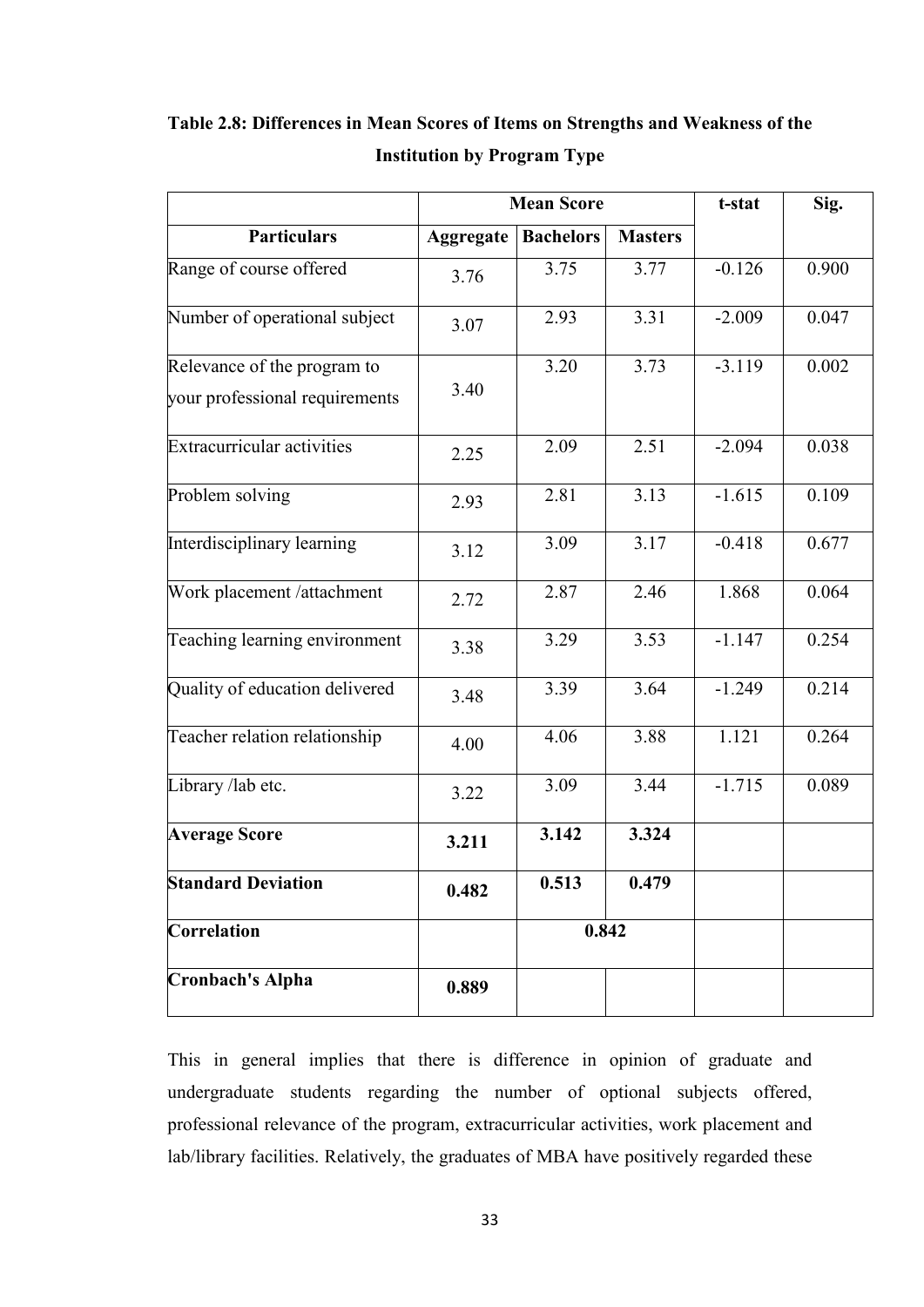as the major strengths of the institutional program. The work placement/attachment has the lowest mean score evaluation among all the items which implies that by far the institutional program hasn't been found stronger in this aspect. Both MBA and BBA graduates have perceived the teacher student relationship as the major strength of the institutional program as revealed by the highest mean scores of 3.88 and 4.06 respectively.

### **2.5 Factors Influencing Educational Quality**

Figure 2.21 illustrates the correlations of various items representing job market relevancy and strengths and weakness of the academic programs with overall program quality. All the correlations are found to be positive which reveals that all the measures are required for promoting educational quality. The variable teaching learning environment is found to have the highest correlation with educational program quality followed by problem solving and inter-disciplinary learning. Hence, the institution should focus on improving on these aspects in order to improve its program quality. The variables having relatively lower correlations with educational program quality are enhanced academic knowledge, improved IT skills and number of optional subjects.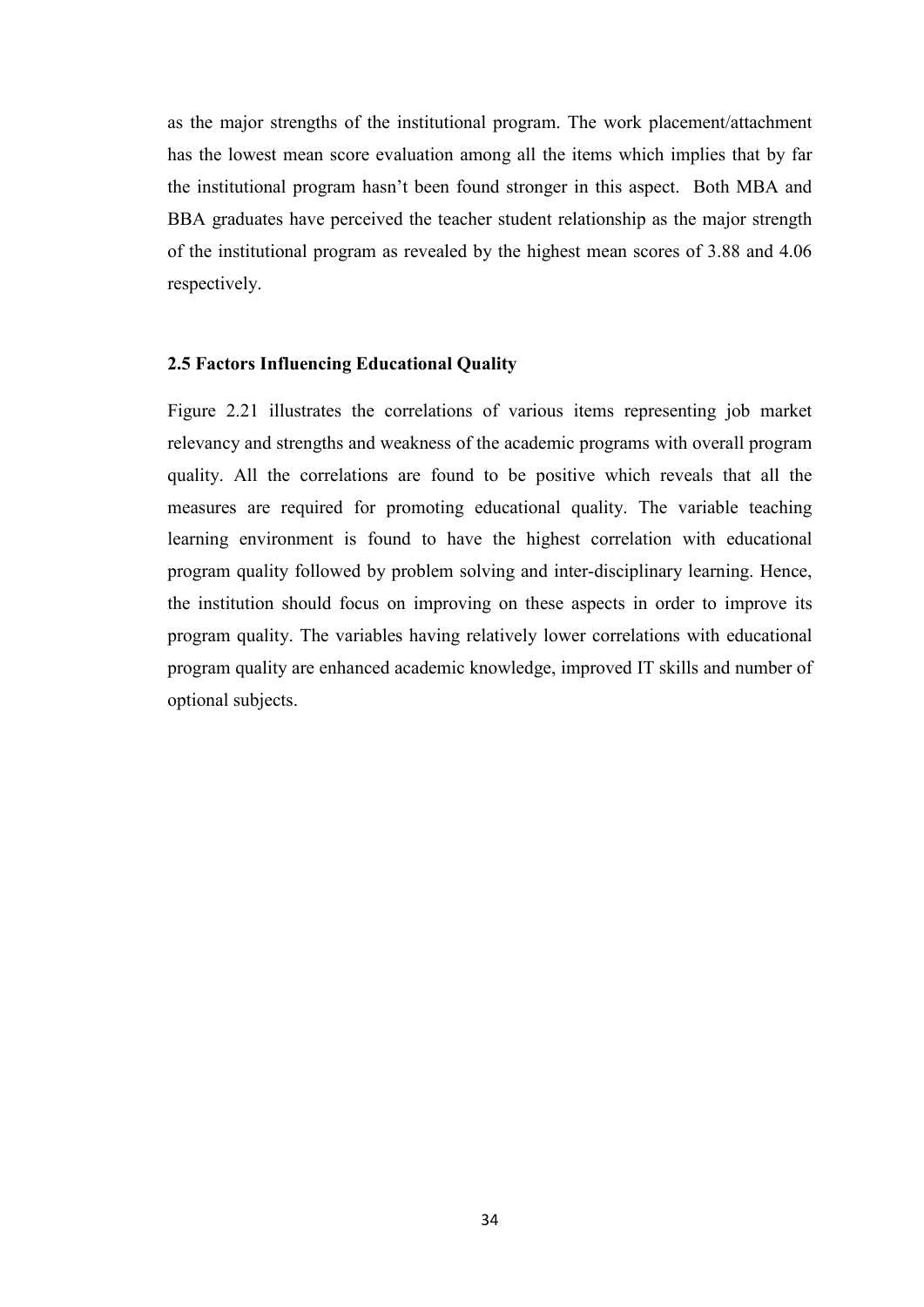

**Figure 2.21: Correlation of Academic Factors with Educational Program Quality** 

Table 2.9 presents the output of the multiple regression model used to identify the factors affecting educational quality of the academic programs offered by the institution. The data comprises of opinion of the graduates regarding various aspects of program relevancy to job market and strengths of the program. Total of 13 items measured in rating scale of 0 to 5 (0 representing absence and 5 representing excellent presence of the quality dimension). The items were grouped into five factor scores as per inter-item correlations and common themes employing equal weighting. The factors used in the regression model as explanatory variables are skill development, conceptual knowledge, academic environment, extra-curricular activities while the factor educational quality is used as dependent variable. The dependent variable educational quality comprises of the items program relevancy for job market, program quality and work placement. Similarly, the variable skill development comprises of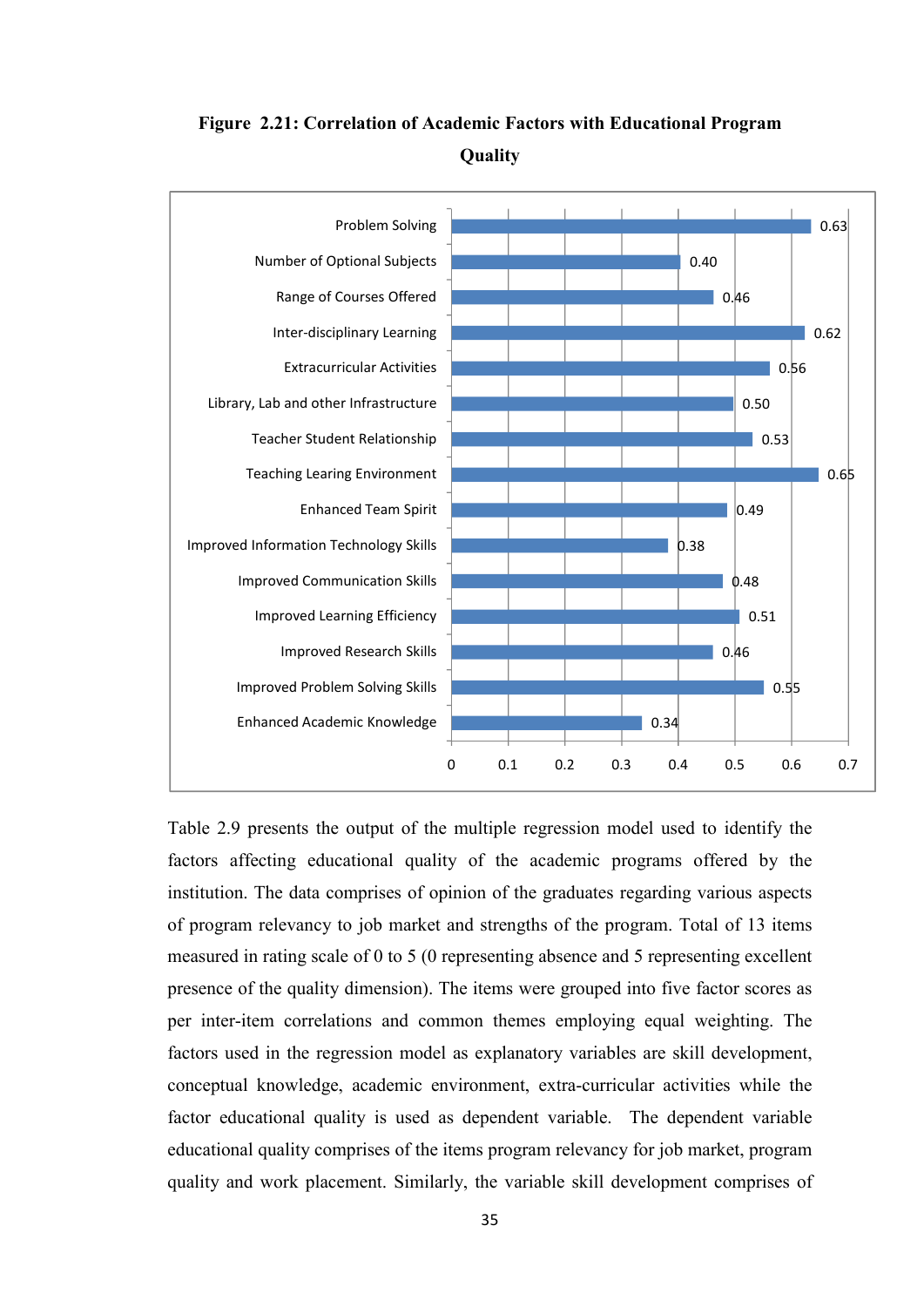scores achieved from items problem solving skills, communication skills, research skills, and team skills. The score associated with the variable conceptual foundation comprises of items academic knowledge, range of courses, and inter-disciplinary learning. The variable academic environment is obtained from scores of the items teacher student relationship, teaching learning environment and library/lab facilities. Model I presents the output of the regression model which uses data of all graduates. Model II and III presents regression estimation results for bachelors and masters level graduates respectively.

| <b>Variables</b>    | <b>Model I</b>       | <b>Model II</b> | <b>Model III</b> |  |
|---------------------|----------------------|-----------------|------------------|--|
|                     | (Aggregate)          | (Bachelors)     | (Masters)        |  |
| Constant            | $-0.312$             | $-0.535$        | $-0.180$         |  |
|                     | (0.368)              | (0.646)         | (0.438)          |  |
| Skill Development   | $0.259$ **           | $0.508***$      | $0.634***$       |  |
|                     | (0.121)              | (0.192)         | (0.157)          |  |
| Conceptual          | $0.254$ <sup>*</sup> | $-0.028$        | $0.445***$       |  |
| Knowledge           | (0.145)              | (0.247)         | (0.190)          |  |
| Academic            | $0.440***$           | $0.605***$      | $0.364^{**}$     |  |
| Environment         | (0.140)              | (0.219)         | (0.163)          |  |
| Extra-curricular    | 0.064                | $-0.076$        | 0.099            |  |
| Activities          | (0.072)              | (0.119)         | (0.095)          |  |
| <b>R-Squared</b>    | 0.633                | 0.632           | 0.701            |  |
| Adjusted $R^2$      | 0.609                | 0.570           | 0.666            |  |
| <b>F-statistics</b> | $27.133***$          | $10.289***$     | $19.972***$      |  |
| No of               | 124                  | 78              | 46               |  |
| <b>Observations</b> |                      |                 |                  |  |

**Table 2.9: Determinants of Educational Quality: Output of Multiple Regression Models** 

 The results for Model I reveal that skill development of the graduates, conceptual knowledge and academic environment are significant variables affecting educational quality. On the contrary, extra-curricular activities is found to be insignificant. The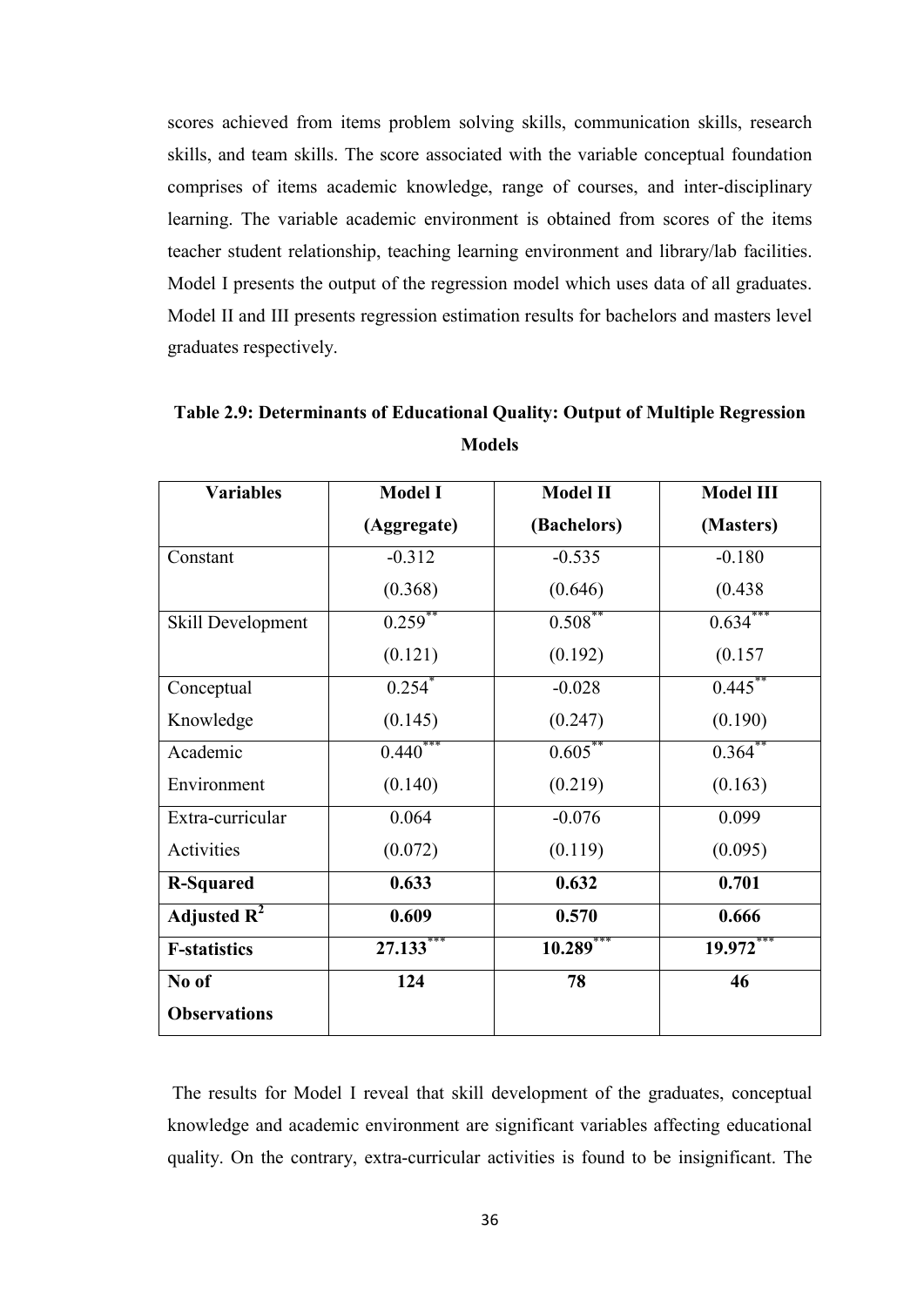variable academic environment is found to be significant at 1 percent level of significance and positively related with educational quality. The result depicts that teacher student relationship, teaching learning environment at the institution and presence of abundant academic resources like rich library and well equipped lab facilities are crucial determinants of educational quality. The variable skill development is found to be significant at 5 percent level of significance and it is also positively associated with educational quality. Hence, the result indicate that in order to enhance educational quality of its programs the institution should focus on imparting problem solving skills, communication skills, research skills and team working skills. Finally, the variable conceptual knowledge is found to be significant only at 10 percent level of significant and is positively related with educational quality. The results reveal that providing sound conceptual knowledge, extending ranges of courses offered and adopting inter-disciplinary learning are also key determinants of educational quality. However, in contrast to the general opinion, extra-curricular activities is found not to impact educational quality.

The value of R-squared reveal that the explanatory variables explain around 63 percent of the variation in the dependent variable educational quality. The F-statistics is significant at 1 percent level of significance indicating overall model fit. Overall, the model shows that academic environment is the most important factor for enhancing educational quality followed by skill development and conceptual knowledge.

The results of Model II which is estimated from observations of bachelors level graduates only reveals that skill development and academic environment are significant variables that impact educational quality. Both the variables are found to be significant at 5 percent level of significance and positively related with the dependent variable. The results indicate that the bachelors level graduate opine that conceptual knowledge and extra-curricular activities are not much important factors for enhancing educational quality. Hence, the result reveal that in order to improve educational quality at bachelors level, greater attention should be provided in maintain sound academic environment and skill-based education. The result of Model III is different from Model II which shows that perceptions of Masters level graduates regarding factors impacting educational quality is different as compared to Bachelors level graduates. The MBA level graduates value skill development and conceptual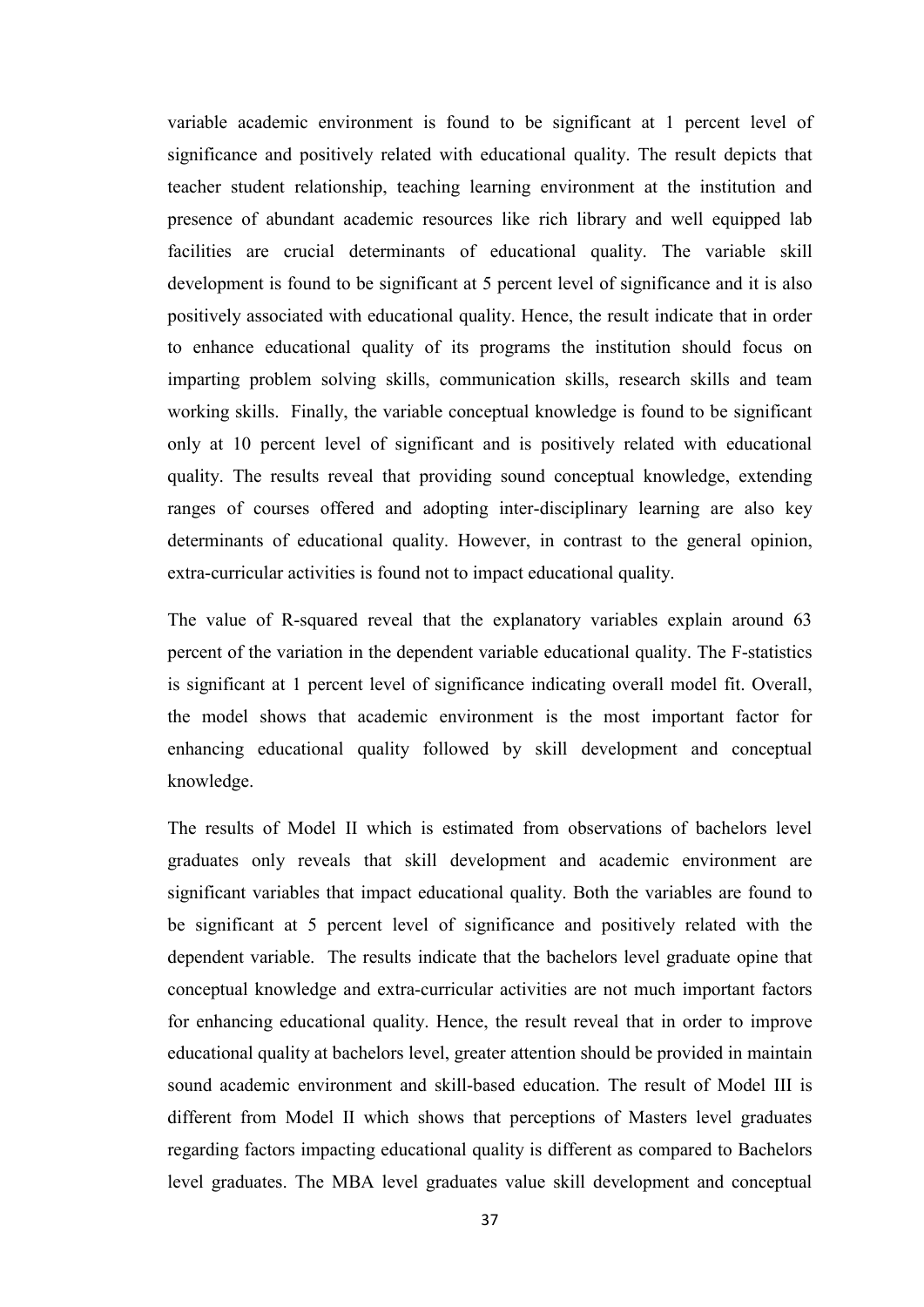knowledge more. The variable skill development is found to be significant at 1 percent level of significance while the variables conceptual knowledge and academic environment are found to be significant at 5 percent level of significance. The results reveal that the MBA program is found to be successful at imparting sound conceptual foundation to the graduates while BBA program is found to lack on the aspect. The values of R-squared reveal that the model fits relatively well for masters level graduates. Overall, the result depicts that sound academic environment and pedagogy focused on skill development are key determinants of educational quality.

#### **Educational Quality and Work Placement: Structural Equation Model**

#### **The Measurement Model**

The measurement model is used to establish validity of the constructs used in the study. The latent constructs are perceived skill development, conceptual foundation, academic environment, educational quality and work placement. The measurement model with all 13 aggregate items (representing the observed variables) for the above 5 constructs was developed and analyzed as a confirmatory factor analysis. The covariance matrix for the 13 aggregate items was used in the analysis, and parameter estimates were made under the maximum-likelihood method. In this model, each of the 13 items was allowed to load on only its associated factor (which was identified *a priori*), and the factors were allowed to correlate.

Table 2.10 shows the indexes that were used to assess the extent to which the proposed 5–factor model fit the data. This measurement model is useful in assessing the potential fit of any causal models that may be applied. If the measurement model is of poor quality, a causal model cannot improve on the fit measures. In particular, the measurement model should show quality loadings of the manifest variables on the latent variables.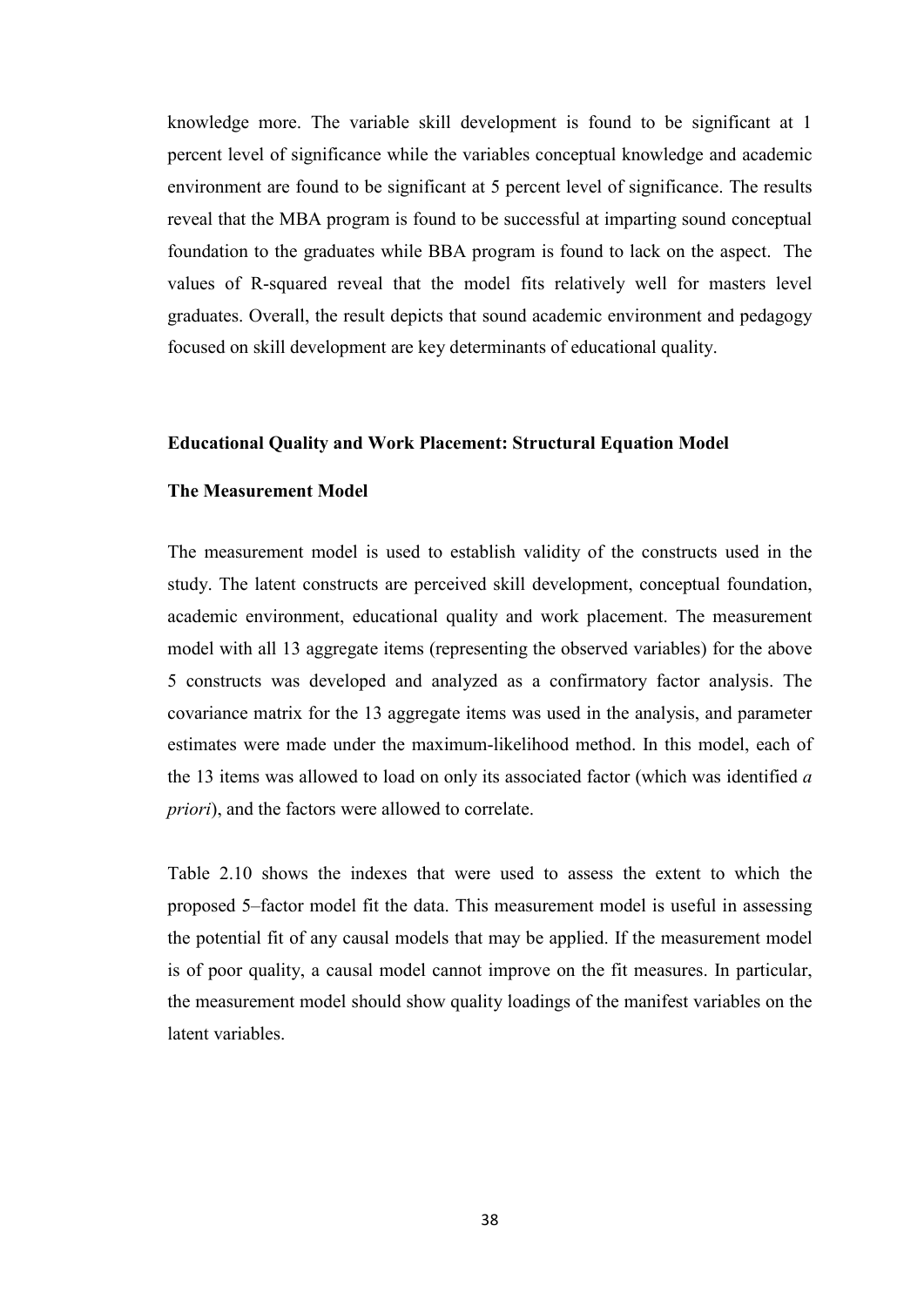| Construct                                                       | <b>Scale</b>    | <b>Factor</b>        | Cronbach's   | $CR^b$ | $AVE^{c}$ |  |  |  |
|-----------------------------------------------------------------|-----------------|----------------------|--------------|--------|-----------|--|--|--|
|                                                                 | <b>Items</b>    | Loadings $\lambda^a$ | <b>Alpha</b> |        |           |  |  |  |
| Skill Development                                               | SD <sub>1</sub> | $0.793*$             | 0.670        | 0.863  | 0.685     |  |  |  |
|                                                                 | SD <sub>2</sub> | $0.850***$           |              |        |           |  |  |  |
|                                                                 | SD <sub>3</sub> | $0.832***$           |              |        |           |  |  |  |
|                                                                 | SD <sub>4</sub> |                      |              |        |           |  |  |  |
| Conceptual                                                      | CF1             | $0.745***$           | 0.766        | 0.874  | 0.693     |  |  |  |
| Foundation/Knowledge                                            | CF <sub>2</sub> | $0.924***$           |              |        |           |  |  |  |
|                                                                 | CF3             | $0.867***$           |              |        |           |  |  |  |
| Academic                                                        | AE1             | $0.843***$           | 0.707        | 0.872  | 0.691     |  |  |  |
| Environment                                                     | AE2             | $0.864***$           |              |        |           |  |  |  |
|                                                                 | AE3             | $0.838***$           |              |        |           |  |  |  |
| <b>Educational Quality</b>                                      | EQ1             | $0.781***$           | 0.731        | 0.863  | 0.683     |  |  |  |
|                                                                 | EQ <sub>2</sub> | $0.872***$           |              |        |           |  |  |  |
|                                                                 |                 | $0.823***$           |              |        |           |  |  |  |
| <b>Work Placement</b>                                           | WP1             | $0.795***$           |              |        |           |  |  |  |
| <b>Model Fit Measures</b>                                       |                 |                      |              |        |           |  |  |  |
| Chi-Square = $212.843$ (df=100, prob = 0.000)                   |                 |                      |              |        |           |  |  |  |
| GFI = $0.937$ , AGFI=0.916, CFI=0.966, TLI = 0.954, RMSEA=0.068 |                 |                      |              |        |           |  |  |  |
| $a_{\lambda}$ = Completely standardized factor loadings         |                 |                      |              |        |           |  |  |  |
| ${}^{\text{b}}\text{CR}$ = Composite reliability                |                 |                      |              |        |           |  |  |  |
| <sup>c</sup> AVE= Average variance extracted                    |                 |                      |              |        |           |  |  |  |
| *** $p < 0.001$                                                 |                 |                      |              |        |           |  |  |  |

**Table 2.10 : Results of Measurement Model** 

The study conducts a confirmatory factor analysis (CFA) by creating using AMOS. The CFA shows an acceptable model fit based on absolute fit indices (GFI, AGFI,  $\chi^2$ , and RMSEA). The goodness of fit indices (GFI and AGFI) values are 0.937 and 0.916 respectively which are more than acceptable cut-off value of 0.9 indicating reasonable fit of hypothesized model with sampled data. However, GFI and AGFI values are affected by sample size and can be larger for models that are poorly specified and as such their use as fit indices is rather limited. Hence, the model fit is examined employing additional fit indices. The normal chi-square  $(\chi^2)$  -  $(\chi^2)$  to degrees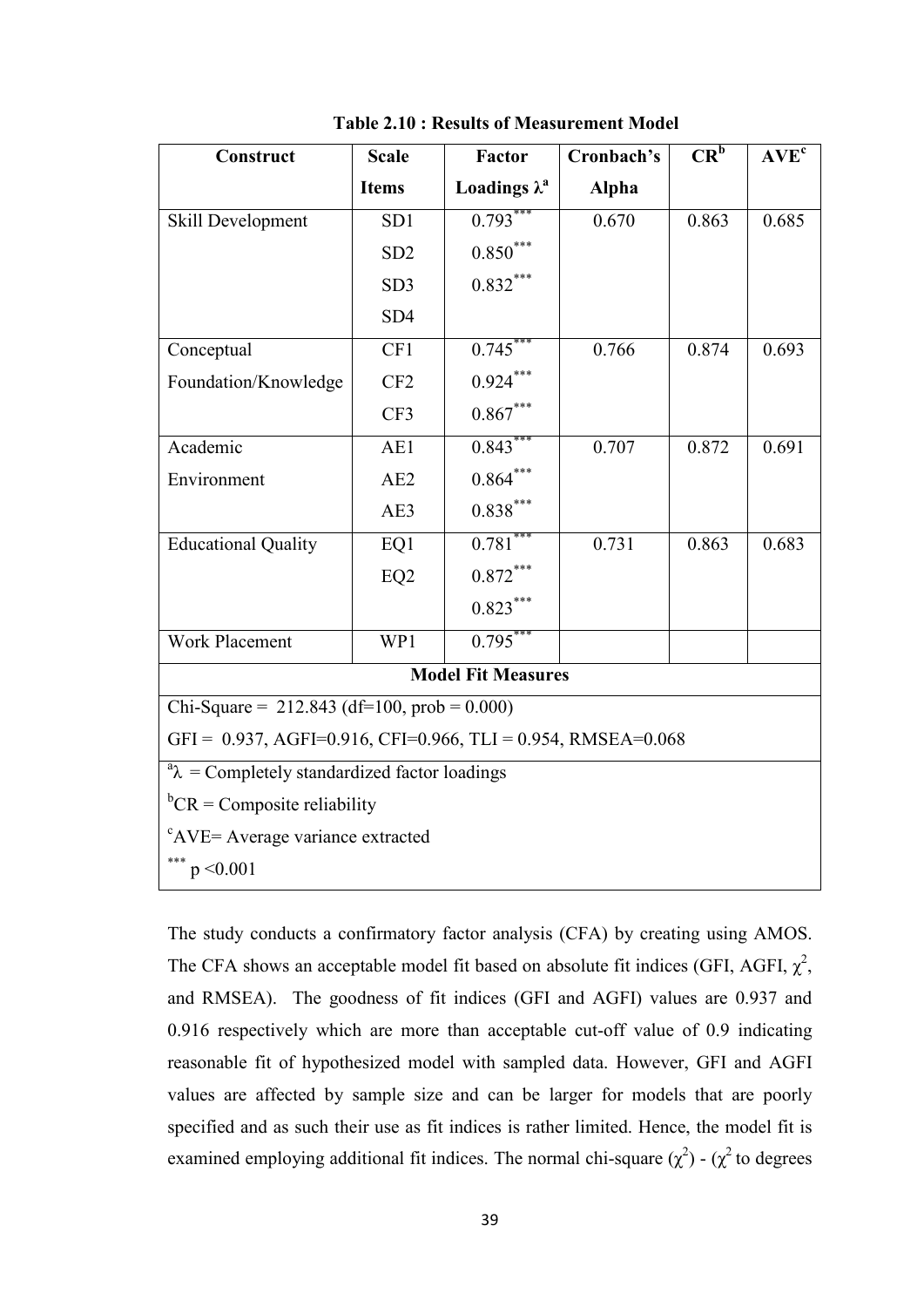of freedom,  $\chi^2$ =212.843, d.f.=100) is 2.028, which is below the acceptable cut-off value of 3.0. However, chi-square value increases with sample size and number of observed variables, introducing bias in the model. Hence, alternative model fit indices have been examined. Root mean square error of approximation (RMSEA) is 0.068, which is lower than 0.08, indicating a good fit. The values of incremental fit indices CFI (comparative fit index) and TLI (Tucker Lewis Index) are 0.966 and 0.954 respectively. The values of more than 0.9 are indicator of adequate model fit. To summarize, the results suggest that the measurement model has a good fit.

Assessment of reliability and validity of the constructs used in the model is important for establishing adequacy of model fit. Reliability of the multi-item constructs has been examined using Cronbach's alpha and composite reliability (CR). An unreliable construct can't be valid. Cronbach's alphas should be larger than 0.6. In this study, all Cronbach's alphas are greater than 0.6, which satisfies the requirement. In addition, we also compute composite reliability (CR). As general guidelines, CR of 0.7 or higher are considered good. However, estimates between 0.6 and 0.7 may be considered acceptable if the estimates of the model validity are good. All the values of CR for the constructs are greater than 0.8 which establishes reliability of constructs.

With respect to the convergent validity of the measures, first, all standardized item loadings or regression weights are greater than 0.7 and significant. Convergent validity measures the extent to which the scales correlates positively with other measures of the same construct. Hence, the size of the factor loadings provides evidence of convergent validity. Higher factor loadings indicate that the observed variables converge on the same construct. The factor loadings presented in Table 2.10 establish validity as the values are higher than cutoff level of 0.7. Second, the average variance extracted (AVE) for each factor should be greater than 0.5. It represents the ratio of the total variance that is due to the latent construct. An AVE of 0.5 or more indicates satisfactory convergent validity, as it means that the latent construct accounts for 50 percent or more of the variance in the observed variables, on the average. All AVE values are above 0.60, therefore, the results suggest there is acceptable convergent validity of the measurement model.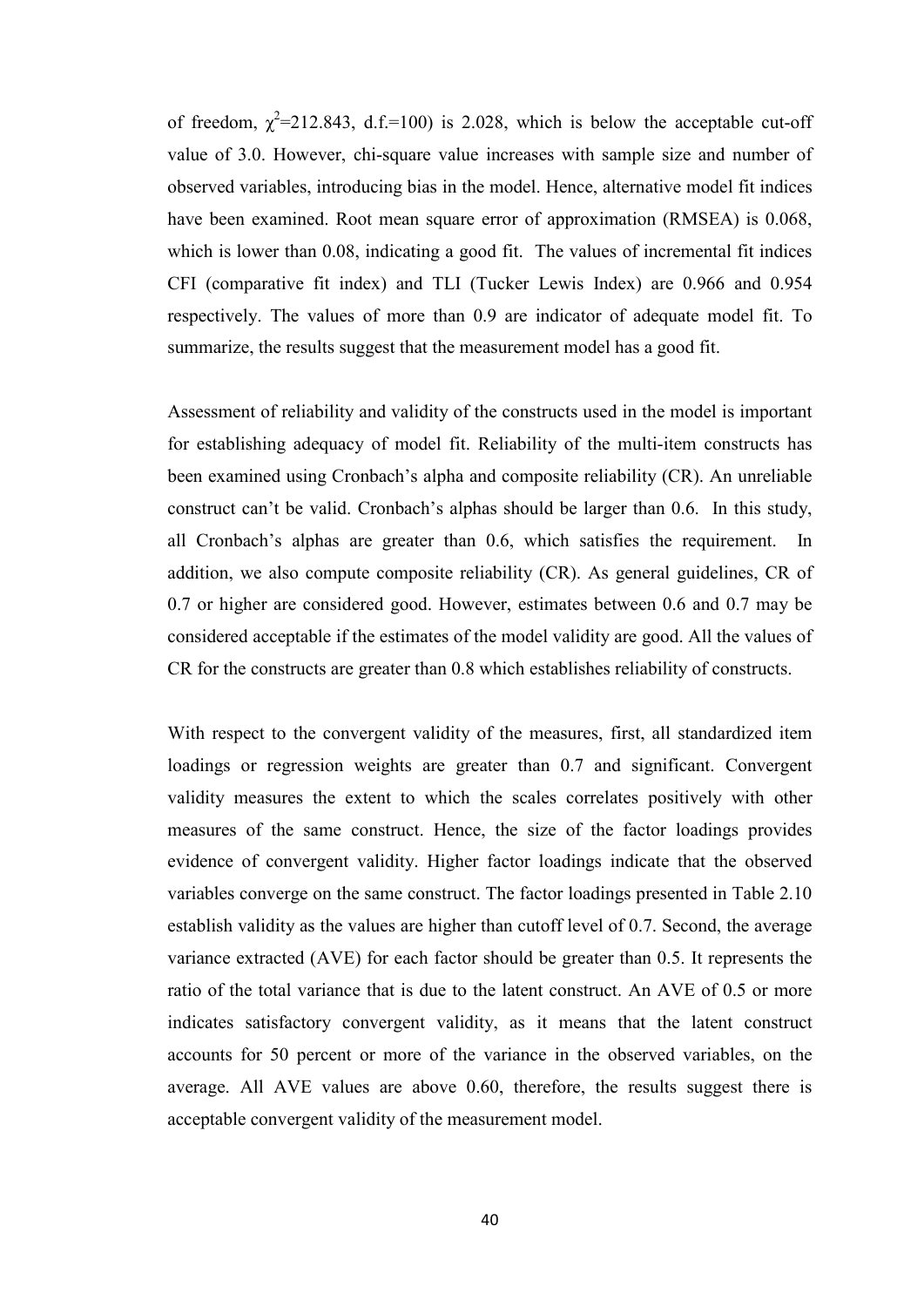During the examination of measurement model, the items which exhibited insignificant factor loadings and standardized loadings less than 0.7 were dropped from the model. Additionally, modification indices and standardized residual analysis were used as diagnostic measure of model fit. Based on the values and theoretical concepts, measurement model was modified in specification search of better-fitting model and finally the current measurement model with 13 items and 5 constructs is specified. Overall, the measurement model is believed to be appropriate given the evidence of adequate model fit, reliability and convergent validity. As the validity of the measurement model has been established, in the next section the study proceeds with the specification of the structural model.

#### **The Structural Model**

In moving from the measurement model to the structural model, the emphasis of the study now shifts from the relationships between latent constructs and the observed variables to the nature and magnitude of the relationships between the constructs as depicted in Figure 2.22. The structural model is specified based on the existing theories of education. It is hypothesized that academic practices observed in the institution affects educational quality and the quality of the academic programs is propositioned to effect work placement of the graduates. The results of the SEM path analysis are shown in Table 2.11 By using structural or path analysis, the study evaluates the hypothesized causal relationship proposed in the theoretical model. The latent constructs work placement and educational quality are endogenous as the variables are being explained in the model by exogenous variables. The latent constructs skill development, conceptual foundation and academic environment are exogenous constructs as they are not explained by other variables in the model. The structural model examines the following hypotheses:

H1: Teaching pedagogy focused on skill development is positively related to educational quality.

H2: Academic program imparting sound conceptual foundation is positively related to educational quality.

H3: Sound academic environment is positively related to educational quality.

H4: Better educational quality is positively related to better work placement of graduates.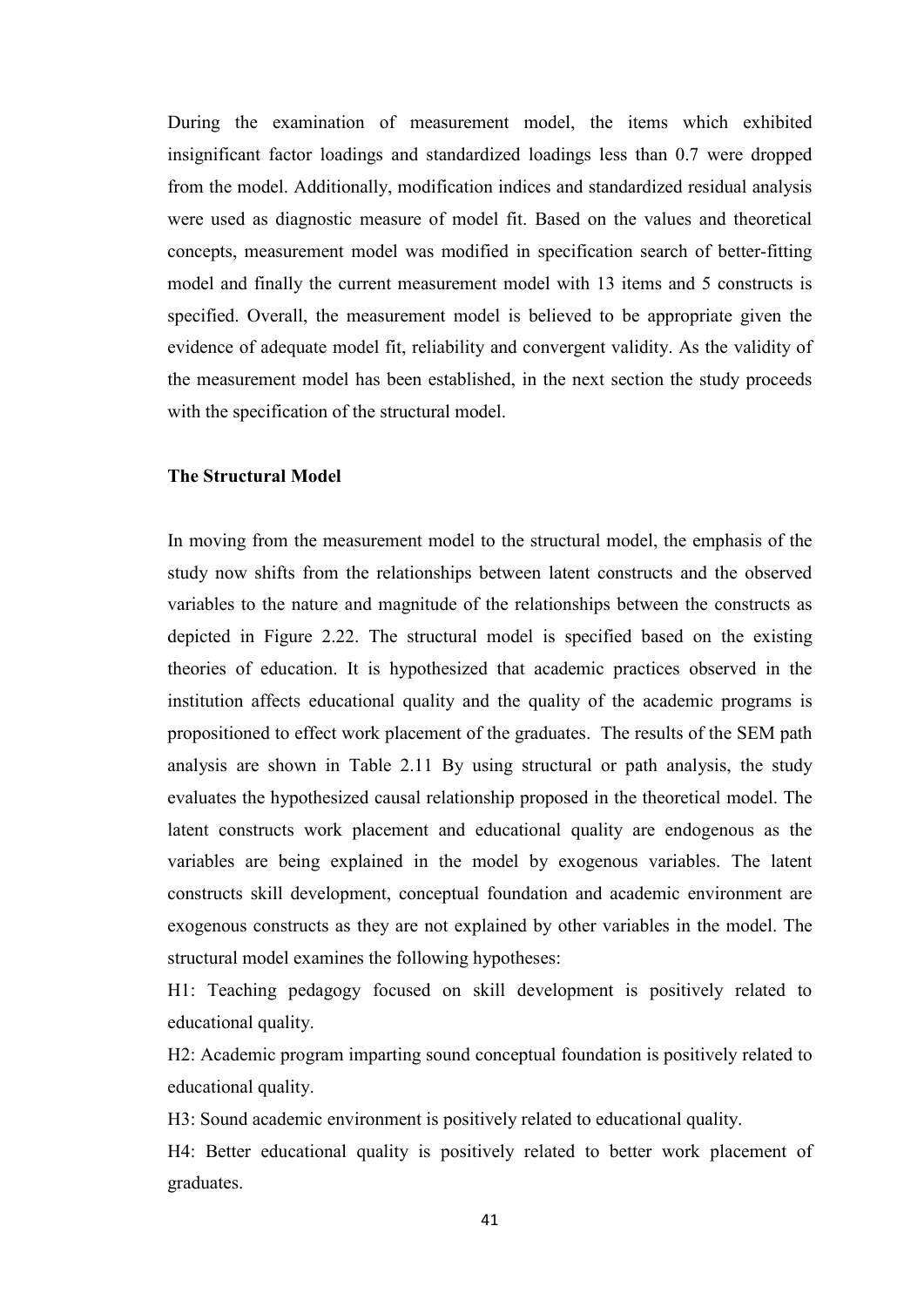The path analysis results show the overall fit measures as discussed in the preceding section which provides judgment for how the structural or path model fits the data. Analysis of path model outputs reveal chi-square value  $[(\chi^2)(103) = 222.432]$ , p<0.001), GFI=0.811, AGFI=0.804, CFI=0.845, TLI=0.832, RMSEA=0.072] yielded to some extent a reasonable fit to data. The  $\chi^2$  is significant (p<0.001), indicative of a poor fit. However, the normal chi-square  $(\chi^2/df)$  is 2.1 which is lower than cutoff value of 3 implying satisfactory model fit. Aditionally, the RMSEA value of 0.072 is close to acceptable limit of 0.08. Similarly, the values of the incremental fit indices CFI and TLI are lower but near to the generally cited cut-off value of 0.9, hence, the results indicate a mediocre fit of the model. Therefore, the model is determined to have acceptable enough fit to proceed with further analysis.

| <b>Structural Path</b>                                   | <b>Estimate</b> | $\text{SRW}^{\text{a}}$ |  |  |  |  |
|----------------------------------------------------------|-----------------|-------------------------|--|--|--|--|
| Educational Quality ← Skill Development                  | $0.541$ ***     | 0.421                   |  |  |  |  |
|                                                          | (0.033)         |                         |  |  |  |  |
| Educational Quality $\leftarrow$ Conceptual              | $0.254$ ***     | 0.263                   |  |  |  |  |
| Foundation                                               | (0.055)         |                         |  |  |  |  |
| Educational Quality $\leftarrow$ Academic                | $0.577***$      | 0.482                   |  |  |  |  |
| Environment                                              | (0.042)         |                         |  |  |  |  |
| Work Placement $\leftarrow$ Educational Quality          | $0.743***$      | 0.884                   |  |  |  |  |
|                                                          | (0.067)         |                         |  |  |  |  |
| <b>Squared Multiple Correlation</b>                      |                 |                         |  |  |  |  |
| Commitment ( $\gamma^2$ = 0.852)                         |                 |                         |  |  |  |  |
| Work placement Satisfaction ( $\gamma^2$ = 0.786)        |                 |                         |  |  |  |  |
| <b>Model Fit Measures</b>                                |                 |                         |  |  |  |  |
| Chi-square = $222.432$ (df=103, prob. = 0.000)           |                 |                         |  |  |  |  |
| GFI=0.811, AGFI=0.804, CFI=0.845, TLI=0.832, RMSEA=0.072 |                 |                         |  |  |  |  |
|                                                          |                 |                         |  |  |  |  |
| ${}^{\rm a}$ SRW = Standardized regression weights       |                 |                         |  |  |  |  |
| ***<br>p<0.001                                           |                 |                         |  |  |  |  |

**Table 2.11 : SEM Path Analysis Results**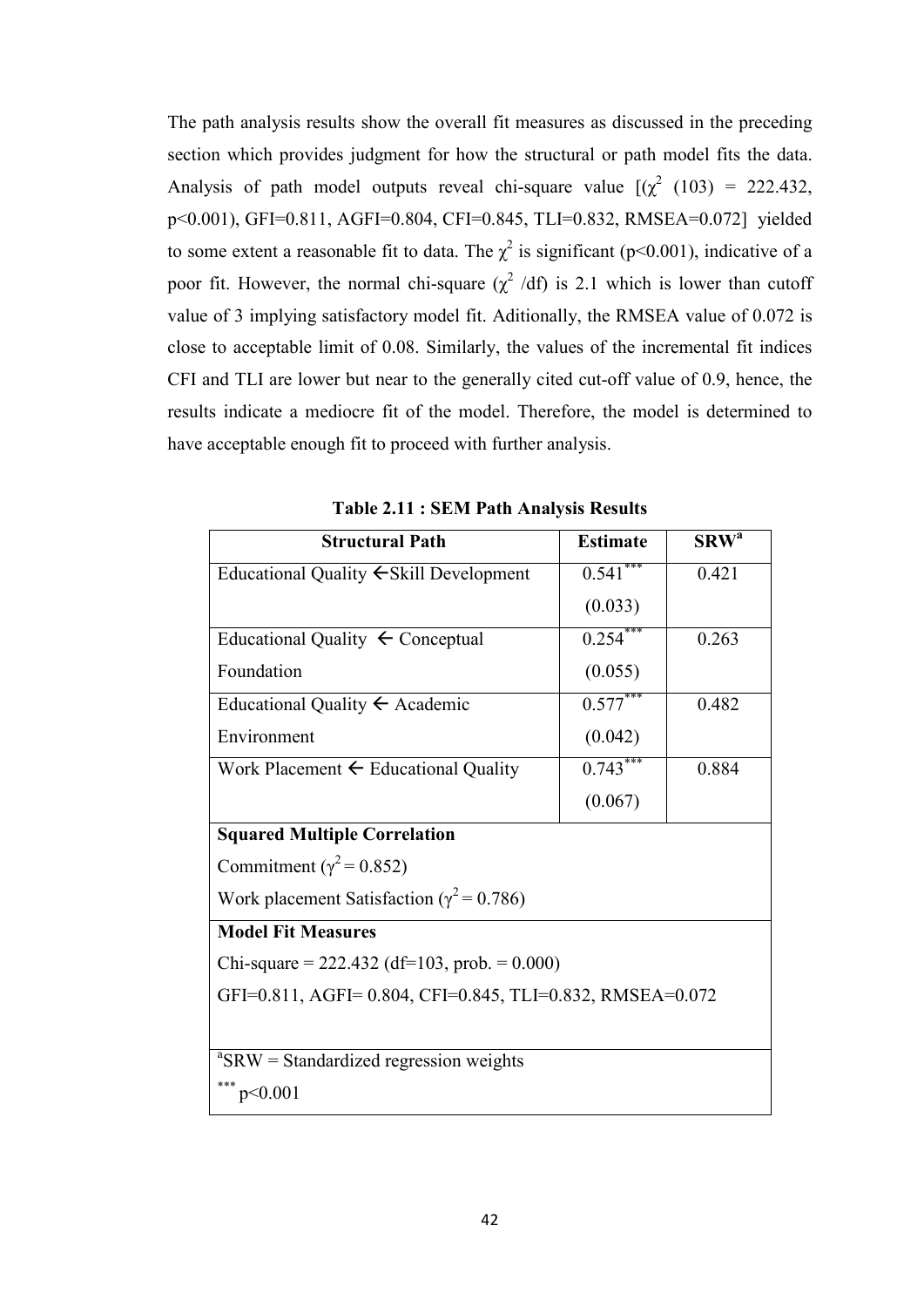The estimates of path coefficients are all significant and positive. Hence, the path analysis results allows for testing the hypothesized relationship of the constructs as outlined in Figure 2.22. H1 stated that skill development of the graduates is positively related to educational quality. As indicated in Table 2.11, the effect of skill developments on educational quality is in hypothesized direction and it is statistically significant. Accordingly, this research hypothesis is supported. In H2, it was hypothesized that imparting sound conceptual foundation affects educational quality which has been supported by the results. As stated by H3, the effect of academic environment on educational quality is in hypothesized direction and it is statistically significant. Thus, it is accepted that sound academic environment is indicative of educational quality standard of the institution.

Similarly, H4 predicted that better educational quality results in better work placement of the graduates. Again, the effect of educational quality on job placement is in hypothesized direction and is statistically significant. Hence, this empirical finding confirmed that enhancing academic quality is necessary for satisfactory job placement of the graduates. Among the relationship between the latent constructs, the relationship between work placement and educational quality is highest are revealed by the associated standardized regression weight followed by relationship between academic environment and educational quality. The results reveal that satisfactory work placement of the graduates is highly dependent on commitment of the institution to maintain educational quality and the educational quality depends on whether the institution focuses on skill development, enhancing academic environment and imparting sound conceptual knowledge. The values of squared multiple correlations reveal that around 79 percent of variation in work placement satisfaction is explained by commitment to educational quality. Similarly, educational quality is highly explained by academic practices in the institution related to skill development, conceptual knowledge and academic environment.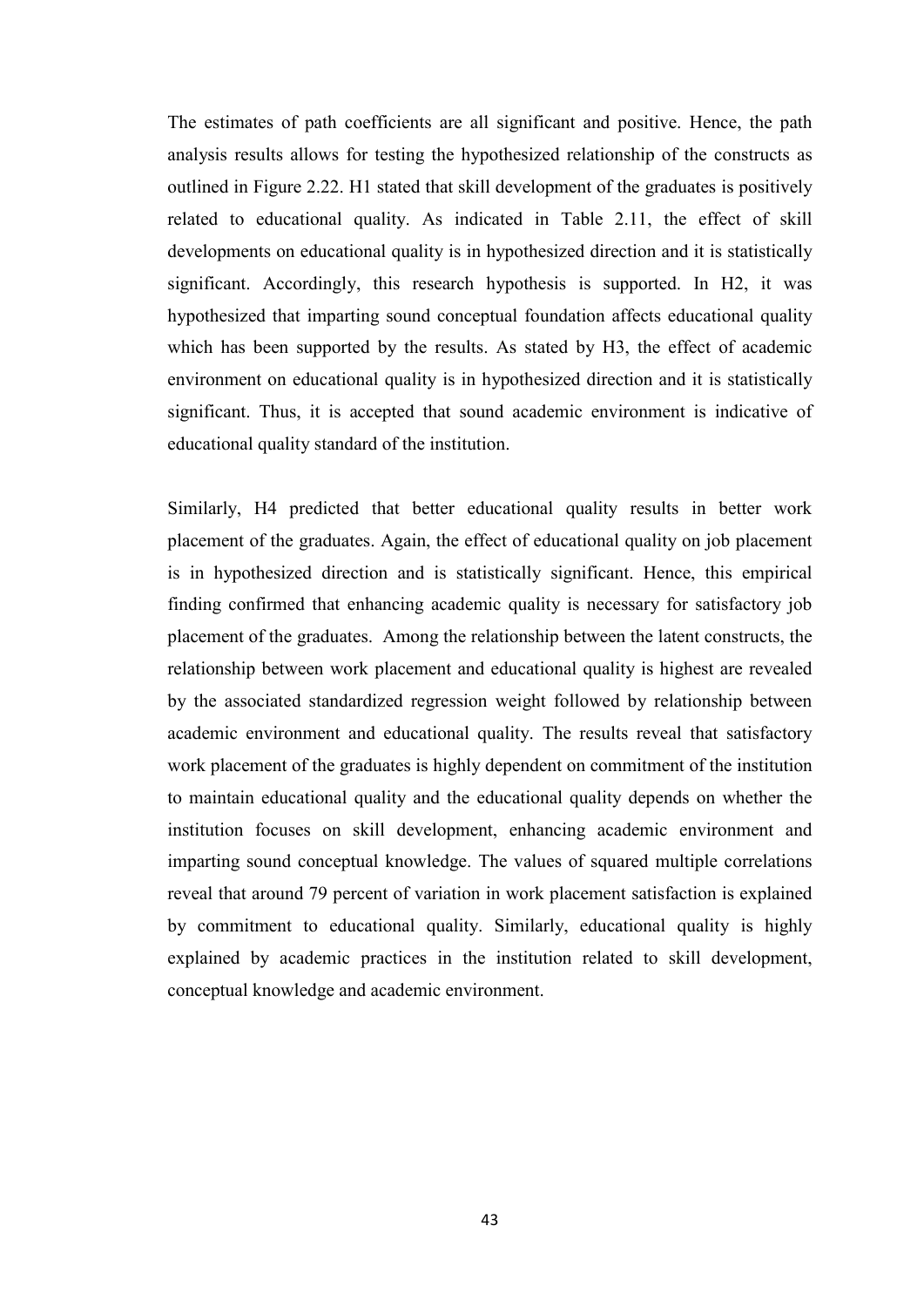



The empirical findings from the above structural model confirms that commitment to educational quality represents the generic mechanism through which the focal educational quality represents the generic mechanism through which the focal<br>exogenous variables (viz. perceived skill development, perceived academic environment, and perceived conceptual foundation provided) are able to positively influence the graduates work placement. The empirical results which offer support for effect of promoting skill development, imparting sound conceptual foundation and maintaining sound academic environment on educational quality provides a very maintaining sound academic environment on educational quality provides a very important practical and policy implications for the higher education institutions in Nepal. Good work placement of the graduates is a pre-requisite for sustainability and stability of academic institutions. Hence, the policies and practices of the higher education institutions in Nepal should focus on providing both conceptual knowledge and job relevant skills to the students in a sound academic environment.

#### **2.6 Education and its Contribution to Graduate's Personal Development ts Personal Developmentts**

Table 2.12 shows the output of cross-tabulation and chi-squared test undertaken to analyze association between graduates personal career development and socio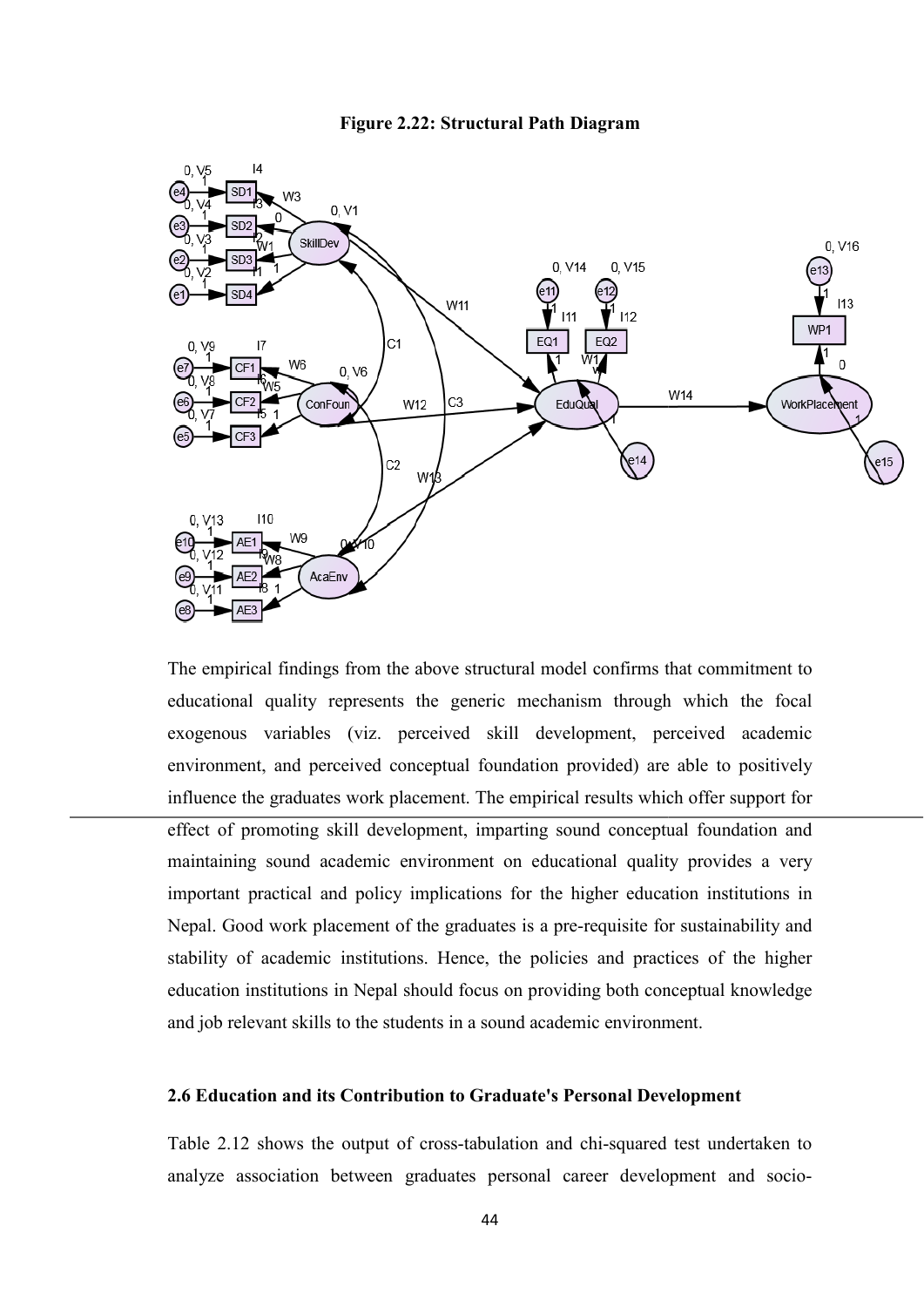demographic characteristics. The result reveals that there is association between gender and current employment status of the graduates. Male graduates are found to have better employment opportunities as compared to female graduates. Similarly, there is association between program type and employment status. MBA graduates have better employment opportunities. Similarly, BBA-BI graduates have higher employability relative to BBA graduates.

| <b>Graduates</b> | <b>Service in</b> | <b>Self</b>      | Unemployed | $\chi^2$ | <b>Sig</b>       | Cramer's     |  |
|------------------|-------------------|------------------|------------|----------|------------------|--------------|--|
| Characteris      | an                | employed         |            |          |                  | $\mathbf{V}$ |  |
| tics             | organizatio       |                  |            |          |                  |              |  |
|                  | $\mathbf n$       |                  |            |          |                  |              |  |
| Gender           |                   |                  |            |          |                  |              |  |
| Male             | 59.4              | 18.8             | 21.7       | 9.493*** | 0.00             | 0.277        |  |
| Female           | 43.6              | 9.1              | 47.3       |          | 9                |              |  |
| Program          |                   |                  |            |          |                  |              |  |
| <b>BBA</b>       | 32.8              | 15.5             | 51.7       | 24.49*** | 0.00             | 0.444        |  |
|                  |                   |                  |            |          | $\overline{0}$   |              |  |
| <b>BBA-BI</b>    | 60.0              | 5.0              | 35.0       |          |                  |              |  |
| <b>MBA</b>       | 73.9              | 17.4             | 8.7        |          |                  |              |  |
| Ethnicity        |                   |                  |            |          |                  |              |  |
| Brahmin          | 58.3              | 12.5             | 29.2       | 6.268    | 0.61             | 0.159        |  |
| Chhetri          | 43.8              | 12.5             | 43.8       |          | $\overline{7}$   |              |  |
| Indigenous       | 40.0              | 20               | 40.0       |          |                  |              |  |
| Schedule         | 60.0              | $\boldsymbol{0}$ | 40.0       |          |                  |              |  |
| Caste            |                   |                  |            |          |                  |              |  |
| Others           | 50.0              | 33.3             | 16.7       |          |                  |              |  |
| Age Group        |                   |                  |            |          |                  |              |  |
| $20 - 25$        | 36.0              | 2.0              | 62.0       | 24.457** | 0.00             | 0.363        |  |
| $26 - 30$        | 71.8              | 12.8             | 15.4       |          | $\boldsymbol{0}$ |              |  |
| $31 - 35$        | 75.0              | 25.0             | 0.0        |          |                  |              |  |

## **Table 2.12 : Association between Employment Status and Graduates' Characteristics**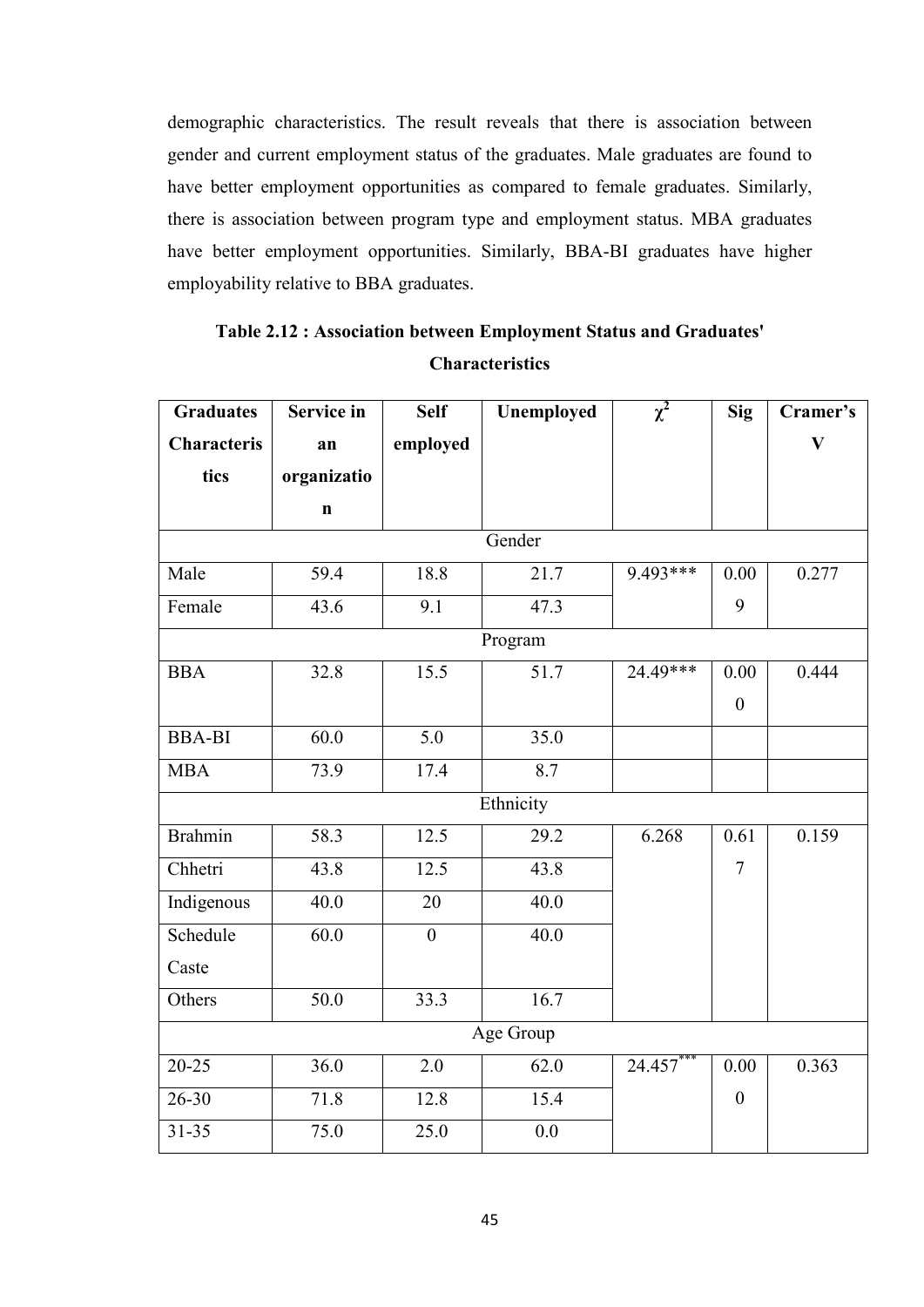In case of association between ethnicity and employment status the chi-square value is insignificant which reveals that there is no association between ethnicity and employment opportunity. All graduates regardless of diverse ethnicity have similar employment status. Finally, association has been seen between age group and employment status. Graduates of higher age group have higher employability. The value of Cramer's V reveals that highest association exists between program type and employment status.

#### **Personal Development and Graduates' Characteristics**

Table 2.13 presents the means scores of different items related to skill and personal development of the graduates and hypothesis test undertaken to examine the differences in mean scores of the items by graduate's characteristics. Panel A presents the gender-wise differences on skills important for career development of the graduates. The null hypothesis of there is no difference in mean scores of the job relevancy skill scores of the graduates by gender has been accepted for all items as none of the t-stat is found to be significant. However, the mean scores for the items enhanced academic knowledge and improved research skills is higher for male graduates which reveals that the male graduates are better in the aspects. Similarly, the mean scores for items improved problem solving skills, improved learning efficiency, improved problem solving skills, improved communication skills and enhance team spirit is higher for male graduates.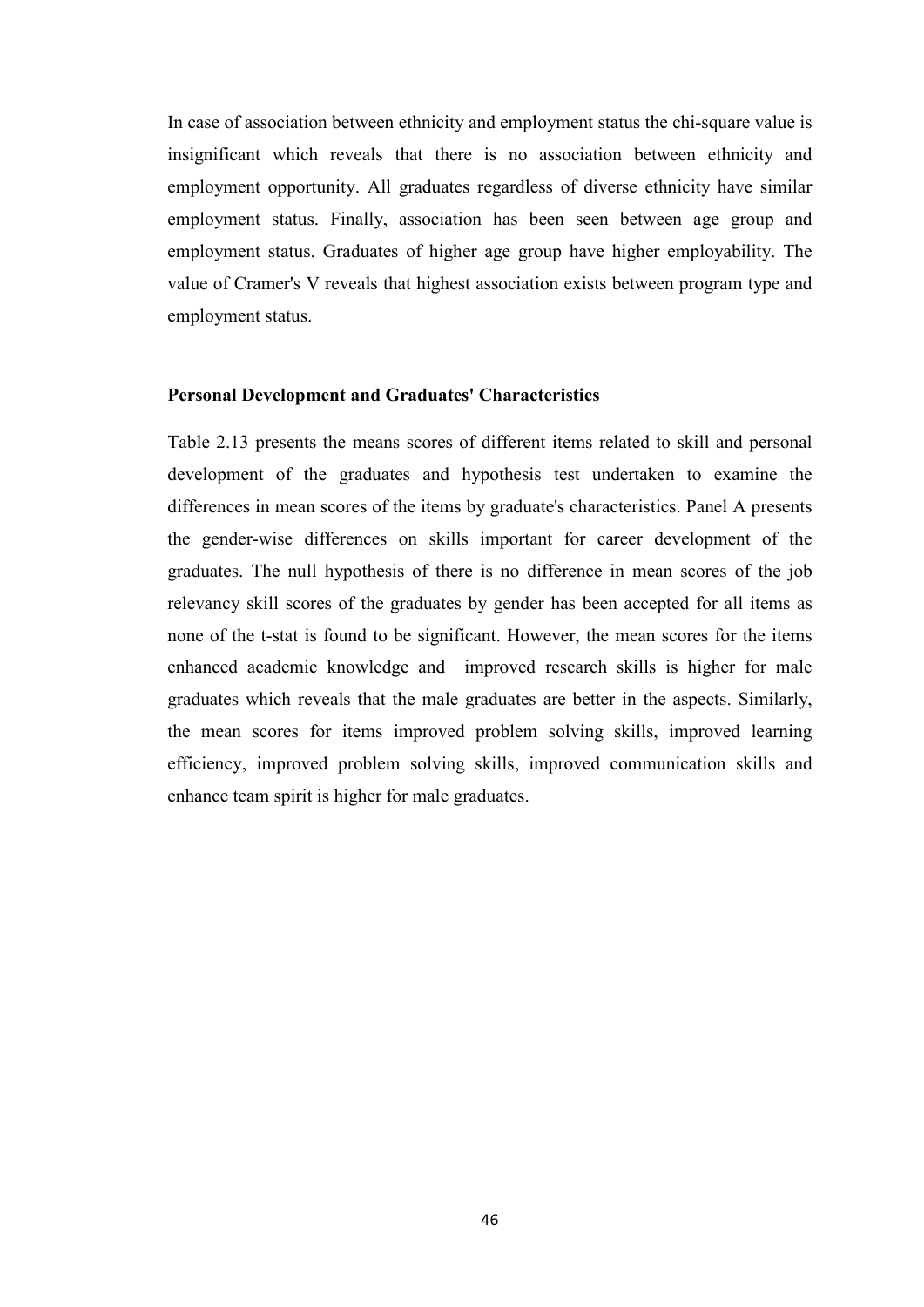| <b>Panel A: Gender</b>                |             |         |            |       |        |          |  |
|---------------------------------------|-------------|---------|------------|-------|--------|----------|--|
| <b>Items</b>                          | <b>Male</b> | Female  |            |       |        | t-stat   |  |
| Enhanced Academic Knowledge           | 3.84        | 3.76    |            |       |        | 0.422    |  |
| <b>Improve Problem Solving Skills</b> | 3.45        | 3.52    |            |       |        | $-0.275$ |  |
| <b>Improve Research Skills</b>        | 3.28        | 3.12    |            |       |        | 0.641    |  |
| <b>Improve Learning Efficiency</b>    | 3.91        | 3.96    |            |       |        | $-0,234$ |  |
| <b>Improve Communication Skills</b>   | 3.80        | 4.10    |            |       |        | $-1,438$ |  |
| Improve Information and               | 3.23        | 3.64    |            |       |        | $-1.536$ |  |
| <b>Technological Skills</b>           |             |         |            |       |        |          |  |
| <b>Enhance Team Spirit</b>            | 3.71        | 3.96    |            |       |        | $-1,028$ |  |
| <b>Panel B: Ethnicity</b>             |             |         |            |       |        |          |  |
|                                       | <b>Brah</b> | Chhetri | Indigen    | Sched | Others | F-stat   |  |
|                                       | min         |         | ous        | ule   |        |          |  |
| Enhanced Academic Knowledge           | 3.87        | 3.75    | 3.52       | 4.00  | 4.25   | 0.799    |  |
| <b>Improve Problem Solving Skills</b> | 3.51        | 3.50    | 3.26       | 4.33  | 3.25   | 0.911    |  |
| <b>Improve Research Skills</b>        | 3.41        | 2.87    | 2.93       | 3.00  | 3.25   | 0.936    |  |
| Improve Learning Efficiency           | 3.95        | 3.75    | 3.86       | 4.33  | 4.00   | 0.318    |  |
| <b>Improve Communication Skills</b>   | 4.00        | 3.62    | 3.73       | 4.66  | 3.75   | 1.032    |  |
| Improve Information and               | 3.39        | 3.00    | 3.53       | 4.00  | 3.00   | 0.709    |  |
| <b>Technological Skills</b>           |             |         |            |       |        |          |  |
| Enhance Team Spirit                   | 4.00        | 3.50    | 3.80       | 4.00  | 2.25   | 3.900*** |  |
| <b>Panel C: Program Type</b>          |             |         |            |       |        |          |  |
|                                       | <b>BBA</b>  | $B-BI$  | <b>MBA</b> |       |        | F-stat   |  |
| Enhanced Academic Knowledge           | 3.41        | 4.07    | 3.90       |       |        | 3.02     |  |
| <b>Improve Problem Solving Skills</b> | 3.29        | 3.71    | 3.47       |       |        | 0.79     |  |
| Improve Research Skills               | 2.94        | 3.35    | 3.30       |       |        | 0.88     |  |
| <b>Improve Learning Efficiency</b>    | 4.05        | 4.07    | 3.82       |       |        | 0.78     |  |
| <b>Improve Communication Skills</b>   | 3.94        | 4.28    | 3.77       |       |        | 1.75     |  |
| Improve Information and               |             | 3.50    | 3.50       |       |        | 1.45     |  |
| <b>Technological Skills</b>           |             |         |            |       |        |          |  |
| Enhance Team Spirit                   | 3.88        | 3.92    | 3.72       |       |        | 0.31     |  |

# **Table 2.13: Personal Development by Graduates' Characteristics**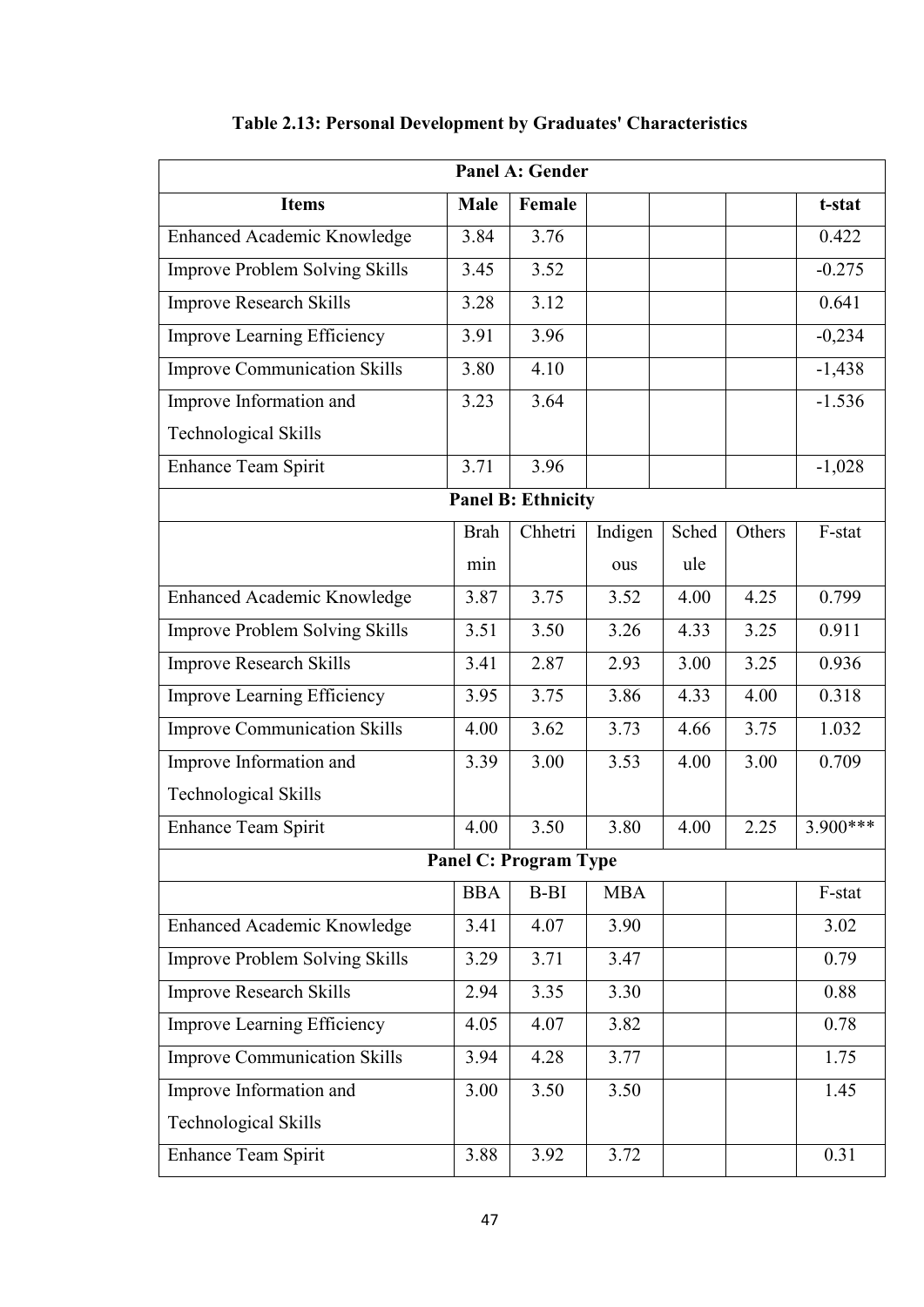Panel B shows the mean scores for the job relevancy skills items by ethnicity of the graduates. The result of one-way ANOVA test reveals that no significant differences in mean scores is seen for all items by ethnicity except for enhanced team spirit. It reveals that the academic programs of the institution provide similar skills to all ethnic groups, however, in case of team spirit Brahmins and scheduled caste graduates have better achievement. Additionally, the mean scores for scheduled caste is higher for all items except improve research skills. It shows scheduled caste are getting better personal development in regards to the achievement of academic knowledge and job related skills. Relatively, indigenous and others ethnic group have low mean scores on average.

Finally, panel C displays the output of one-way ANOVA test undertaken to examine differences in mean scores of the items by program type. The result show that all the three academic programs are similar with respect to instilling the academic knowledge and job relevancy skills in the graduates as all the F-stat as insignificant in conventional significance level. However, the mean score values show that BBA-BI graduates have the most favorable opinion regarding attainment of job related skills required for their personal development during their study period. The BBA program is found to be the weakest in the aspect.

Figure 2.23 exhibits the suggestions made by the passed out graduates for improvement of the academic environment of the institution. Most of the graduates (19.6 %) have suggested adoption of practical education to enhance educational quality. The second important factor is to reduce political interference that hampers academic environment in the institution. 11.6 percent of the graduates have suggested taking initiatives to create political hindrance free academic institution. Other significant suggestions made by the graduates were to strengthen curriculum, improve teaching pedagogy, improve faculty quality and make library resourceful.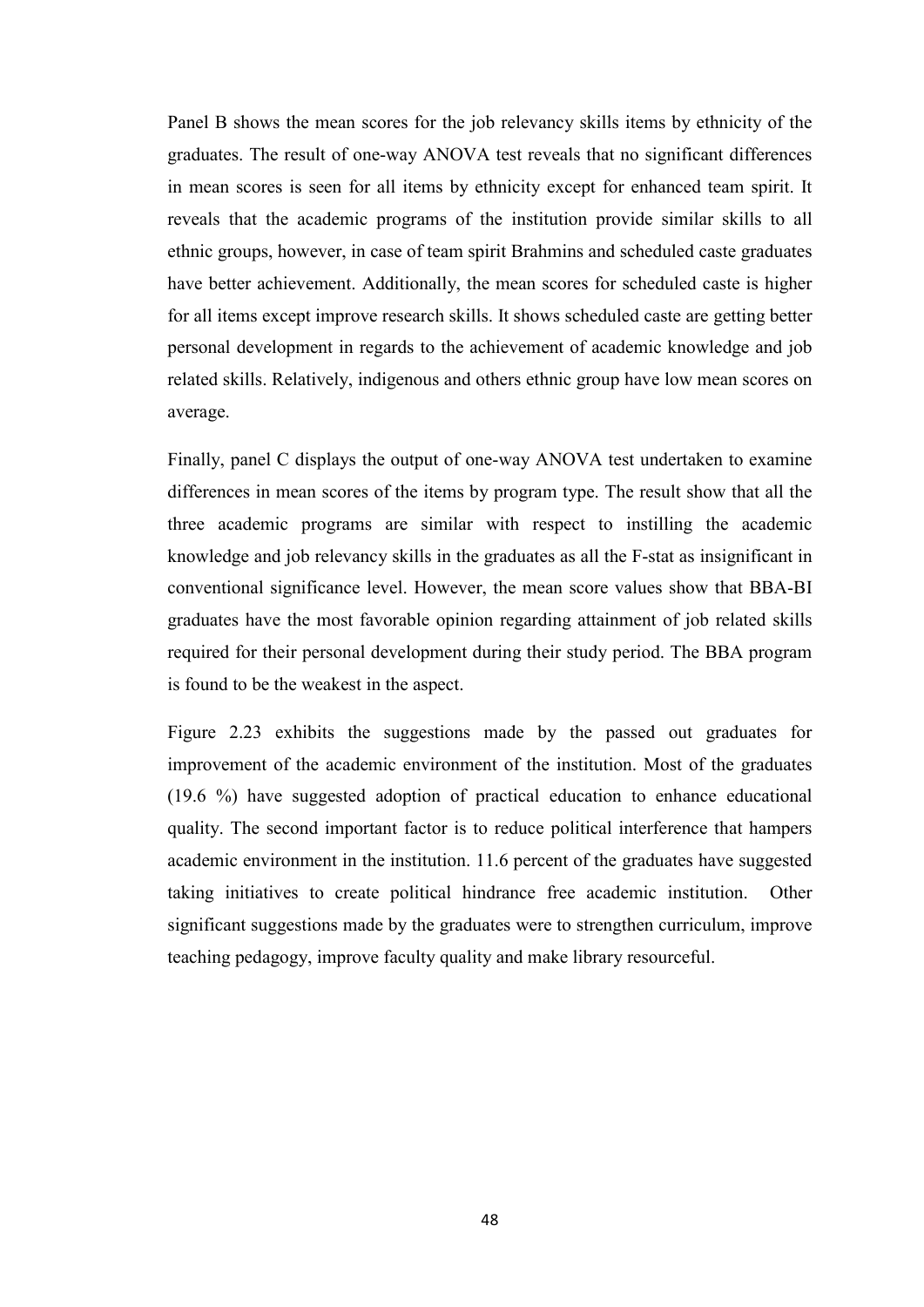

**Figure 2.23: Recommendation for Betterment of Institution by Graduates** 

MBA graduates have recommended on residential MBA. Similarly, improvement in school management, maintaining alumni relations, upgrading infrastructure, increasing extra-curricular activities, adding specialization courses, implementing exam schedule on time, job placement, increasing research activities, improving teacher student relationship, and enhancing technological support are other suggestions offered by the passed out graduates.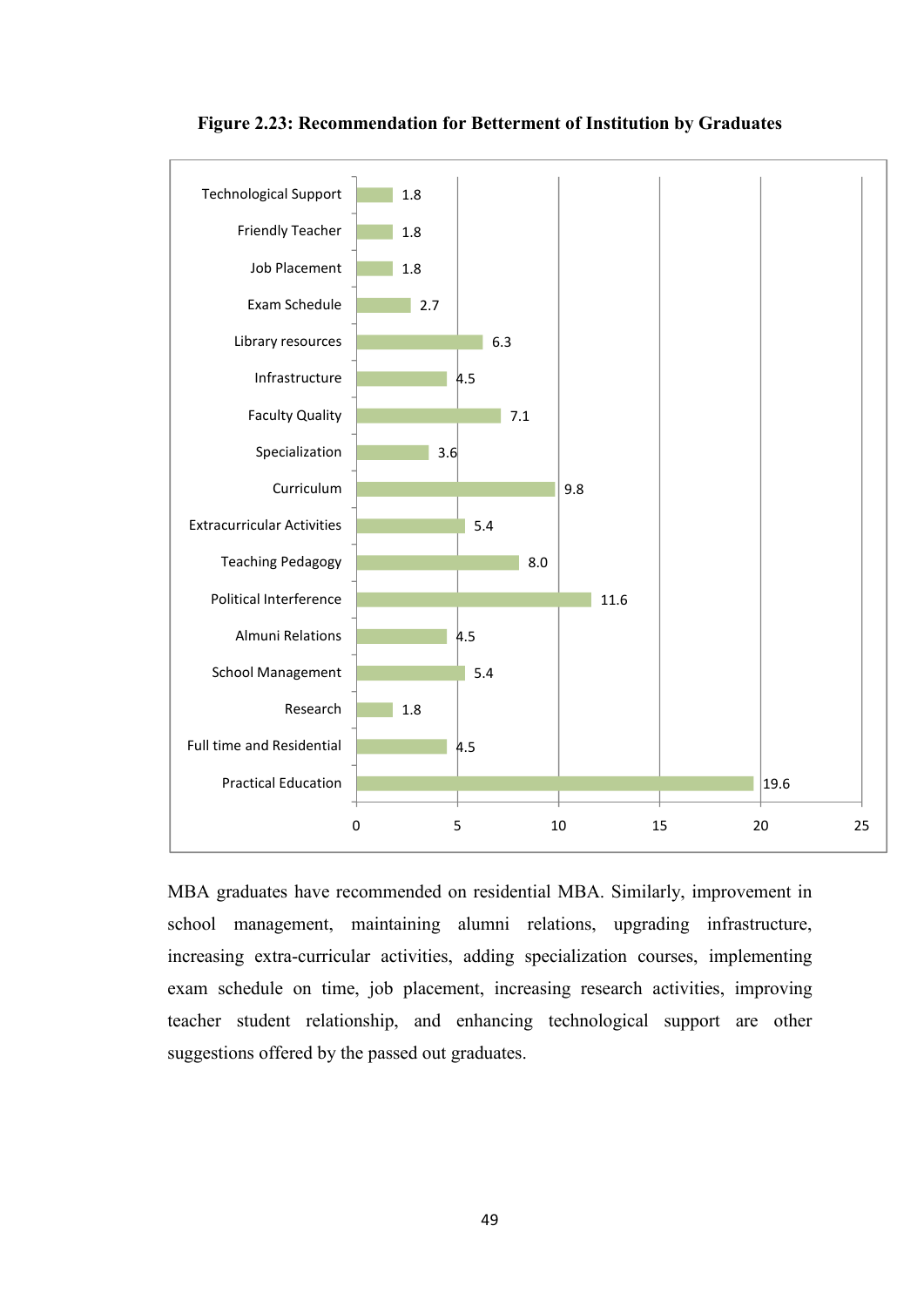### **CHAPTER III**

### **MAJOR FINDINGS**

This section discusses the major findings of the study derived from analysis of the data. The key findings related to employment status of the graduates, their characteristics, expectations and aspirations, employment experiences of the graduates, issues related to quality and relevance of higher education, and contribution of education to graduate's personal development are presented in the following sections.

#### **A. Employment Status of Graduates**

- It is found that among the graduates completing Bachelors and Masters Degree from School of Business, Pokhara University 52 percent are employed in organization, 15 percent are self employed and remaining 33 percent are unemployed. However, among the unemployed 76 percent are pursuing higher studies. In numbers, only 10 graduates are found to be unemployed and not pursuing further studies.
- Among the employed 86 percent are full-time employees whereas remaining 14 percent are employed in a part-time basis.
- Among the employed graduates 32.8 percent of them are in the assistant level, 18.8 percent are in the senior level and 21.9 percent are in the officer level and 26.6 percent are in the managerial level.
- The study revealed that 51.3 percent of MBA students get employed during their study period.
- The average time for the graduates to get employed after the completion of the program is 6 months.

#### **B. Characteristics, Expectations and Aspirations of Graduates**

- 55.6 percent of the graduates are male and the remaining 44.4 percent of them are female.
- The percentage of graduates completing BBA. BBA-BI and MBA in 2015 are 46.8, 16.1 and 37.1 percentages respectively.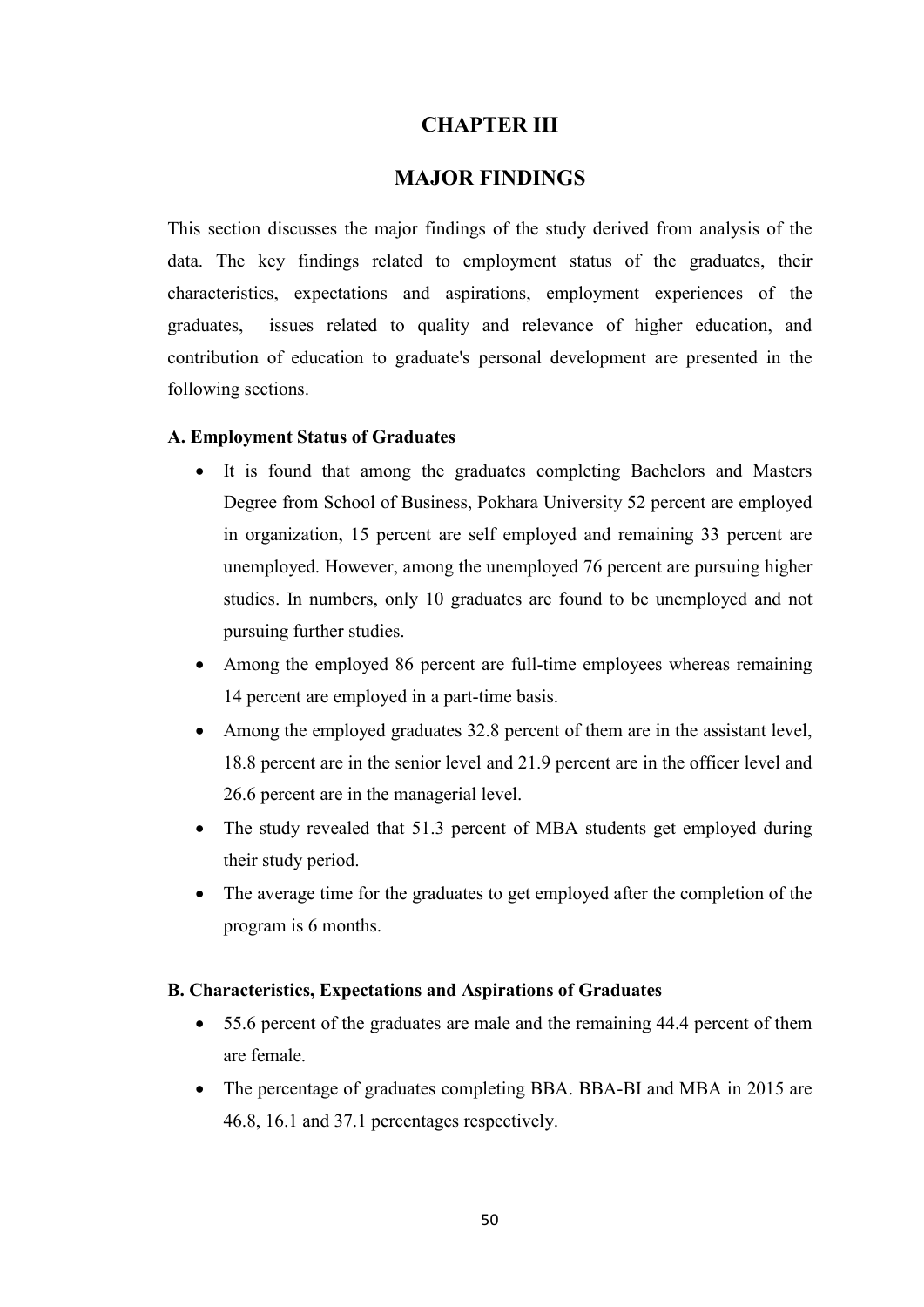- Ethnic distribution of the graduates reveals that Brahmins comprise of 58.1 percent, Chhetri 12.9 percent, Indigenous 20.2 percent, Scheduled casts 4 percent and other ethnic minorities 4 percent of the total graduates. It is found that the participation of the scheduled and minorities in higher education is lower.
- The results of the Structural Equation Modeling reveal that educational quality depends on skill development, conceptual foundation and academic environment. Among the three exogenous variables academic environment has the largest impact on the educational quality followed by skill development.
- The SEM also depicts that the educational quality of the institution determines the job placement of the graduates.
- The analysis of the unstructured questions of tracer study questionnaire asking for recommendations for improvement of the organization reveal that most of the graduates suggested that the organization should impart practical education, reduce political interference, strengthen curriculum, take measures to improve the quality of faculty and better manage library resources.

#### **C. Employment Experience of Graduates**

- With regard to job satisfaction 69 percent of the graduates are found to be much satisfied with their current job, 8 percent very satisfied, 21 percent a little satisfied and only 2 percent are not satisfied.
- Relatively the graduates working at the public sector, INGO/NGO and government sector jobs are satisfied. Furthermore, the graduates working in the private sector are relatively dissatisfied in their current job.

#### **D. Quality and Relevance of Academic Programs**

- The mean scores across the items of job relevancy is more than 3, which reflects that the programs offered by School of Business is found to be relevant in imparting job relevant skills and knowledge.
- The highest score is for communication skills and learning efficiency, while the lowest score is for research skills.
- The average mean score of items representing job relevancy is similar in both the BBA and MBA program.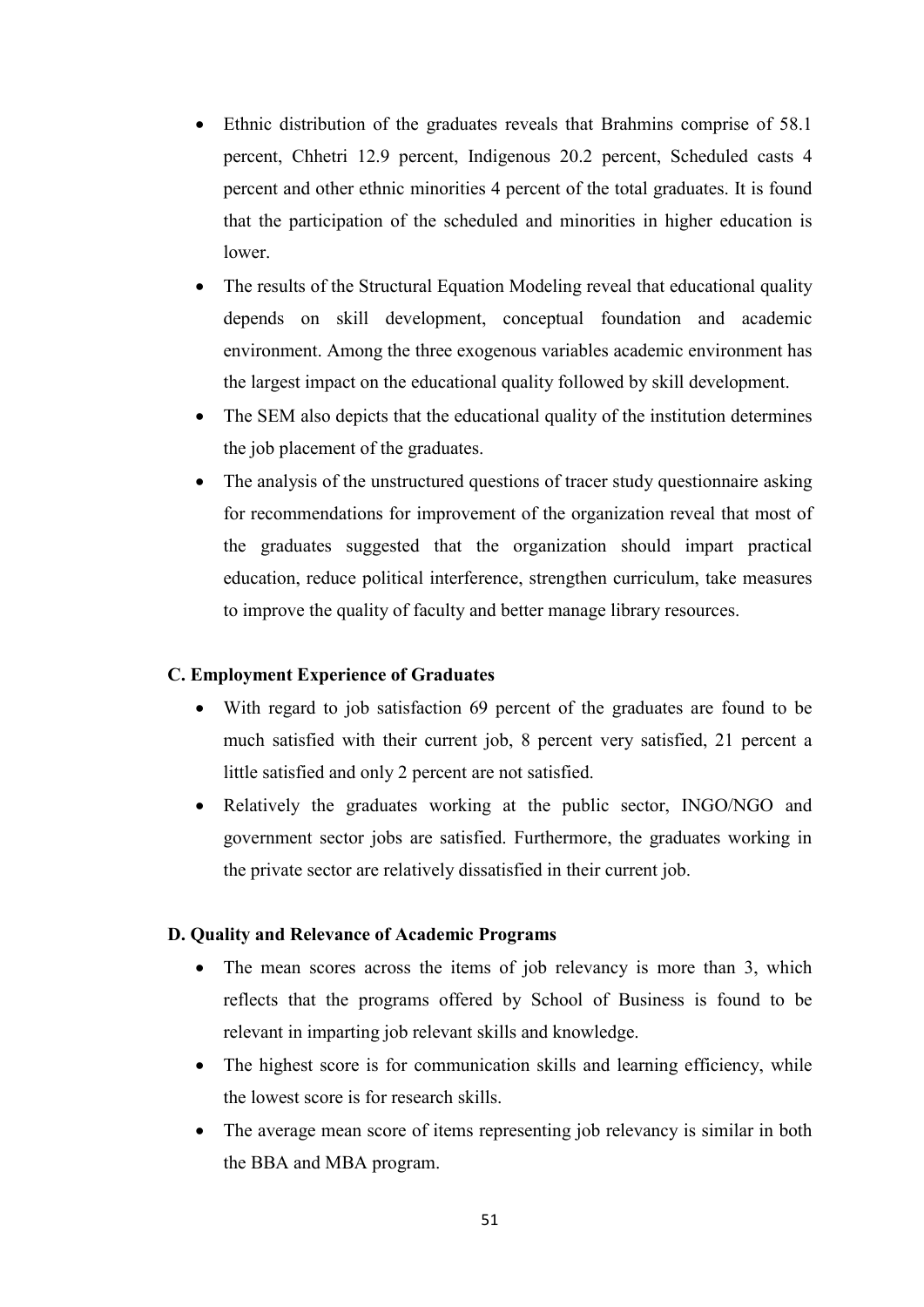- The Cronbach's Alpha for the seven items of job relevancy scales is 0.82.
- With the highest mean score of 4.0 the teacher student relationship is considered as one of the major strength of the School of Business.
- The mean scores of the items on the work placement, problem solving and extracurricular activities are relatively lower.
- The variables having higher correlation with educational quality of School of Business are teaching learning environment, problem solving skills and interdisciplinary skills.
- The significant variable contributing towards the educational quality is academic environment followed by skill development.
- It is also found that for the MBA graduates sound conceptual knowledge is one of the major factor while it is not found being highly significant among the BBA graduates.

#### **E. Contribution to Graduates Personal Development**

- It is found that the programs of the School of Business is satisfactorily enhancing the job market saleability and the school has also been found imparting job related skills in better manner.
- Among the employed graduates of MBA, 36.1 percent are currently working at the managerial level while 25 percent are in the office level.
- Among the items representing various skills required for career or personal development, the mean scores for problem solving, research, communication, IT, teamwork are 3.47, 3.22, 3.91, 3.38 and 3.80 respectively.
- The chi-square test reveals that the employment status is associated with gender. Males have better employability in comparison to females.
- The employment status is also found to be associated with program type.
- MBA graduates of the school were found having higher employability followed by BBA-BI graduates.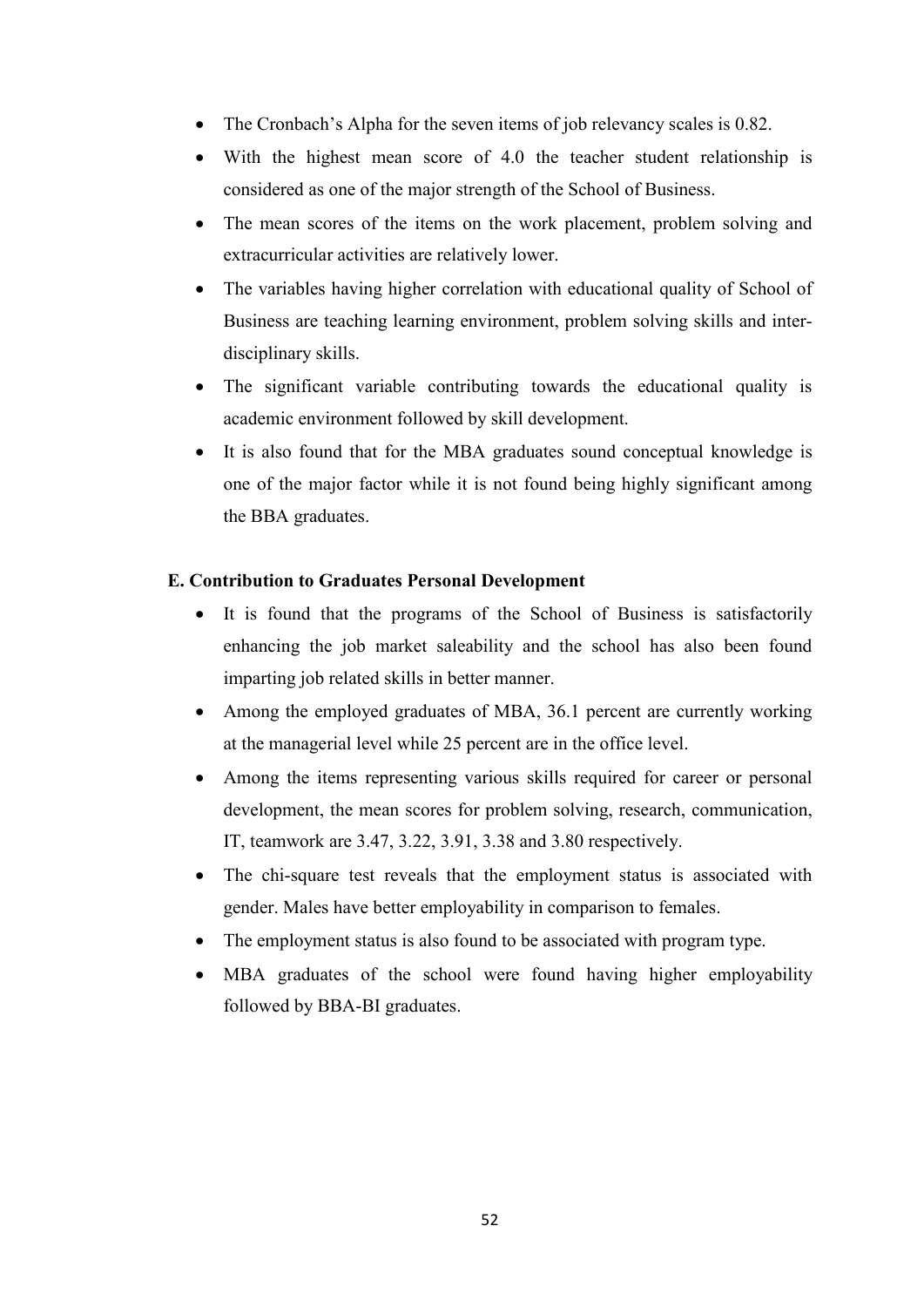#### **CHAPTER IV**

#### **IMPLICATIONS TO INSTITUTIONAL REFORM**

Based on the study findings, this section offers recommendations to School of Business, Pokhara University some key issues and areas to focus on in order to improve its quality of education. It also provides suggestions on improvement of academic environment, teaching pedagogy, curriculum, skill development, better job placement of its graduates, faculty quality, infrastructural improvement, and other major policy formulation and organizational reform dimensions. Specifically, following implications for academic improvement, policy formulation and reform are indentified from the study findings:

- It is advised to School of Business, Pokhara University to have more appealing programs such as scholarships and other related encouragement programs to increase the access of scheduled castes and minorities in higher education.
- Since the percentage of self-employed graduates is relatively lower, the School should promote and formulate policies to enhance the entrepreneurial spirit among the graduates.
- The BBA graduates marketability is relatively lower in comparison to MBA graduates; therefore it is suggested for the School to enhance the hands-on skills to the BBA graduates in order to increase their marketability. Additionally, it seems better if the institution establishes a distinct Job Place Cell to look after these affairs.
- It is advised to the School to manage the work placement programs in cooperation and collaboration with organizations by managing in-campus placements to reduce the average placement time.
- It is suggested to the School of Business to focus more on enhancing research skills of its graduates. The graduate research project is recommended to be replaced by thesis. It also seems better in promotion of research activity in school if the school establishes a separate research management cell useful in encouraging and supporting students to participate and get involved in research activities.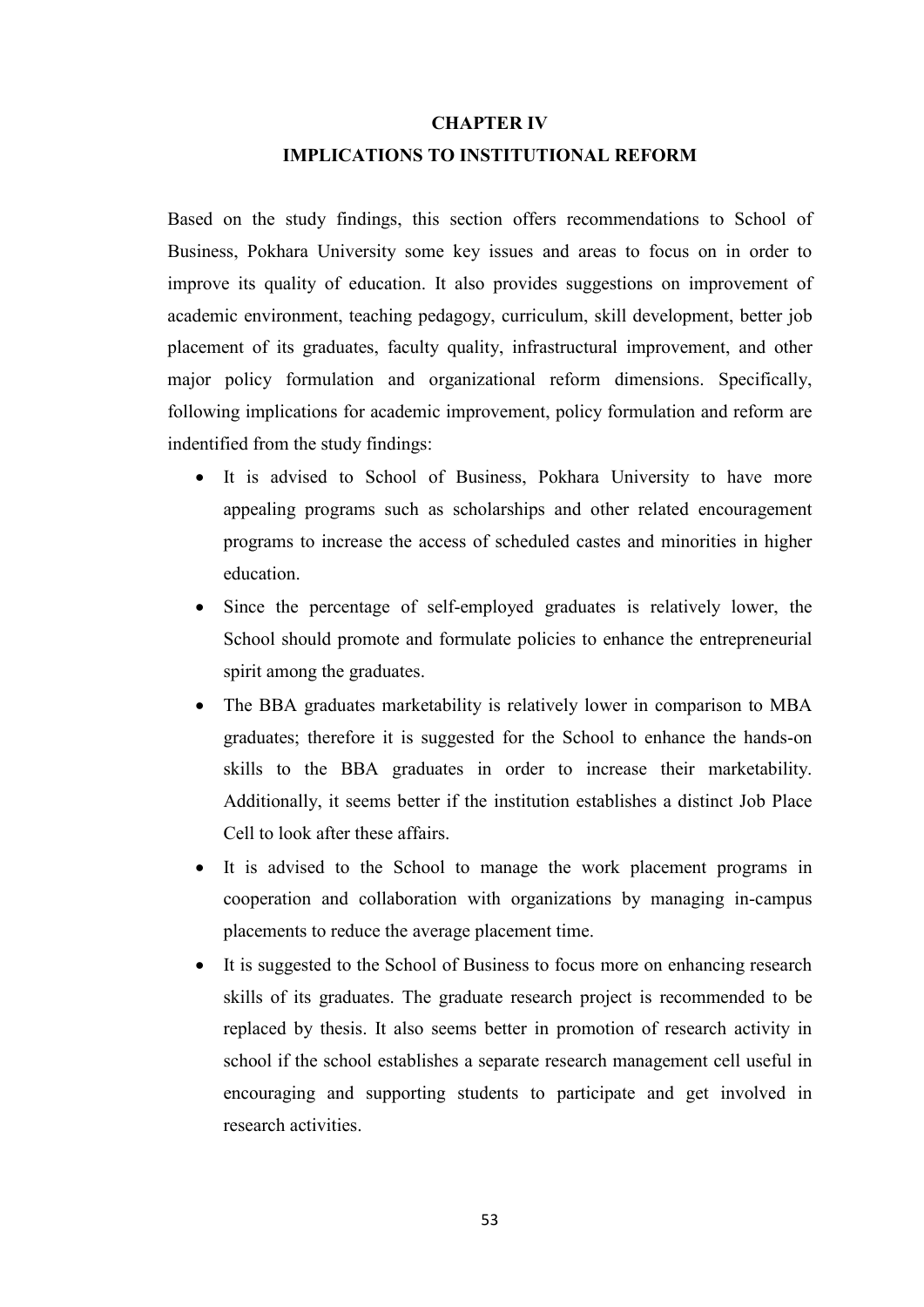- The program still needs to have improvements in better managing the skills related to problem solving approaches, work placement related issues and extracurricular activities in order to enhance academic quality.
- The study reveals that the School needs to emphasize on creating effective pedagogical differences that promotes problem solving skills among the students.
- It is suggested to the School to incorporate academic practices that equally fosters conceptual knowledge and skill development in the MBA program whereas for the BBA program only the focus on skill development seems significant.
- Relatively the School is found to have improvements in the work placement of its graduates by emphasizing more on the educational quality.
- Similarly, the School must focus more on skill development and managing resources for sound academic environment to enhance its academic quality.
- Relatively, the BBA program has less employability in comparison to MBA and BBA-BI programs. Thus, it is recommended for the school to have updated curriculum revisions, design more inclusive and market-oriented specialization courses in order to increase the employability of BBA program.
- To improve and design the qualitative education the school is advised to include practical approaches in the pedagogy, similarly, it should also have updated screening of the job market necessity and impart skills and knowledge as per it.
- Similarly, the continuous improvement on the quality of faculties by organizing skilful training, encouraging participation on faculty development programs, motivating faculties to the higher education and inculcating research skills and activities among the faculties is essential to improve the educational quality.
- The School also needs to further develop the library resources and other infrastructural facilities in order to improve academic quality.
- MBA graduates have suggested to design extended class hours for the quality improvement and if possible residential MBA should also be planned for better improvements in academic environment.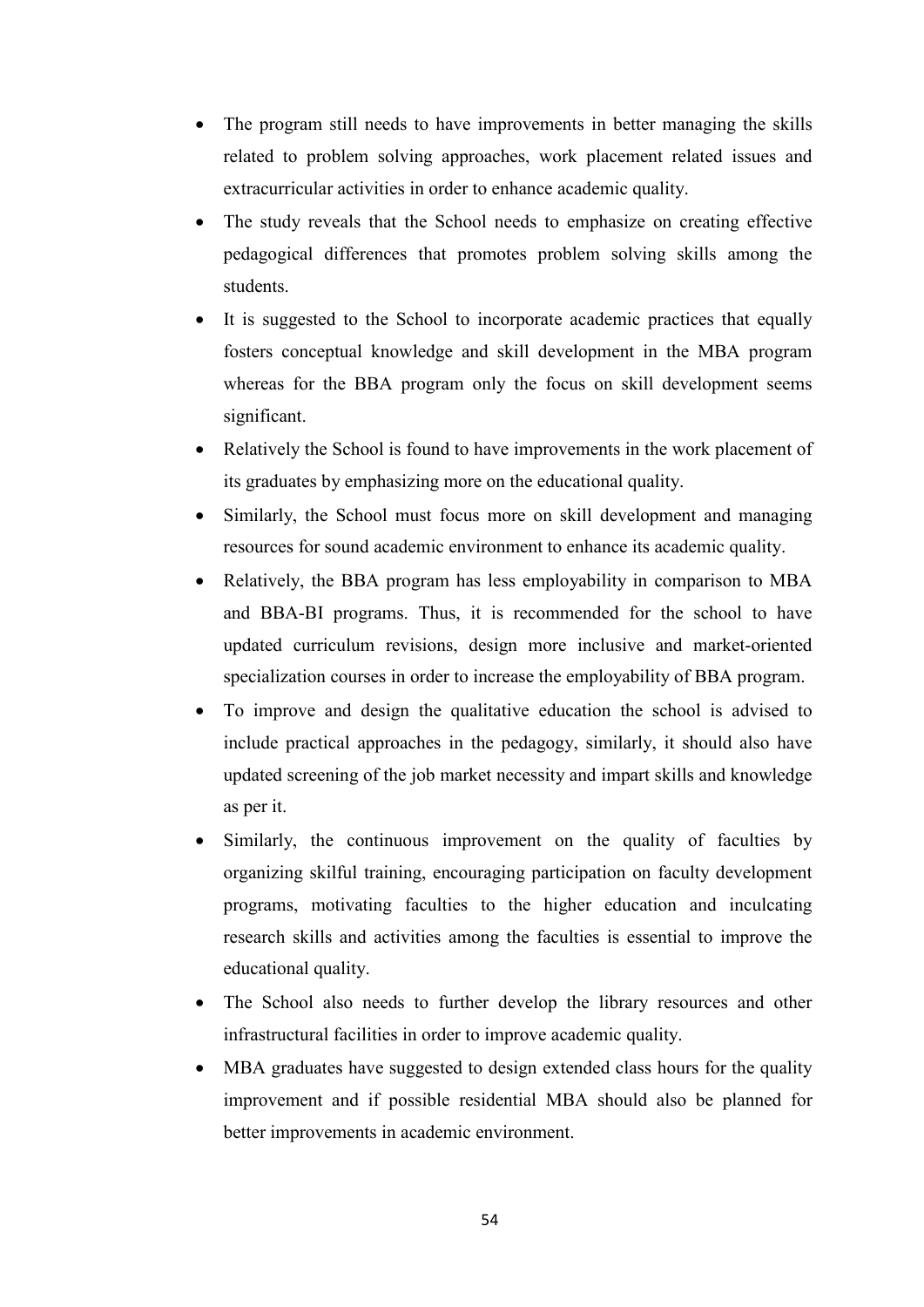• The School should also have major changes in the teaching pedagogies by involving new pedagogical approaches such as case studies, simulation, project work, seminars and workshops to enhance the academic quality of MBA and BBA.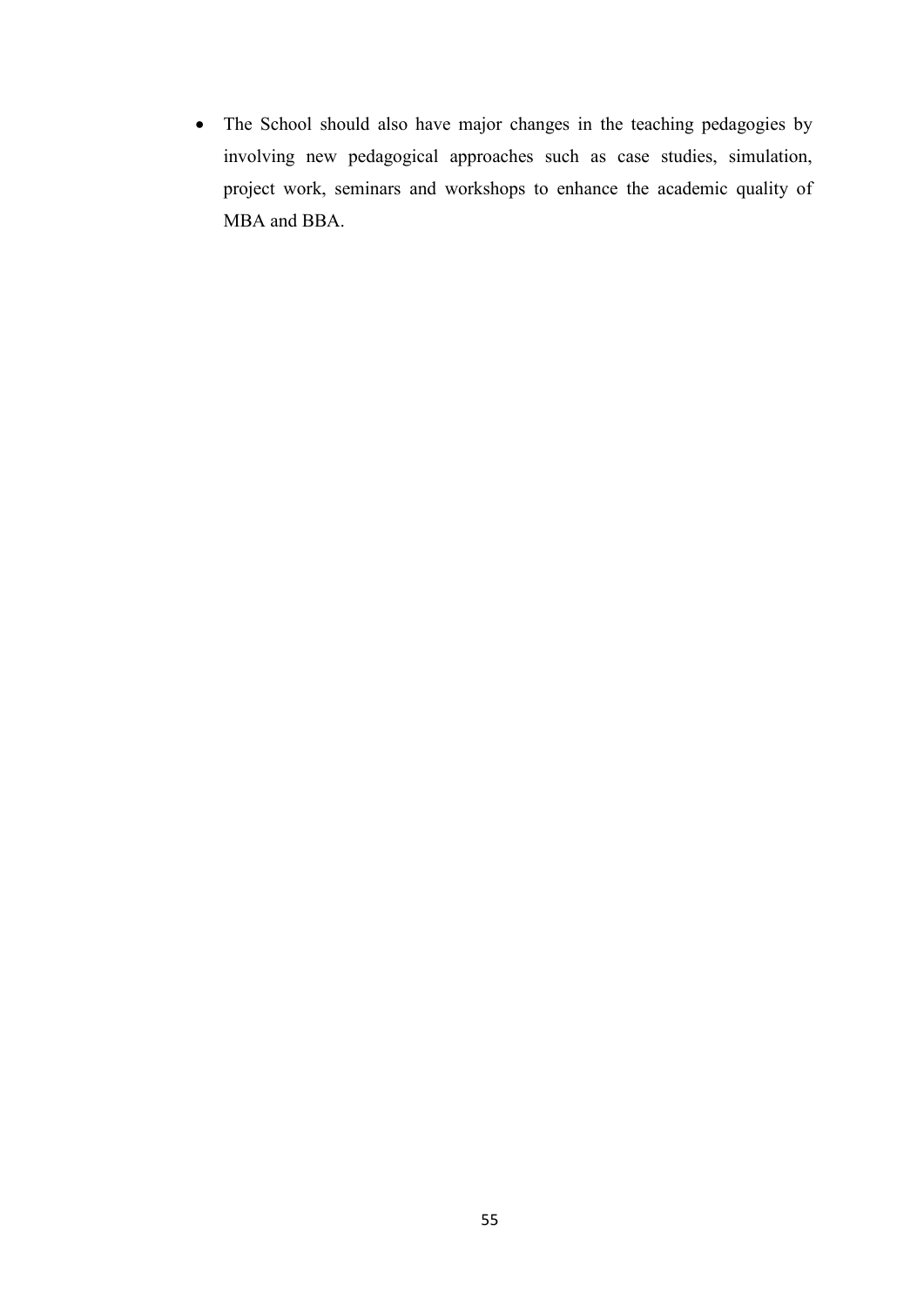# **CHAPTER V CONCLUSION AND RECOMMENDATIONS**

The tracer study results reveal that the academic quality and employment status of the graduates from School of Business, Pokhara University is satisfactory. The programs of the school are found to be successful in imparting sound conceptual foundation and job related skills to the students. The employment status of its graduates is highly satisfactory because it is found that most of the graduates are either employed or pursuing further studies. The job placement of the school is relatively found to be effective because commendable proportion of the students graduating from MBA are working at the managerial level. The programs offered by the school are found contributory in imparting personal and professional requirements of the graduates. Graduates who have passed from the school have much satisfaction with their current job. Relatively current job satisfaction is higher in the public, INGO/NGO, and the government sector and the satisfaction in private sector is lower.

School of Business is found to be stronger at teacher student relationship, ranges of courses offered, quality of education, relevance of the program in enhancing professional requirements and the teaching learning environment. Whereas, the school is relatively weaker at imparting problem solving skills, work placement related matters, and extracurricular activities. For institutional reform and academic quality enhancement, management education institutions should focus on designing new pedagogical approaches such as case studies, simulation, project work, seminars and workshops to enhance the academic quality and competency of higher education institutions. Library resources and the infrastructural facilities are also the major elements in improving the academic quality; therefore it is advised to the institutions to design programs that support its development.

It is recommended for the educational institutions involved in higher studies to emphasize more on designing and developing courses and program offering entrepreneurial skills. Furthermore, it seems more plausible for the government and its representative organizations to foster and include entrepreneurial practices among the graduates. The representation of female, scheduled castes and other minorities are found to be less in higher education. Hence, encouraging and supportive environment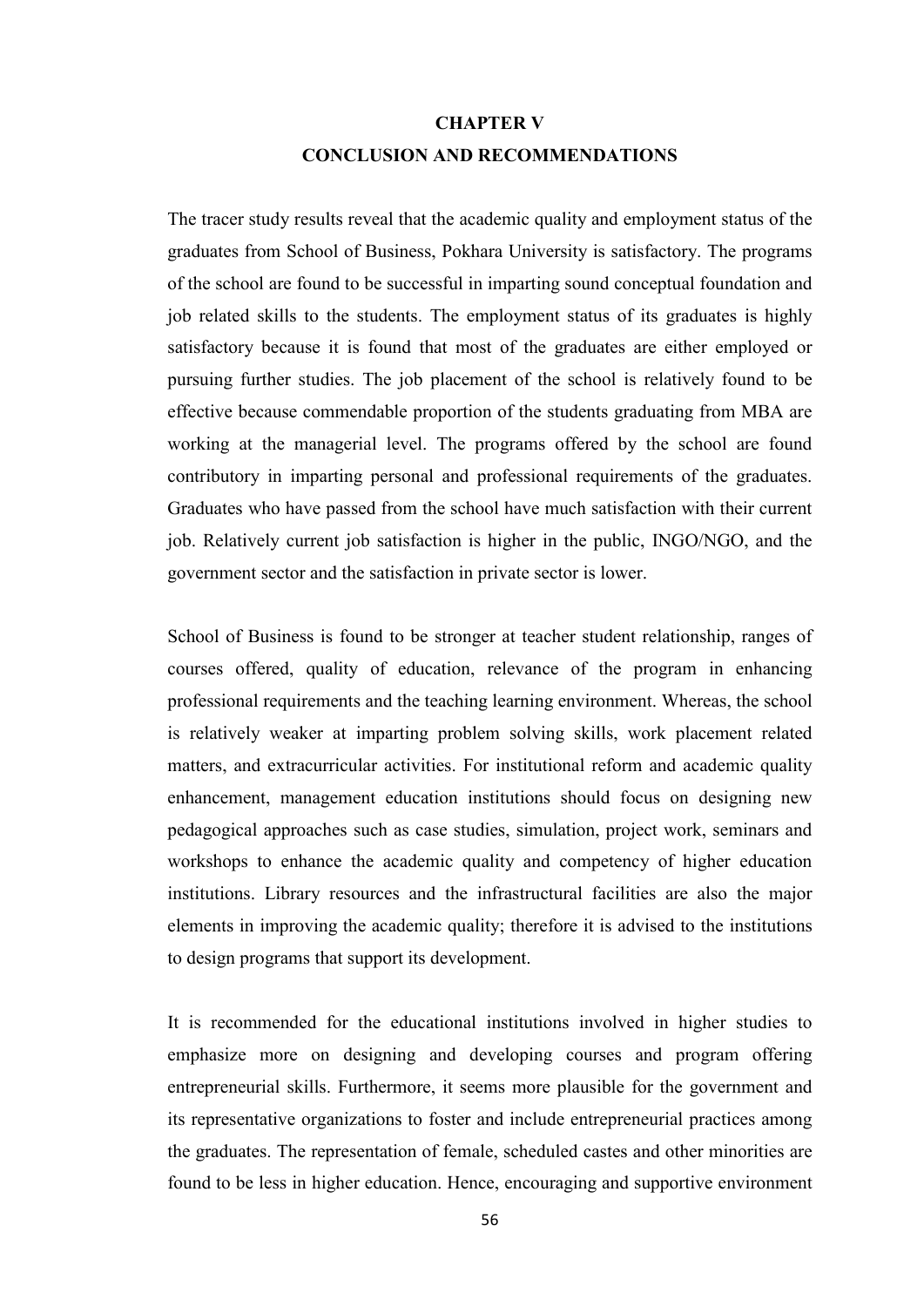is much needed for attracting female graduates towards higher education. The government and educational authorities of the country should design more inclusive programs to attract female, scheduled castes and minorities towards higher education.

Skill development, conceptual foundation and academic environment are found to be highly associated with educational quality which finally promotes better work placement opportunities. Therefore, it is suggested to the higher education institutions to invest more of their resources and expertise in improving skill development, conceptual foundation and academic environment in order to prepare workplace or market-oriented graduates possessing sound conceptual foundation as well as job related skills. The higher educational institutions and government authorities of the country is suggested to focus in the continuous quality improvement of the faculties by organizing skillful training, motivating and encouraging faculties involved to the further higher education and inculcating research skills and activities among them to improve the educational quality.